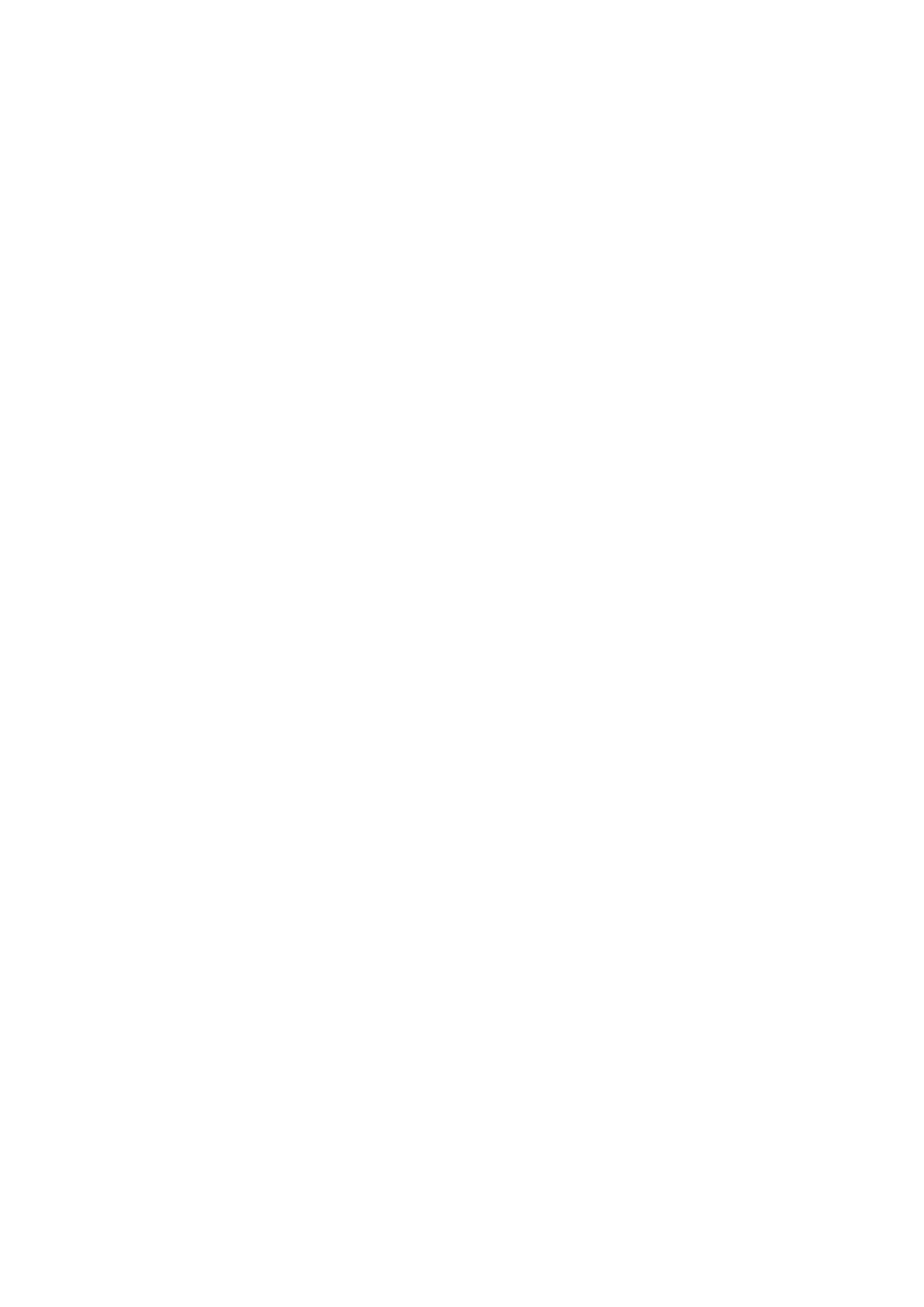

# House of Commons Science and Technology **Committee**

# **Science in emergencies: UK lessons from Ebola**

**Second Report of Session 2015–16**

*Report, together with formal minutes relating to the report*

*Ordered by the House of Commons to be printed 13 January 2016*

> **HC 469** Published on 25 January 2016 by authority of the House of Commons London: The Stationery Office Limited £0.00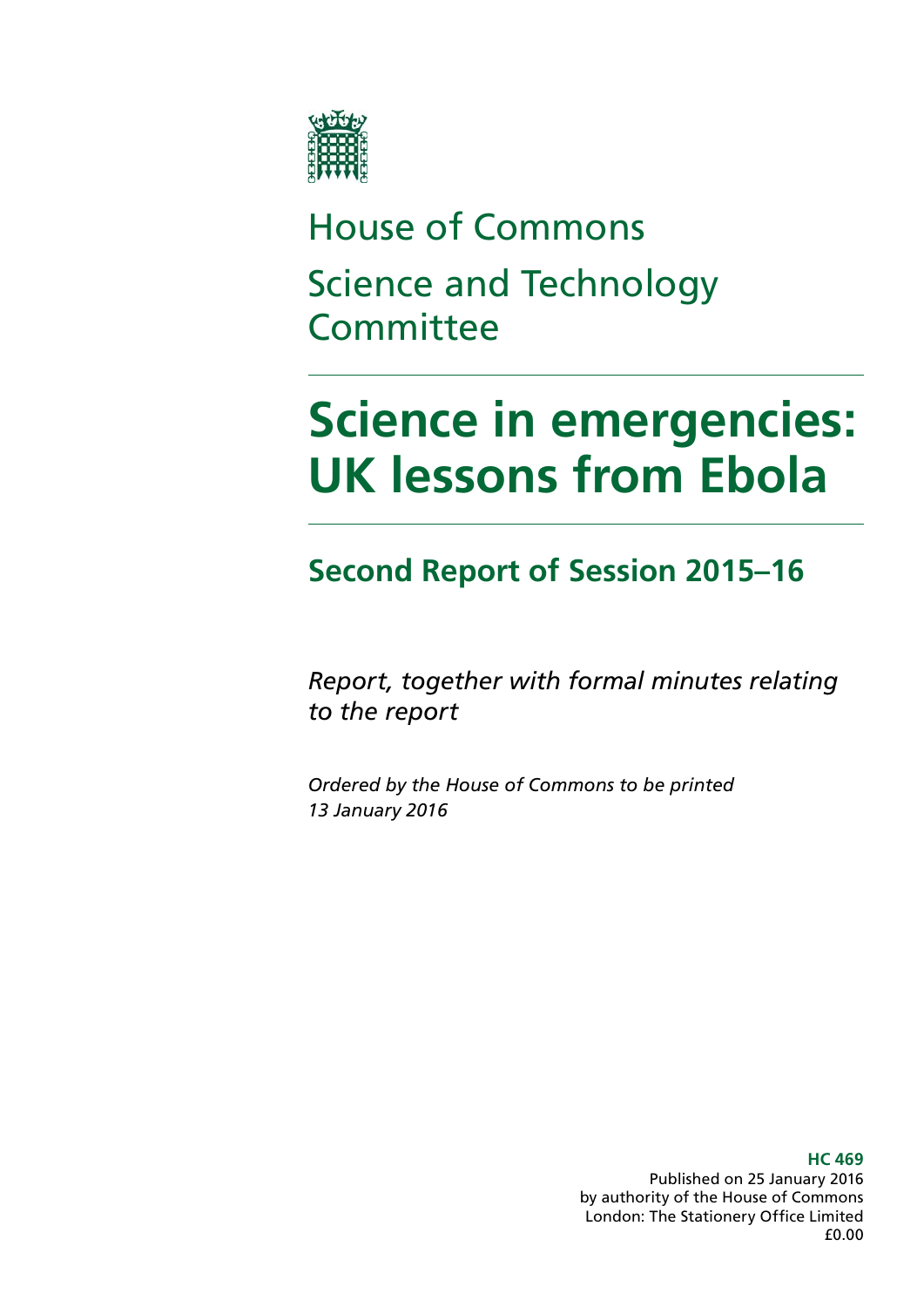#### **Science and Technology Committee**

The Science and Technology Committee is appointed by the House of Commons to examine the expenditure, administration and policy of the Government Office for Science and associated public bodies.

#### **Current membership**

[Nicola Blackwood MP](http://www.parliament.uk/biographies/commons/nicola-blackwood/4019) (*Conservative, Oxford West and Abingdon*) (Chair) [Victoria Borwick MP](http://www.parliament.uk/biographies/commons/victoria-borwick/4502) (*Conservative, Kensington*) [Stella Creasy MP](http://www.parliament.uk/biographies/commons/stella-creasy/4088) (*Labour, Co-op, Walthamstow*) [Jim Dowd MP](http://www.parliament.uk/biographies/commons/jim-dowd/189) (*Labour, Lewisham West and Penge*) [Chris Green MP](http://www.parliament.uk/biographies/commons/chris-green/4398) (*Conservative, Bolton West*) [Dr Tania Mathias MP](http://www.parliament.uk/biographies/commons/dr-tania-mathias/4404) (*Conservative, Twickenham*) [Carol Monaghan MP](http://www.parliament.uk/biographies/commons/carol-monaghan/4443) (*Scottish National Party, Glasgow North West*) [Graham Stringer MP](http://www.parliament.uk/biographies/commons/graham-stringer/449) (*Labour, Blackley and Broughton*) [Derek Thomas MP](http://www.parliament.uk/biographies/commons/derek-thomas/4532) (*Conservative, St Ives*) [Valerie Vaz MP](http://www.parliament.uk/biographies/commons/valerie-vaz/4076) (*Labour, Walsall South*) [Matt Warman MP](http://www.parliament.uk/biographies/commons/matt-warman/4361) (*Conservative, Boston and Skegness*)

The following were also members of the committee during the parliament:

[Liz McInnes MP](http://www.parliament.uk/biographies/commons/liz-mcinnes/4342) (*Labour, Heywood and Middleton*) [Daniel Zeichner MP](http://www.parliament.uk/biographies/commons/daniel-zeichner/4382) (*Labour, Cambridge*)

#### **Powers**

The Committee is one of the departmental select committees, the powers of which are set out in House of Commons Standing Orders, principally in SO No 152. These are available on the internet via [www.parliament.uk](http://www.parliament.uk).

#### **Publication**

Committee reports are published on the Committee's website at [www.](http://www.parliament.uk/science) [parliament.uk/science](http://www.parliament.uk/science) and by The Stationery Office by Order of the House.

Evidence relating to this report is published on the relevant [inquiry page](http://www.parliament.uk/business/committees/committees-a-z/commons-select/science-and-technology-committee/inquiries/parliament-2015/science-in-emergencies/) of the Committee's website.

#### **Committee staff**

The current staff of the Committee are: Simon Fiander (Clerk), Marsha David (Second Clerk), Dr Grahame Danby (Science Clerk), Dr Elizabeth Rough (Committee Specialist), Darren Hackett (Senior Committee Assistant), Julie Storey (Committee Assistant), and Nick Davies (Media Office).

#### **Contacts**

All correspondence should be addressed to the Clerk of the Science and Technology Committee, House of Commons, London SW1A 0AA. The telephone number for general enquiries is 020 7219 2793; the Committee's email address is [scitechcom@parliament.uk.](mailto:scitechcom%40parliament.uk?subject=)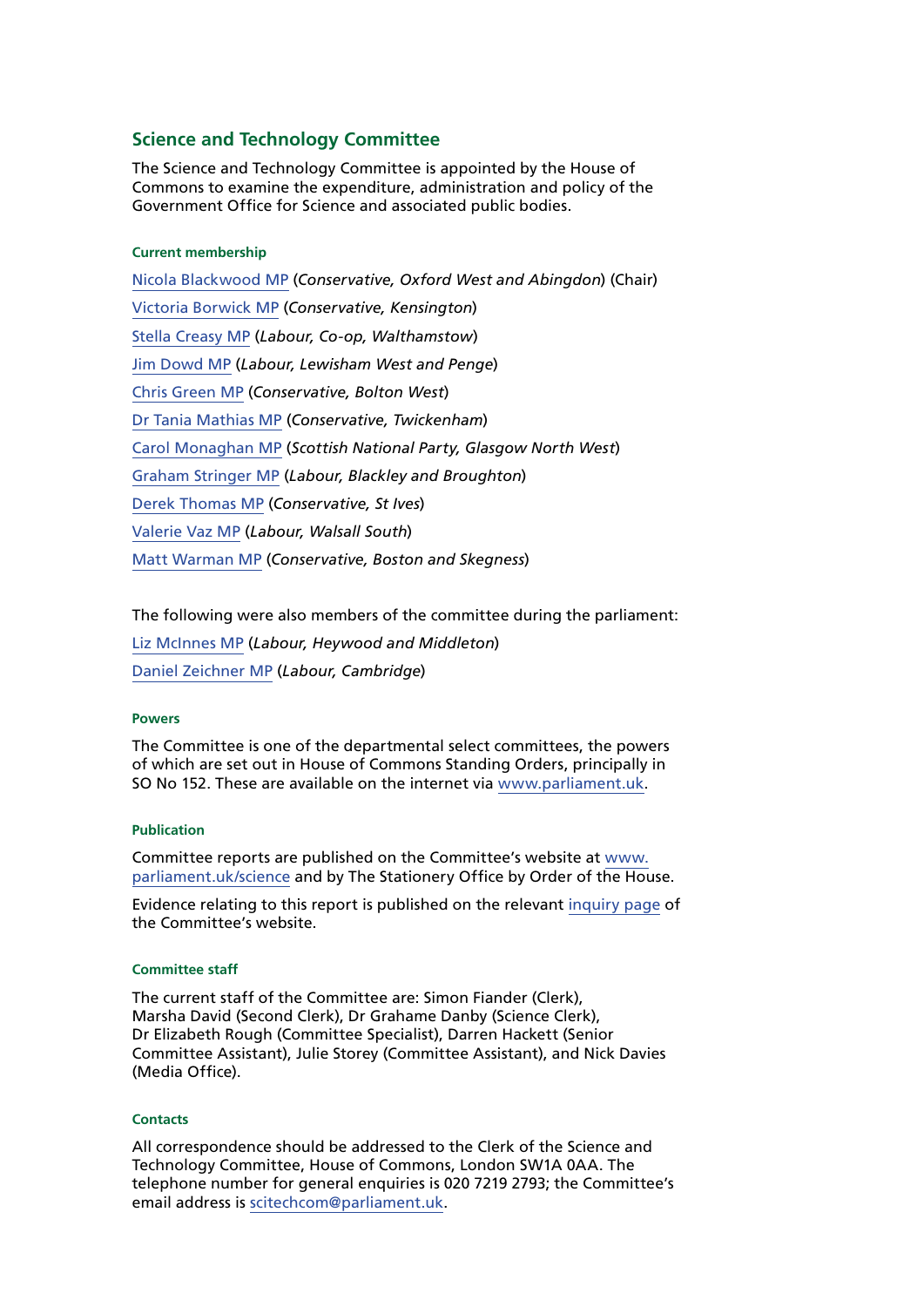### **Contents**

|              | <b>Summary</b>                                               | 3               |
|--------------|--------------------------------------------------------------|-----------------|
| 1            | <b>Introduction</b>                                          | 6               |
|              | Our inquiry                                                  | 7               |
| 2            | Increasing the UK's preparedness for major disease outbreaks | 10              |
|              | Disease surveillance                                         | 10 <sup>°</sup> |
|              | Financing vaccine, treatment and diagnostic developments     | 11              |
|              | A diagnostic test for Ebola                                  | 13              |
|              | Vaccine manufacturing capacity                               | 15              |
| 3            | <b>Responding to major disease outbreaks</b>                 | 17              |
|              | Science advice                                               | 17              |
|              | <b>Convening SAGE</b>                                        | 17              |
|              | Membership and co-ordination of SAGE                         | 18              |
|              | <b>Scientific Advisory Groups</b>                            | 20              |
|              | Research during an outbreak                                  | 21              |
|              | Research coordination                                        | 21              |
|              | Data sharing                                                 | 22              |
|              | <b>Clinical trials</b>                                       | 23              |
|              | <b>Regulation and licencing</b>                              | 24              |
|              | Communication                                                | 26              |
|              | Giving advice to the public                                  | 26              |
|              | Screening at ports of entry                                  | 27              |
| 4            | <b>Governance of emergencies</b>                             | 29              |
|              | International governance                                     | 29              |
|              | National governance                                          | 30              |
|              | The National Risk Register                                   | 30              |
|              | UK global health policy                                      | 31              |
|              | UK volunteer response                                        | 33              |
|              | <b>Conclusions and recommendations</b>                       | 35              |
| <b>Annex</b> |                                                              |                 |
|              | Committee seminar, University of Oxford                      | 40              |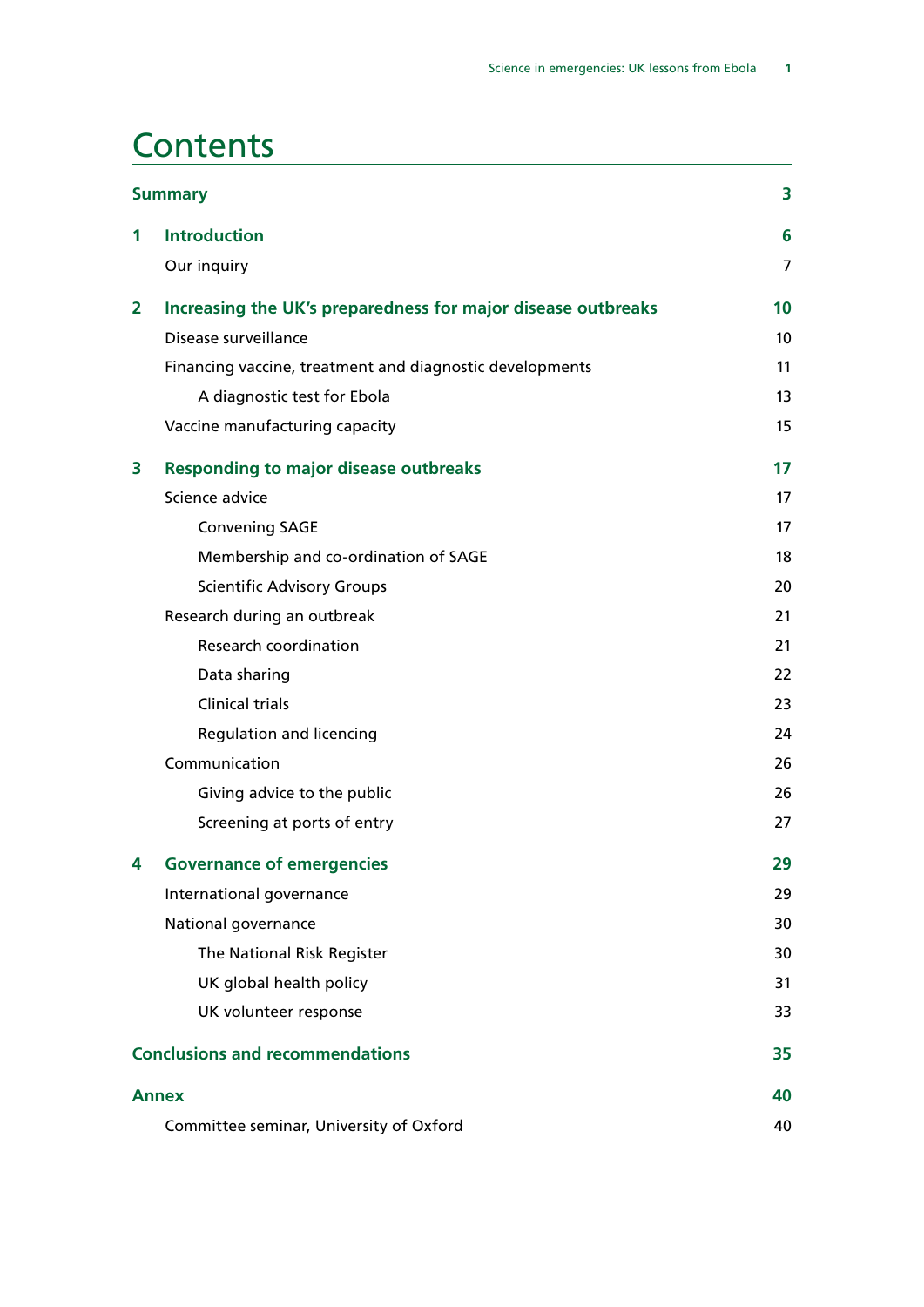| <b>Formal Minutes</b>                                            | 43 |
|------------------------------------------------------------------|----|
| <b>Witnesses</b>                                                 | 44 |
| <b>Published written evidence</b>                                | 45 |
| List of Reports from the Committee during the current Parliament | 46 |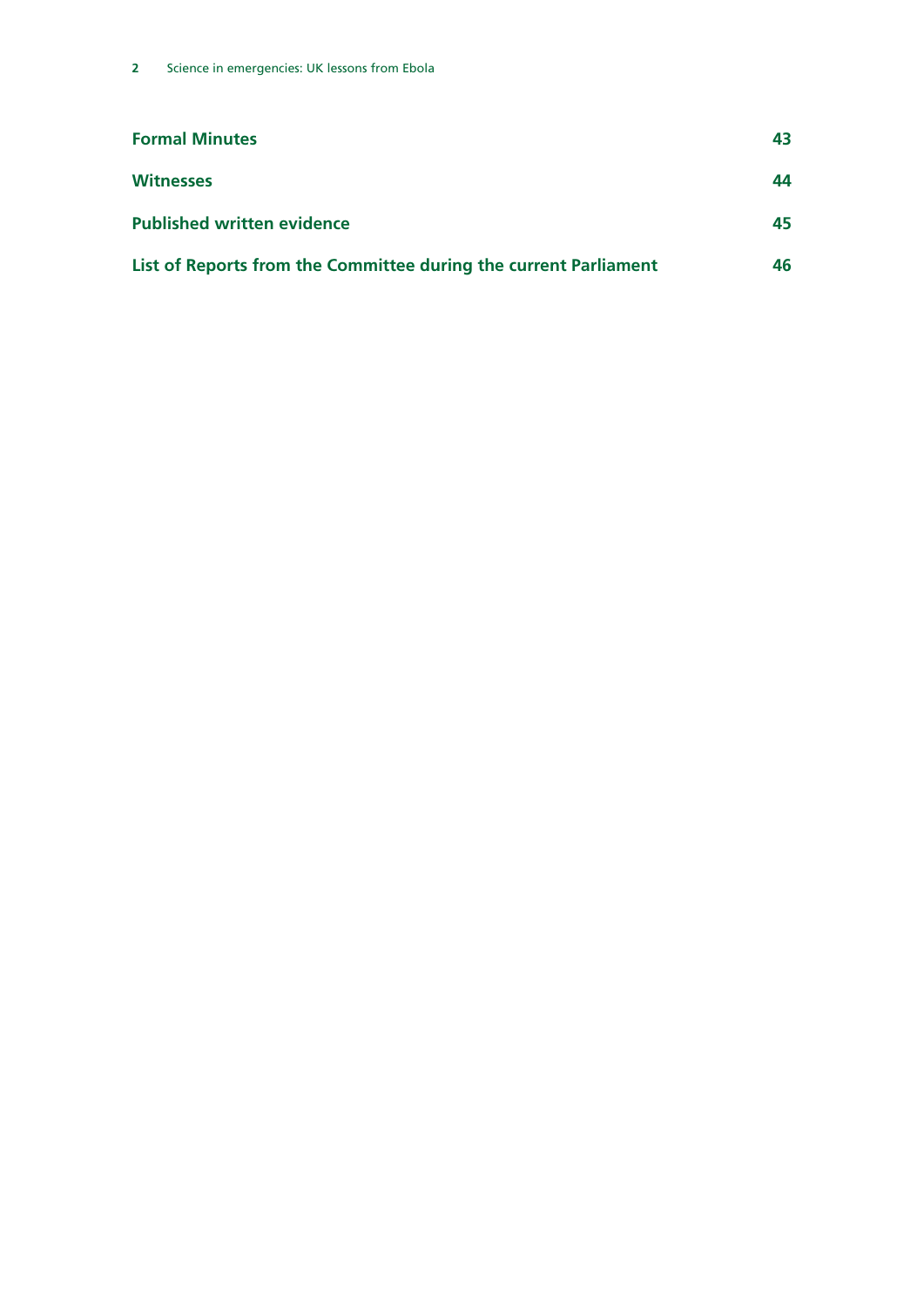### <span id="page-6-0"></span>Summary

Ebola is a rare and deadly disease. It is spread through direct contact with the bodily fluids of infected people and with objects and materials contaminated with these fluids. Since late 2013, West Africa has experienced the largest Ebola outbreak ever recorded. It was, first and foremost, a human tragedy. We pay tribute to all those who worked tirelessly to tackle this outbreak, some of whom gave evidence to this inquiry, and many of whom continue working to avert similar crises in the future. We also commend the Government on its leading contribution to the fight against Ebola, and the financial, and personnel, commitments that it made, from constructing and staffing Ebola treatment centres in Sierra Leone to deploying troops, helicopters, aircrew and an aviation support ship to provide much needed logistical support.

Examples of UK successes in tackling Ebola, however, must not allow complacency to set in. Despite this impressive deployment of resources to combat Ebola in Sierra Leone, the UK response—like the international response—was undermined by systemic delay. The biggest lesson that must be learnt from this outbreak of Ebola is that even minor delays in responding cost lives. Rapid reaction is essential for any hope of success in containing an outbreak. Yet delays were evident at every stage of our response, from escalating Public Health England's disease surveillance data to those with the capacity to act, to convening a Scientific Advisory Group for Emergencies—the main mechanism for channelling scientific advice to Government in an emergency—which failed to be established until October 2014, three months after 'Cobra', the Government's emergency response committee, first met. In the absence of established mechanisms, ad hoc approaches emerged to fill the gaps. Inevitably, these were not as effective, or as targeted, as they should have been.

We recognise the enormous efforts made by governments, universities, regulatory bodies, humanitarian agencies, pharmaceutical companies and others to ensure that clinical trials for Ebola vaccines, treatments and diagnostics were launched in record time. But such efforts do not obscure the fact that the UK and other countries were not 'research ready' when the outbreak began, prompting a less than optimal and uncoordinated research response. The failure to conduct therapeutic trials earlier in the outbreak was a serious missed opportunity that will not only have cost lives in this epidemic but will impact our ability to respond to similar events in the future.

Research during an outbreak must be initiated rapidly, while still being designed and conducted to the highest possible standards. While we recognise the difficulties that arose in this outbreak, they are inherent to all epidemics; therefore, if we want to improve our response, we must address the weaknesses in our research readiness that this epidemic exposed. We are not convinced, however, that the Government has looked ahead and considered how a more timely, co-ordinated and robust response could be achieved when the next epidemic emerges.

Rapid and reliable communication is integral to delivering an effective response to a disease emergency. And yet, throughout the Ebola outbreak, we saw that systems to share advice, expertise, epidemiological and clinical data—particularly between the UK and Sierra Leone—were inadequate. We were concerned that this had harmful repercussions including a failure to undertake basic, yet important, research about the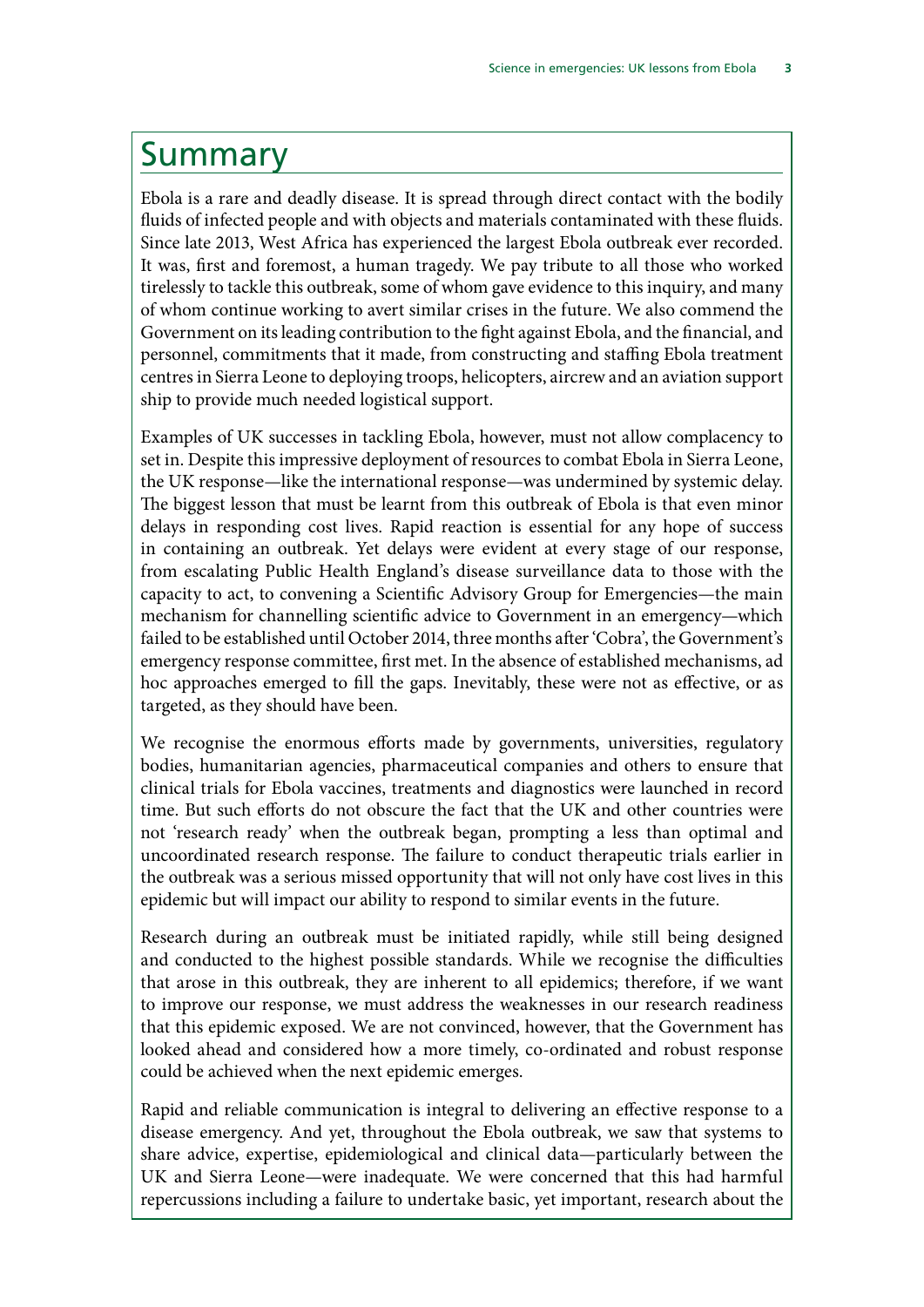efficacy of Ebola treatments, as well as undermining the robustness of transmission modelling work. We recommend that the Chief Medical Officer urgently establishes new processes and protocols to ensure that knowledge and data are communicated effectively throughout an outbreak and that research is embedded into an emergency response from the outset.

The Government's communications on Ebola with the UK public were accurate and balanced, making it all the more disappointing that the Government failed to explain why it went against guidance from the World Health Organization and Public Health England and introduced screening for Ebola at UK ports of entry. We recommend that when interventions like screening are instigated during an emergency, the Government makes the evidential basis for the intervention explicit.

Ebola also highlighted structural weaknesses in the UK's capacity to absorb and withstand shocks to the system arising from emergencies. Despite hosting worldleading experts in immunology, epidemiology and tropical medicine in the UK, there are currently no licenced treatments for, and vaccinations against, Ebola. This situation has arisen, in part, due to a long-term market failure to invest in interventions for rare but potentially catastrophic epidemics. While we welcome the Government's recent announcements of much needed research funds in this area, we recommend that it works with leading experts to publish an emerging infectious disease strategy, setting out the 'priority threats' the UK wishes to address, so that these funds can be effectively targeted and their benefits maximised.

We are also concerned that, in the unlikely but possible event of a domestic outbreak, the UK lacks the capability to go further and manufacture enough vaccines to vaccinate UK citizens in an emergency. Existing facilities are degraded and new plant will take years to build, leaving the UK in a vulnerable position. There is a need for the Government to do more than simply encourage inward investment in advanced manufacturing. We recommend that it acts now and negotiates with vaccine manufacturers to establish pre-agreed access to manufacturing capabilities that can be called upon quickly in an emergency.

The willingness of Government agencies, third sector organisations, health and aid workers, universities, and pharmaceutical companies to go above and beyond to help tackle the outbreak was phenomenal. The swift pace at which clinical trials were approved and conducted particularly stood out. The Defence Science and Technology Laboratory's rapid diagnostic test for Ebola—which was developed, manufactured and latterly trialled on patients in Sierra Leone by January 2015—exemplifies the gamechanging innovations that can be achieved by Government research and development facilities collaborating with private partners and clinicians. We were therefore dismayed to learn that, despite the promise shown by this test, and the production of 10,000 testing kits, it was not released for general use by the Government. Instead, we received different explanations, from different Government departments and agencies, about why the test was not operationalised. We are concerned that this is indicative of a worrying lack of cross-Government co-ordination, as well as an accountability deficit, for key aspects of the UK Ebola response. We ask the Government to clarify urgently why the rapid diagnostic test for Ebola was not released for use.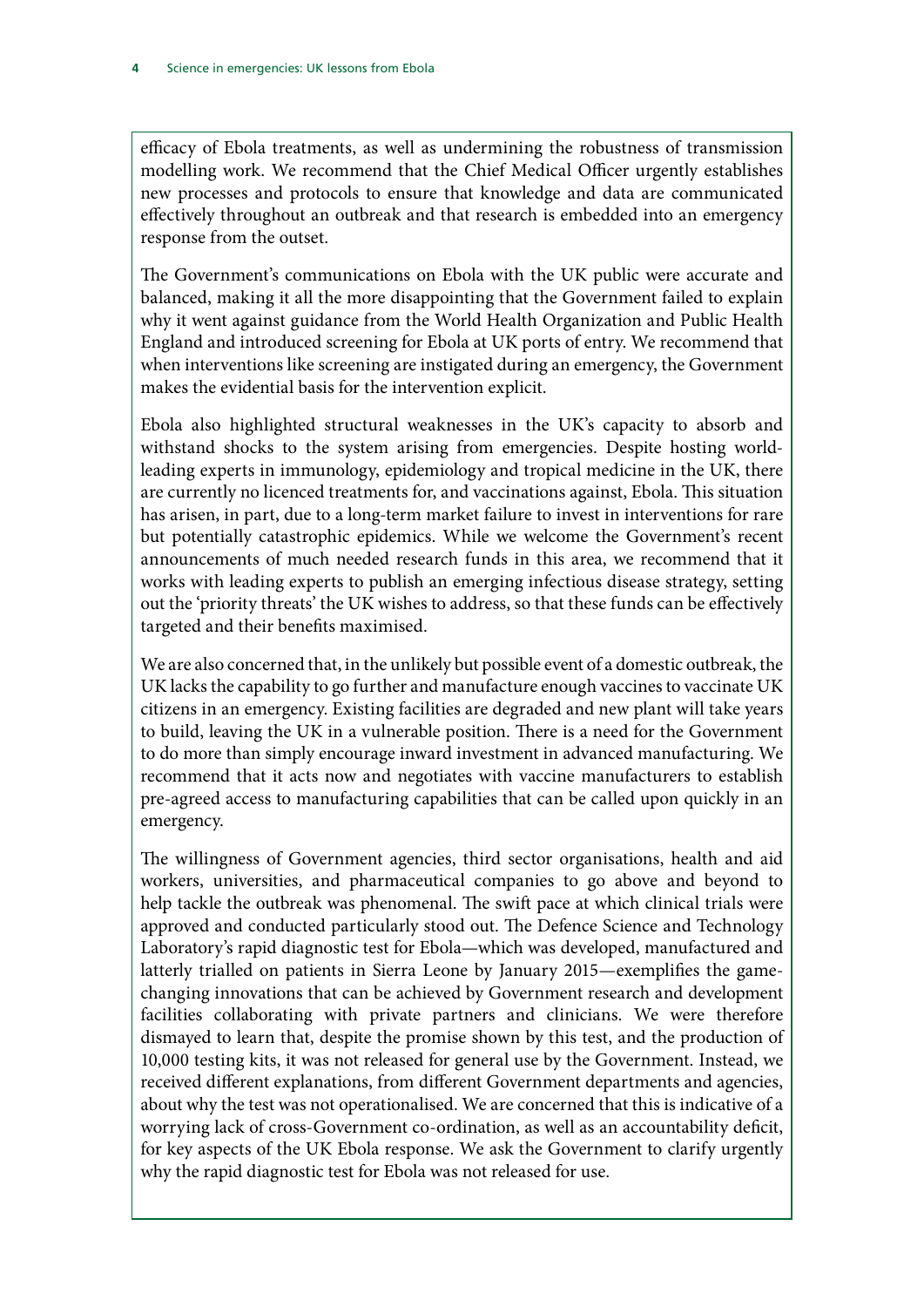Prior to the Ebola outbreak, the Government had remained largely silent on its policy towards global health since it published its *Health is Global* framework in 2011. While we hope that the world will never experience an Ebola outbreak of this magnitude again, it would be naïve to assume that epidemics with the potential to cause death and devastation, and cross national borders, can be consigned to the past. Our global health policy will have a profound impact on the lives of people in the UK and beyond. It is therefore vital that the Government clearly sets out what would trigger an in-country response to a disease emergency and what capability the UK should be able to deploy readily overseas.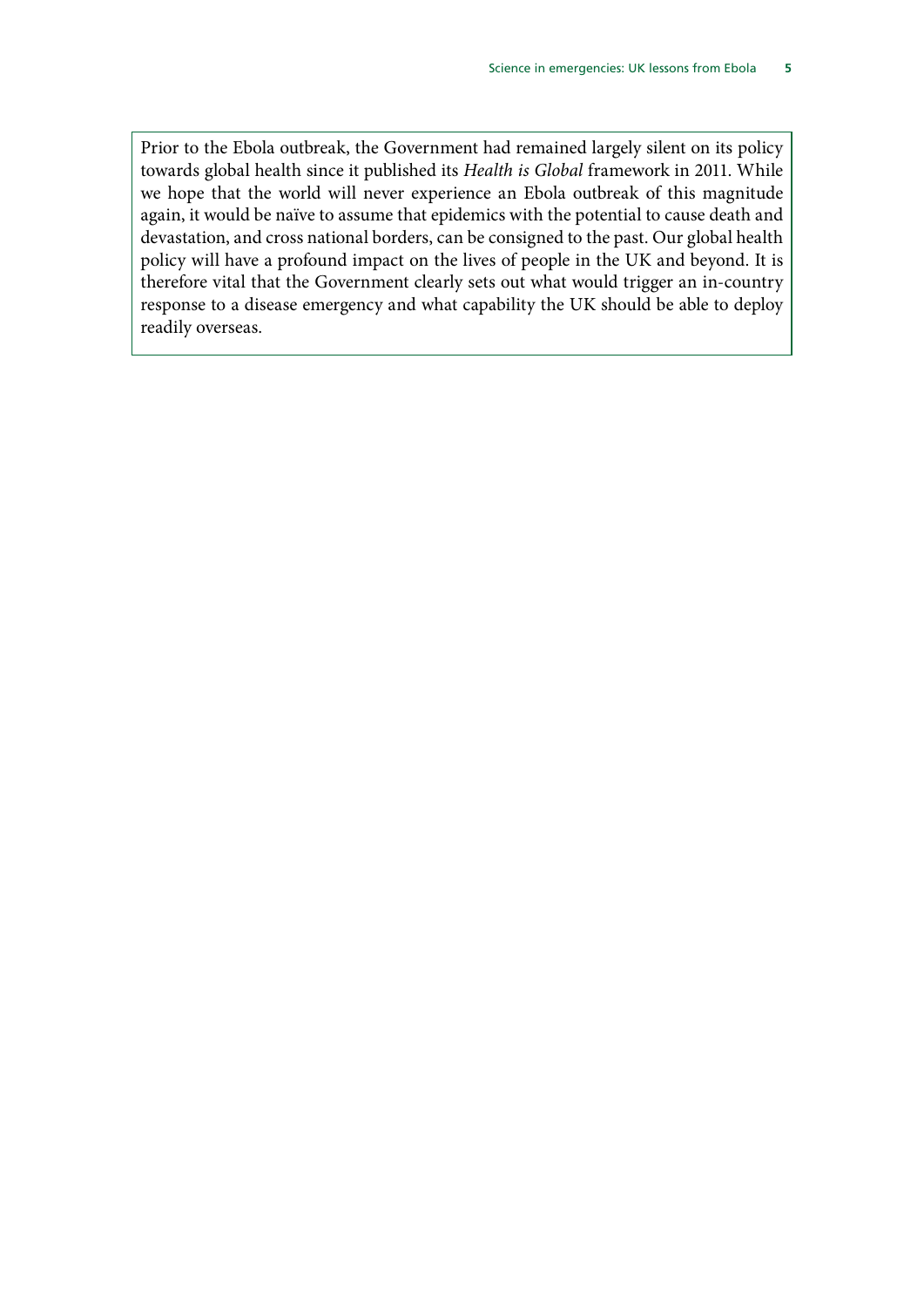# <span id="page-9-0"></span>**1** Introduction

1. Ebola virus disease is an acute, severe illness in humans which is often fatal if left untreated. Transmission can occur via contact with "the blood, secretions, organs or other bodily fluids of infected people, and with surfaces and materials (e.g. bedding, clothing) contaminated with these fluids".1 In late 2013, an outbreak of Ebola began in Guinea. It was to become the largest, and most complex, on record. The World Health Organization (WHO) estimates that there have been over 28,500 confirmed cases since the start of the outbreak and more than 11,000 deaths.<sup>2</sup>

2. Almost all of these cases occurred in the West African states of Guinea, Liberia and Sierra Leone; three countries which had only recently emerged from long periods of conflict and political instability (see map)<sup>3</sup>. The outbreak was, first and foremost, a human tragedy. Ebola ravaged communities, causing untold suffering while placing local health systems, services and infrastructure under extreme strain. Amidst this turmoil, people throughout the affected region and beyond put their lives at risk to help others tackle a disease for which there is no licensed vaccine or treatment. We wish to pay tribute to all those who worked tirelessly to tackle this outbreak, many of whom put their own lives at risk, and many of whom are continuing their work today, fighting to avert similar crises in the future.



1 World Health Organization, ['Ebola virus disease](http://www.who.int/mediacentre/factsheets/fs103/en/)', Fact sheet N°103, Updated August 2015, accessed 14 December 2015. The WHO is the international body responsible for the promotion and protection of health globally.

- 2 World Health Organization, [Ebola situation reports,](http://apps.who.int/ebola/ebola-situation-reports) December 2015
- 3 Outbreak distribution map produced by the [US Centers for Disease Control and Prevention](http://www.cdc.gov/vhf/ebola/outbreaks/2014-west-africa/distribution-map.html) based on data from the World Health Organization Ebola Situation Report, 6 January 2016.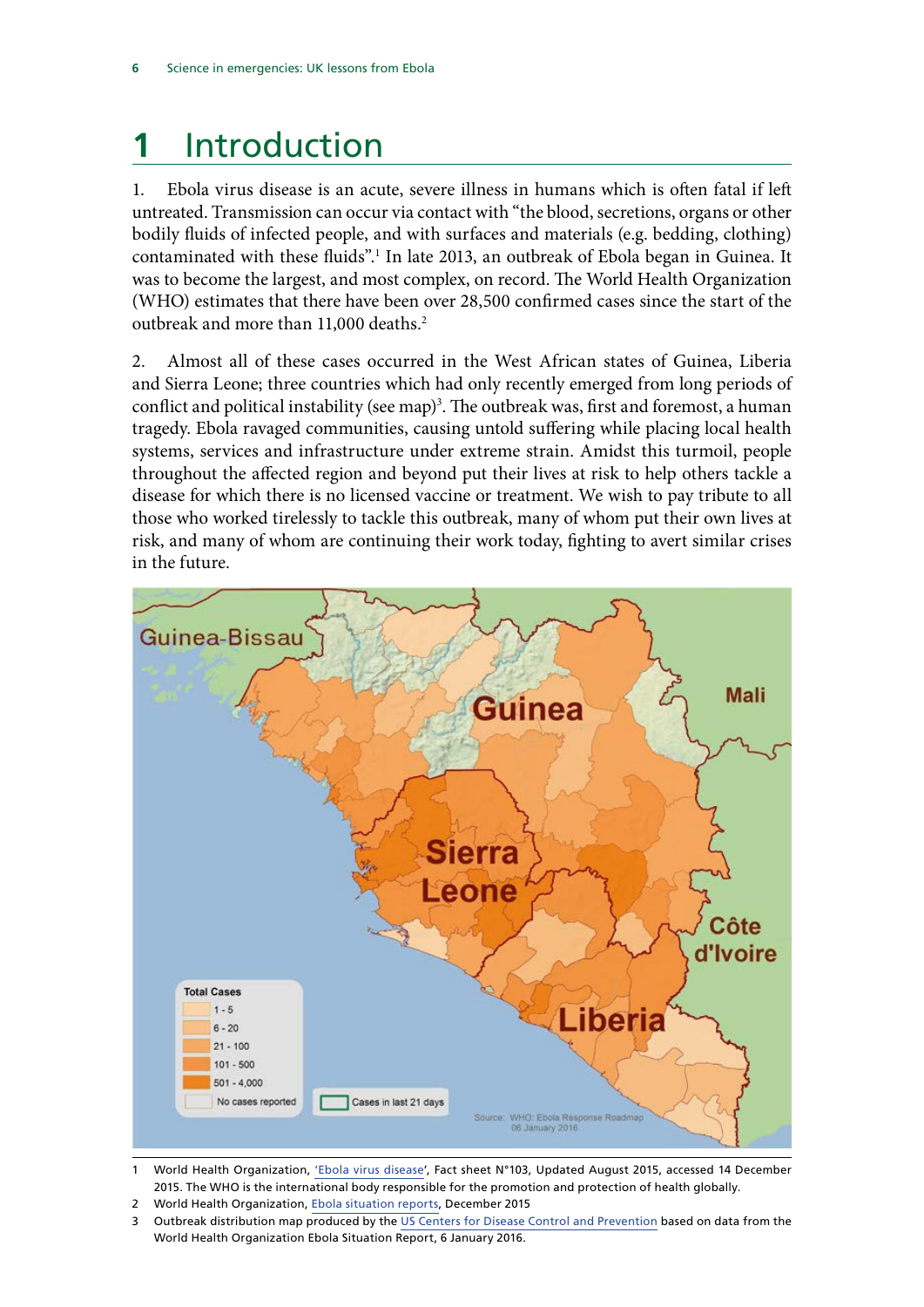<span id="page-10-0"></span>3. The Ebola outbreak, however, also exposed serious shortcomings in the international community's emergency response to a global health crisis. Criticism has been primarily targeted at the performance of the WHO and its failure to act sooner. As far back as March 2014, Médicins sans Frontières (MSF - Doctors Without Borders) established its first clinic in Guéckédou, Guinea and warned that its volunteers were "facing an epidemic of a magnitude never before seen in terms of the distribution of cases in the country".<sup>4</sup> By June 2014, MSF reported that the epidemic was "out of control" and that the organisation had "reached the limits" of what its teams could do.<sup>5</sup> Nearly two months later, on 8 August 2014, the WHO declared a 'Public Health Emergency of International Concern' for only the third time in its history and began to mobilise an international response to address the Ebola epidemic.

4. In the 2010-15 Parliament, the House of Commons International Development Committee (IDC) examined *Responses to the Ebola crisis*, focusing on the Department for International Development's (DFID) actions to tackle the outbreak, as well as the role of the WHO more broadly.<sup>6</sup> The IDC has since followed up on this work, conducting detailed scrutiny into what DFID, the WHO, and the international community more generally, are now doing to improve the international response to future disease outbreaks. Less attention, however, has been focused on the UK's response to Ebola either domestically, or in Sierra Leone, where the UK took the international lead in providing assistance, committing £427million to combat Ebola.7

#### **Our inquiry**

5. The UK should be proud of its efforts in responding to the Ebola crisis, from establishing treatment centres and training frontline healthcare workers, to fast tracking human trials of an Ebola vaccine and boosting the capacity of burial teams to respond quickly, while ensuring dignified burials. Complacency on the part of the Government, however, must not be allowed to set in. While there were certainly 'success stories', these should not obscure the fact that Ebola damaged communities, compromised essential public services, weakened economies, and led to thousands of deaths in West Africa. It is vital that we learn lessons now if we are to take the necessary steps to prevent an outbreak causing such havoc and devastation in the future.

6. We therefore decided to examine the UK's response to Ebola focusing particularly on the mobilisation of treatment, research, scientific advice and of expertise in tackling this type of overseas disease emergency.

7. On the 20 July 2015, we announced our inquiry and sought written submissions addressing the following points:

a) How prepared is the Government for a similar type of emergency? Is it effectively mitigating and increasing resilience to the disease hazards identified in the National Risk Register?

<sup>4</sup> [Guinea: Mobilising against an unprecedented Ebola epidemic](http://www.msf.org.uk/article/guinea-mobilising-against-unprecedented-ebola-epidemic), Médicins sans Frontières Press release 31 March 2014

<sup>5</sup> [Ebola in West Africa: "The epidemic is out of control"](http://www.msf.org.uk/article/ebola-west-africa-%E2%80%9C-epidemic-out-control%E2%80%9D), Médicins sans Frontières Press release 25 June 2014 6 House of Commons International Development Committee, Eighth Report of Session 2014–15, [Responses to the](http://www.publications.parliament.uk/pa/cm201415/cmselect/cmintdev/876/876.pdf)

[Ebola crisis](http://www.publications.parliament.uk/pa/cm201415/cmselect/cmintdev/876/876.pdf), HC 876

<sup>7</sup> HL Deb, 21 July 2015, [HL1280](http://www.parliament.uk/written-questions-answers-statements/written-question/lords/2015-07-09/HL1280) [Lords written answer]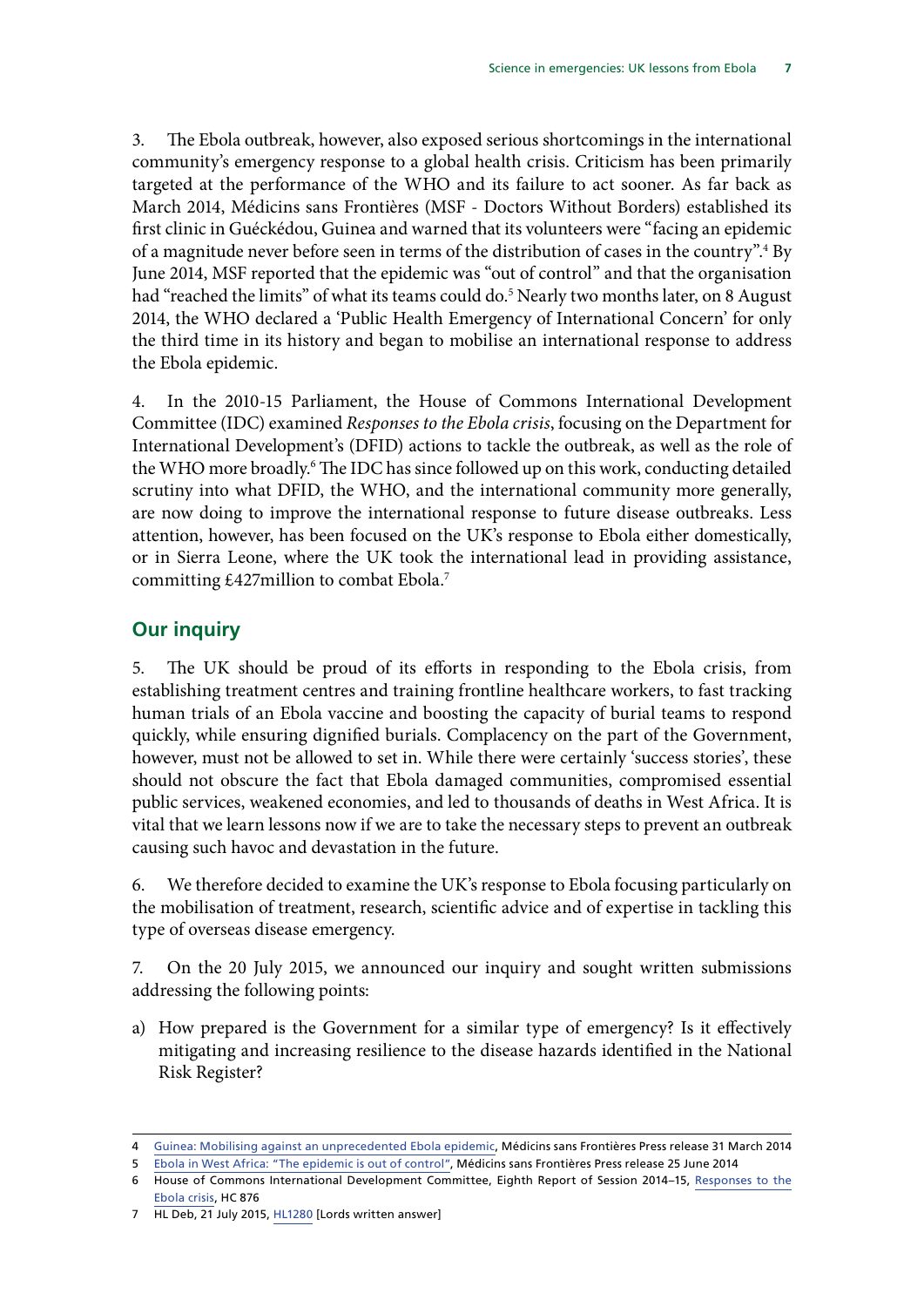- b) What lessons were, or should have been, drawn from the Ebola emergency for gathering, assessing, using and communicating scientific advice across Government during this type of emergency?
- c) How successful was the Government in communicating advice to the UK public about the emergency?
- d) Since the Ebola emergency, how well has scientific advice been used to inform or revise the Government's planned response to similar emergencies in future?
- e) Could the evidence base and sources of scientific advice to Government on emergency mitigation, planning and response be improved? If so, how?
- f) What are the strengths and weaknesses in the system for weighting the risk of a future Ebola-type emergency, including the possible scale of impacts for the UK and their likelihood?

We received 18 written submissions and took oral evidence from 17 witnesses from a variety of backgrounds including:

- academics with expertise in international development, tropical medicine, vaccinology and public health, including a doctor who had worked on the ground in Sierra Leone throughout the outbreak;
- the pharmaceutical industry;
- science media;
- officials from Public Health England and the Defence Medical Services;
- the Government Chief Scientific Adviser;
- the Government, represented by Jane Ellison MP, Parliamentary Under-Secretary of State for Public Health (hereafter "the Minister"), the Chief Medical Officer, and the Civil Contingencies Secretariat in the Cabinet Office.

We also held a seminar at the University of Oxford (see Annex). We would like to thank everyone who contributed to this inquiry.

8. In our inquiry, we have been primarily concerned with the science aspects of the UK's response to the Ebola emergency and the lessons that we must learn for the future. We have not focused on the role of DFID and the humanitarian response as this has been scrutinised on multiple occasions by the IDC. Instead, steps to increase the UK's preparedness for major disease outbreaks are considered in Chapter 2, while Chapter 3 examines the strengths and weaknesses of the UK's response, both domestically and in Sierra Leone. Finally, Chapter 4 looks at how emergencies are governed, from both an international and national perspective, the latter focusing particularly on the UK's global health policy.

9. While our report is focused on how the UK can improve its response to 'disease emergencies', our recommendations do not suggest that the UK's longstanding efforts to reduce the global burden of chronic and endemic diseases should be accorded a lower priority. Affected West African states began to be declared Ebola-free by the WHO during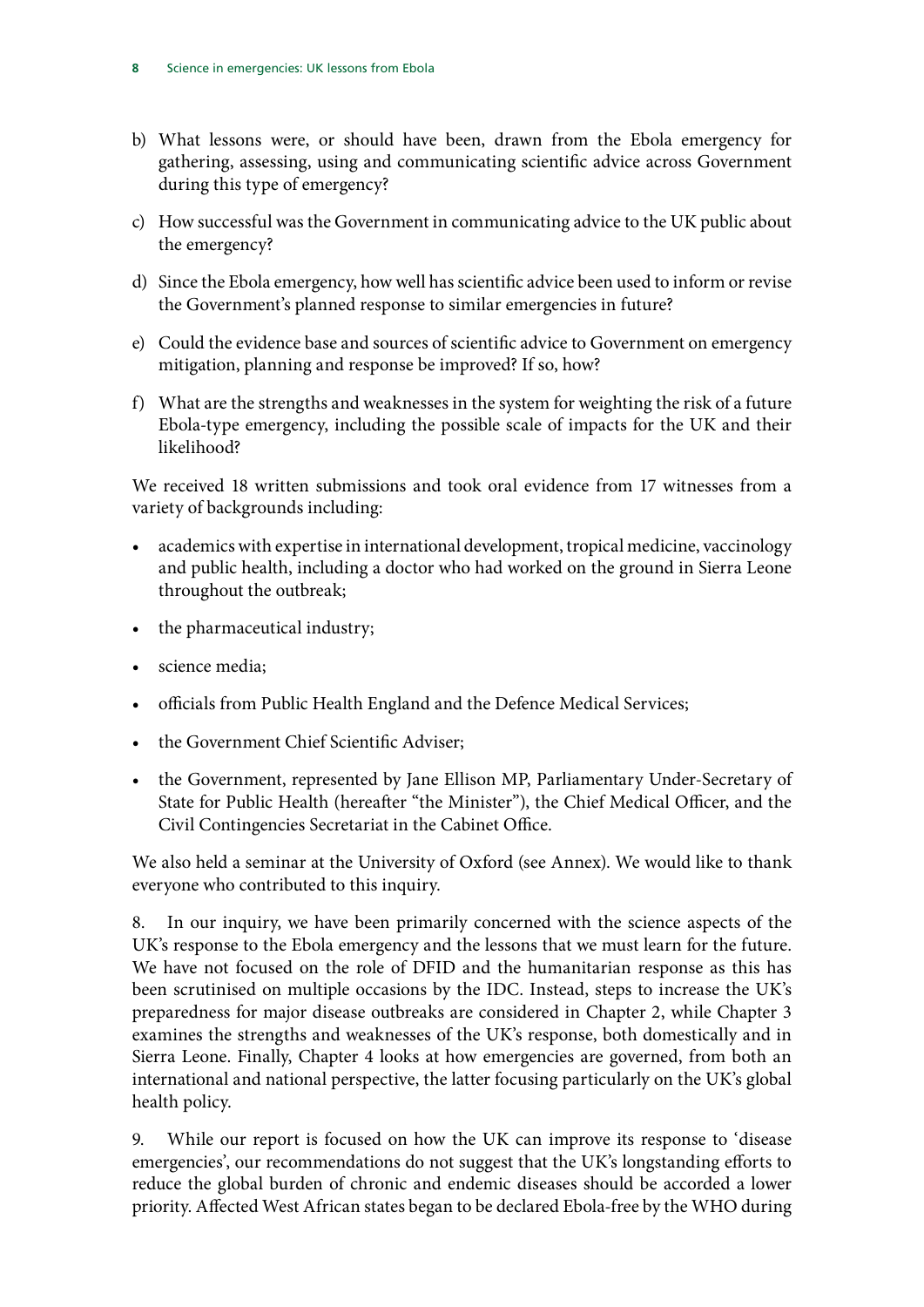the course of our inquiry, yet chronic and endemic diseases persist globally. Diarrhoeal disease, for example, is one of the leading causes of death in children under 5 years old, killing an estimated 760,000 annually across the world. Most of these cases could have been prevented through access to safe drinking water, better sanitation and improved hygiene.<sup>8</sup> The recommendations in our report should be pursued alongside such interventions.

8 World Health Organization, [Diarrhoeal disease,](http://www.who.int/mediacentre/factsheets/fs330/en/) Fact sheet N°330, April 2013 accessed December 2015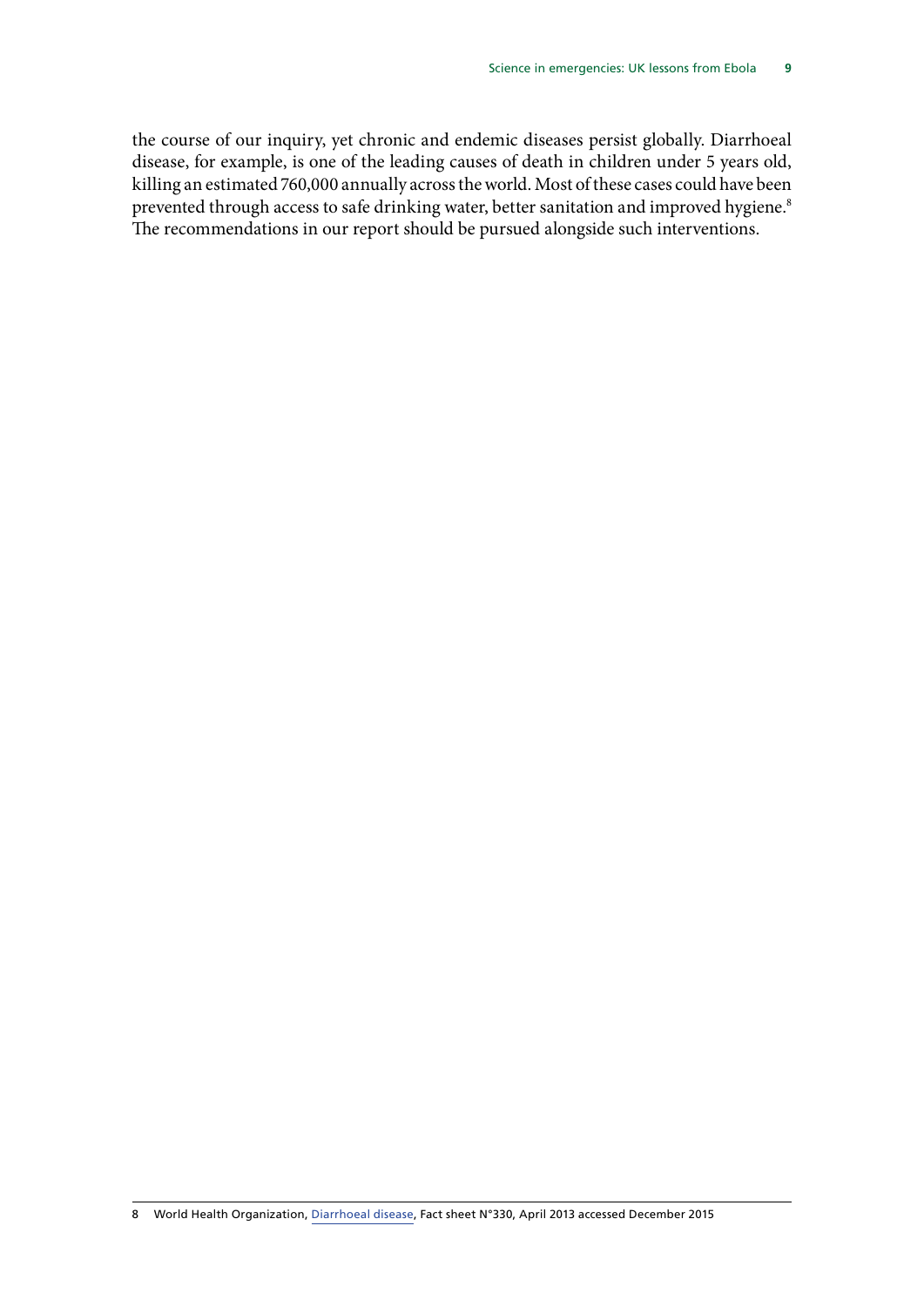# <span id="page-13-0"></span>**2** Increasing the UK's preparedness for major disease outbreaks

10. This chapter considers measures that the UK could instigate, or develop further, to improve our capacity to withstand global disease outbreaks. Increasing the UK's emergency preparedness involves taking steps to ensure that, as a country, we are better able to anticipate, absorb, and accommodate 'shocks' to the system, such as extreme events, while also recovering rapidly, and continuing to develop.

#### **Disease surveillance**

11. Disease surveillance and early diagnosis are vital components of controlling the spread of diseases. Public Health England (PHE), which manages the UK's national and international systems for detecting disease threats, was praised by witnesses for the strength, quality and effectiveness of its surveillance capacity.9 There was also a consensus across the evidence we received that the Government must work to strengthen surveillance capacity and capability *globally*, especially in emerging infection 'hot spots' that tend to be located in less economically developed countries.<sup>10</sup> The Government appeared to have taken a similar view, announcing in March 2015 a £195 million investment in the Fleming Fund "to build laboratory capacity, surveillance networks and response capacity in lowand middle-income countries".<sup>11</sup>

12. Surveillance data loses its value, however, if it fails to reach those who have the ability to act upon it. As Dr Jeremy Farrar from the Wellcome Trust explained, "surveillance on its own without the capacity, willingness and leadership that allow you to respond is not stamp-collecting, but it is not far from it".<sup>12</sup> We raised concerns with PHE that while it was publishing the information gleaned from its disease surveillance capabilities in a "whole range of different reports", that information was not making its way into the hands of those who had the power to escalate the situation and intervene.13 When asked if, rather than circulating published papers, PHE communicated directly with the Government it was hard to get a clear answer. Professor Paul Cosford could not categorically confirm that Ministers had been alerted, instead concluding that:

The specific answer to your question about whether we talked to advisers to the Secretary of State is that I am sure we must have done, but it was not flagged as being a major problem for the UK at that point.<sup>14</sup>

13. Similar concerns were raised at the international level about the ability to share surveillance data and ensure that it was effectively communicated. The Medical Research Council stressed that "monitoring spread of disease [and its] transmission dynamics […]

<sup>9</sup> Q57; Wellcome Trust [\(EME015](http://data.parliament.uk/writtenevidence/committeeevidence.svc/evidencedocument/science-and-technology-committee/science-in-emergencies/written/22137.html))

<sup>10</sup> Wellcome Trust ([EME015\)](http://data.parliament.uk/writtenevidence/committeeevidence.svc/evidencedocument/science-and-technology-committee/science-in-emergencies/written/22137.html) para 13; Medical Research Council ([EME014\)](http://data.parliament.uk/writtenevidence/committeeevidence.svc/evidencedocument/science-and-technology-committee/science-in-emergencies/written/21648.html); Microbiology Society and the Society for Applied Microbiology [\(EME013\)](http://data.parliament.uk/writtenevidence/committeeevidence.svc/evidencedocument/science-and-technology-committee/science-in-emergencies/written/21586.html) para 12; The Academy of Medical Sciences and The Royal Society [\(EME011\)](http://data.parliament.uk/writtenevidence/committeeevidence.svc/evidencedocument/science-and-technology-committee/science-in-emergencies/written/21461.html) para 6; Department of Health [\(EME008](http://data.parliament.uk/writtenevidence/committeeevidence.svc/evidencedocument/science-and-technology-committee/science-in-emergencies/written/21015.html)) para 31

<sup>11</sup> [Fleming Fund launched to tackle global problem of drug-resistant infection,](http://www.wellcome.ac.uk/News/Media-office/Press-releases/2015/WTP058933.htm) Wellcome Trust Press Release, 18 March 2015

<sup>12</sup> Q100

<sup>13</sup> Q124

<sup>14</sup> Q127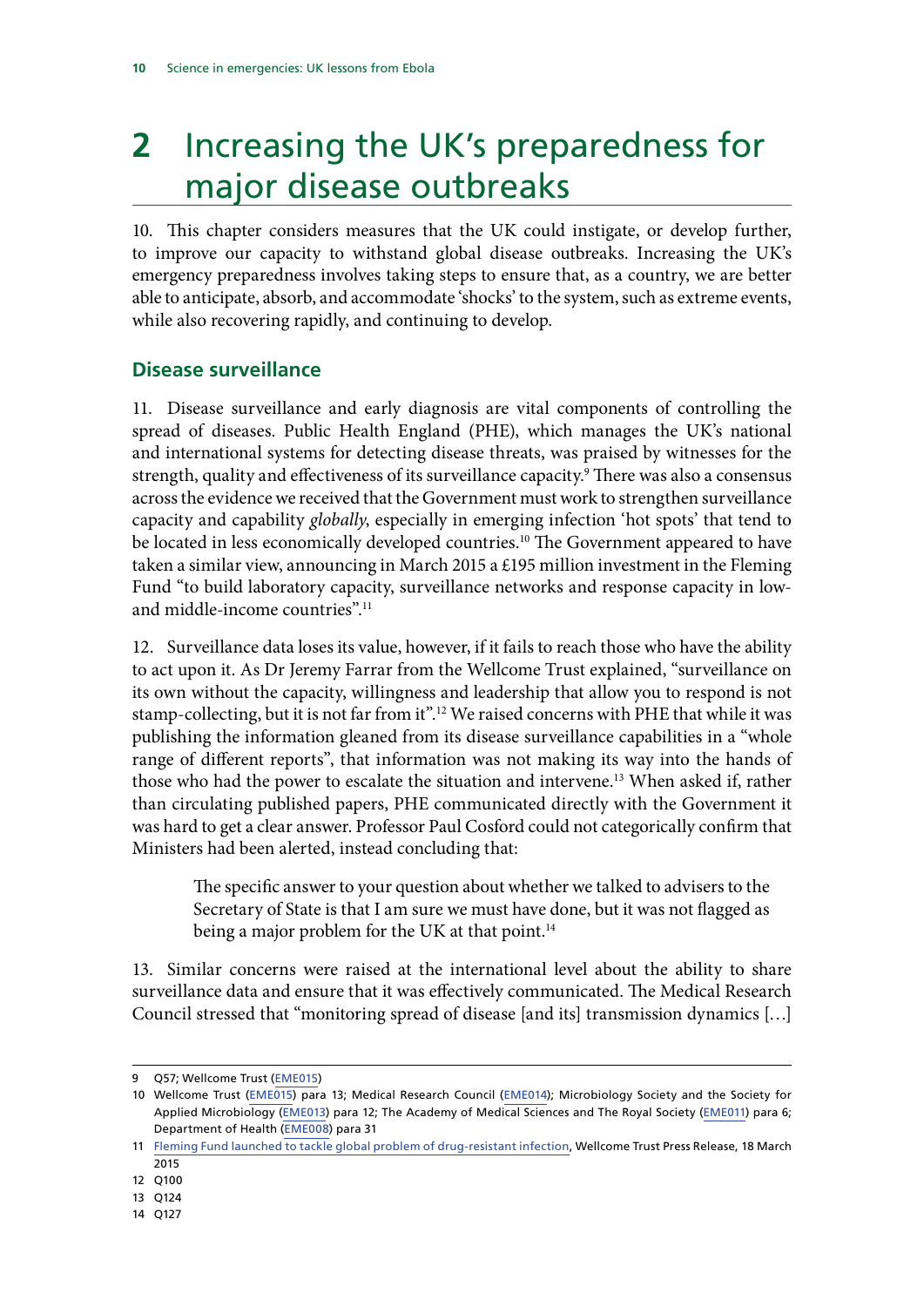<span id="page-14-0"></span>can only be properly investigated using real time data collection, sharing and analytics".15 Yet, as a report of the *Harvard-LSHTM Independent Panel on the Global Response to Ebola* highlighted, "reliable systems for rapid transmission of epidemiological, genomic, and clinical data were not established during the Ebola epidemic".16

14. Witnesses were clear that the slow communication of, and action upon, real-time data comes at the cost of thousands of lives in outbreaks of this ferocity. A study by researchers at the London School of Hygiene and Tropical Medicine, for example, recently calculated that while setting up nearly 3000 treatment beds in Sierra Leone by the UK and Sierra Leonean Governments saved 56,000 lives, an estimated 12,500 more cases could have been averted had this intervention occurred only a month earlier.17 The Wellcome Trust confirmed that a "lack of real time data of infection rates […] significantly impacted on both the ability to make decisions regarding treatment and prevention of spread of the disease."18 The Chief Medical Officer (CMO), Professor Dame Sally Davies, was more explicit, stating that delays by the international community in responding "probably meant that lives were lost".19 The Medical Research Council and the Academy of Medical Sciences indicated that the CMO was now working with the WHO "to develop a new, more advanced system to share data on a disease with health agencies and doctors and nurses on the frontline".20

<span id="page-14-1"></span>15. **The rapid transmission of disease surveillance data to those with the ability to interpret and act upon it is a vital component of disease control. In its absence, we have seen, in the case of Ebola, how quickly an outbreak can spread and the devastation it can cause. The lines of reporting of surveillance data must, therefore, be clear and well-understood by those involved to ensure a co-ordinated and timely escalation. We are not convinced that the systems in place for interpreting, sharing and escalating disease surveillance data across the Government operated effectively during the early stages of the Ebola outbreak.** We discuss later in this report how a lack of clarity about which diseases, or types of diseases, are covered in the National Risk Register, may have contributed to this situation.

<span id="page-14-2"></span>16. *We recommend that the Government sets out, in its response to this report, how surveillance data is escalated, both within Public Health England and across Government, and identify the triggers that would prompt warnings to reach ministers and senior officials with the capacity to act. We also ask for an update on the Chief Medical Officer's work with the World Health Organization to develop systems to share disease data.*

#### **Financing vaccine, treatment and diagnostic developments**

17. In the absence of rapid diagnostic tests for Ebola, or any licenced drugs and vaccines, health workers in affected West African countries struggled to diagnose patients and provide effective care. Dr Jeremy Farrar from the Wellcome Trust expressed his frustration

<sup>15</sup> Medical Research Council [\(EME014](http://data.parliament.uk/writtenevidence/committeeevidence.svc/evidencedocument/science-and-technology-committee/science-in-emergencies/written/21648.html))

<sup>16</sup> Suerie Moon et al, "Will Ebola change the game? Ten essential reforms before the next pandemic. The report on the Harvard-LSHTM Independent Panel on the Global Response to Ebola", *The Lancet*, volume 368, (2015), pp 2117-2226

<sup>17</sup> Adam J. Kucharski et al., "Measuring the impact of Ebola control measures in Sierra Leone", *Proceedings of the National Academy of Sciences of the United States of America*, vol 112 (2015), pp 14366-14371

<sup>18</sup> Wellcome Trust ([EME015\)](http://data.parliament.uk/writtenevidence/committeeevidence.svc/evidencedocument/science-and-technology-committee/science-in-emergencies/written/22137.html) para 8

<sup>19</sup> Q167 [Dame Sally Davies]

<sup>20</sup> Medical Research Council [\(EME014](http://data.parliament.uk/writtenevidence/committeeevidence.svc/evidencedocument/science-and-technology-committee/science-in-emergencies/written/21648.html)); The Academy of Medical Sciences and The Royal Society ([EME011](http://data.parliament.uk/writtenevidence/committeeevidence.svc/evidencedocument/science-and-technology-committee/science-in-emergencies/written/21461.html))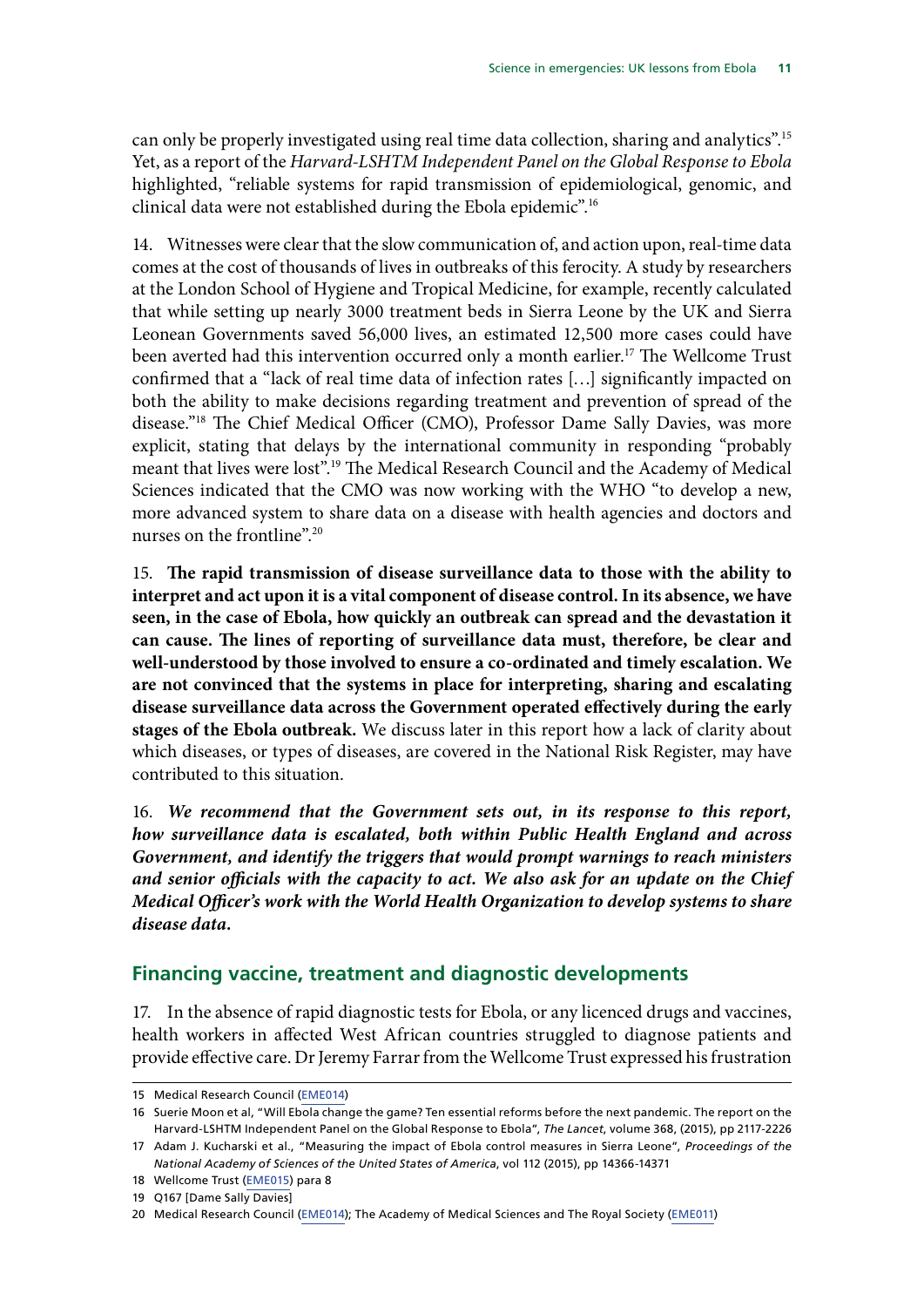that, nearly four decades after the virus was first discovered, we still understand very little about how to treat Ebola patients effectively.<sup>21</sup> This situation is not unique to Ebola, nor is it indicative of a general poverty of ambition to do more. Witnesses repeatedly explained that the slow progress in tackling emerging infectious diseases related, in large part, to the funding mechanisms for drug and vaccine development globally.

18. The majority of funding for drug and vaccine research and development originates from private sector bodies, particularly pharmaceutical companies. However, as Professor Adrian Hill from the Jenner Institute explained, "the business case for large pharma becoming involved in marketing or developing vaccines [for Ebola and other outbreak pathogens] is very weak".<sup>22</sup> Typically, outbreaks of emerging infectious diseases tend to be both small and rare. As a result, the market for interventions targeting these diseases has been considered too limited for pharmaceutical companies to justify the costs of shifting their resources "away from more commercially viable projects to work on tools for epidemics that may not happen".23

19. This lack of "commercial viability", $24$  alongside a scarcity of alternative funding mechanisms, were identified as key reasons for a repeated failure to take promising vaccines and treatments for Ebola through 'Phase 1' clinical trials.25 As a result, when an Ebola epidemic did materialise, vaccines were not even 'on the shelf', ready to be tested further in humans who were at risk of becoming ill. Dr Jeremy Farrar from the Wellcome Trust described this as a "fundamental error".26

20. To avoid a similar situation occurring when the next outbreak strikes, Professor Hill advocated establishing an alternative model of funding. He stressed that a system was needed "whereby public and foundation money is used to work with academics and industry to develop Ebola vaccines and other vaccines for which the business case is weak".27 The British Society of Immunology made a similar recommendation, adding that this type of public-private collaboration would be "best achieved […] under a common programme and following a nationally agreed framework".28

21. During last six months, the Government has made several announcements that suggest such a shift towards more public investment in 'neglected diseases'. In June 2015, the Prime Minister announced the creation of the UK Vaccine Research and Development Network with the aim of bringing together "the best expertise across the country […] to focus on the most threatening diseases including Ebola, Lassa, Marburg and Crimean-Congo Fever".<sup>29</sup> The Network "will invest  $£20m$  over the next 5 years to develop new vaccines" with additional investment anticipated from the private and research sector.<sup>30</sup> Two additional funds were outlined in the Spending Review: a £1 billion 'Ross Fund',

<sup>21</sup> ["Diseases spread in weeks. Epidemic research takes years. This must change"](http://www.theguardian.com/commentisfree/2014/jun/10/diseases-epidemic-research-outbreaks-ebola), The Guardian, 10 June 2014

<sup>22</sup> Q50

<sup>23</sup> Bill Gates, "The Next Epidemic — Lessons from Ebola", *New England Journal of Medicine*, vol 372 (2015), pp 1381- 1384

<sup>24</sup> Q51

<sup>25</sup> Phase one trials aim to test the safety and efficacy of a new drug or vaccine. A small number of people, usually healthy volunteers, are given a small dose of the drug or vaccine and are monitored for side effects. This is normally the first time that the intervention has been tested on humans.

<sup>26</sup> Q99

<sup>27</sup> Q50

<sup>28</sup> British Society for Immunology [\(EME004\)](http://data.parliament.uk/writtenevidence/committeeevidence.svc/evidencedocument/science-and-technology-committee/science-in-emergencies/written/20981.html) para 2.3

<sup>29</sup> [Prime Minister calls for 'wake-up to the threat from disease outbreak',](https://www.gov.uk/government/news/prime-minister-calls-for-wake-up-to-the-threat-from-disease-outbreak) Prime Minister's Office News Story, 7 June 2015

<sup>30</sup> Medical Research Council [\(EME014](http://data.parliament.uk/writtenevidence/committeeevidence.svc/evidencedocument/science-and-technology-committee/science-in-emergencies/written/21648.html))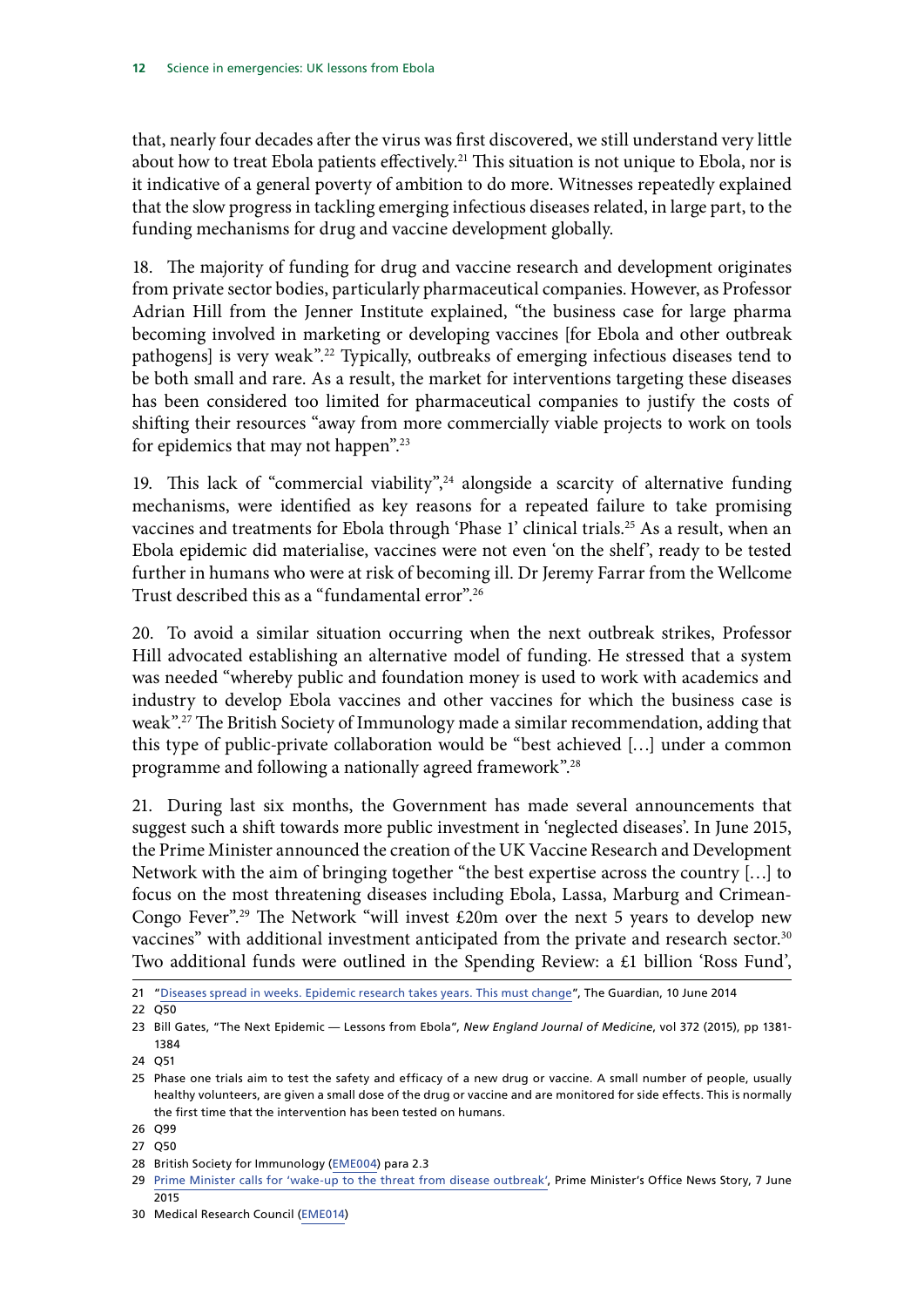<span id="page-16-0"></span>in partnership with the Bill and Melinda Gates Foundation, to support "the global fight against malaria and other infectious diseases."<sup>31</sup> A further £1.5 billion over the next 5 years was committed by the Chancellor to establish a 'Global Challenges research fund' to ensure "UK science takes a leading role in addressing the problems faced by developing countries". 32 We welcome the Business Secretary's reassurance that the Global Challenges fund will include support for health research programmes "including vaccines and emerging and current viral threats".<sup>33</sup>

<span id="page-16-1"></span>22. **Part of the suffering seen throughout the Ebola outbreak resulted from a longterm market failure to invest in interventions for rare, but potentially catastrophic, disease epidemics. Through a combination of public and private investment, the UK now has the opportunity to capitalise on its world-class strengths in the field of tropical medicine, and reverse decades of underfunding in vaccine, treatment and diagnostic R&D in emerging infectious diseases. We welcome the Government's recent announcements of much needed research funds in this area.**

<span id="page-16-2"></span>23. *To maximise the effectiveness of these funds,* **w***e recommend that the Government works with leading experts to publish an 'emerging infectious disease strategy'. This should set out a long-term plan identifying the 'priority threats' the UK wishes to*  address, how much funding will be directed to each threat, as well as how action will *be delivered and outcomes evaluated. The strategy should outline how coordination across funding streams will be achieved, so that there is no unnecessary duplication of research. Open knowledge and data sharing should be set as default conditions for those receiving public funds.*

#### *A diagnostic test for Ebola*

24. The need for a much more strategic approach to research and development funding was demonstrated by Dr Oliver Johnson of the King's Sierra Leone Partnership in his account of the events surrounding the trial of a new diagnostic test for Ebola early in 2015. Diagnosing Ebola quickly was highlighted as important for "protecting health workers and allowing […] patients either to get Ebola treatment or move on and get other care" but existing tests required a blood sample to be sent to a specialist lab. Dr Johnson told us that "at some stages it was taking up to a week to get results".<sup>34</sup>

25. Working in partnership with Public Health England, a new diagnostic test for Ebola the 'rapid diagnostic antigen test' (RDT)—was subsequently trialled in Sierra Leone by the King's Sierra Leone Partnership and others. Developed by the Government's Defence Science and Technology Laboratory (DSTL), and its industry partner BBI Detection, the RDT enabled a result to be obtained at the 'point of care' within 20 minutes.<sup>35</sup>. Data from the study were "very positive"36: the test was found to be "highly sensitive, specific and

<sup>31</sup> [Chancellor George Osborne and Bill Gates to join forces to end malaria](https://www.gov.uk/government/news/chancellor-george-osborne-and-bill-gates-to-join-forces-to-end-malaria), HM Treasury News Story, 22 November 2015

<sup>32</sup> HM Treasury, Spending Review and Autumn Statement 2015*,* [Cm 9162,](https://www.gov.uk/government/uploads/system/uploads/attachment_data/file/479749/52229_Blue_Book_PU1865_Web_Accessible.pdf) November 2015, p 29

<sup>33</sup> Correspondence from Sajid Javid MP to Nicola Blackwood MP on [The Science Budget and the Spending Review](http://www.parliament.uk/documents/commons-committees/science-technology/Correspondence/160107-BIS-TSB-SR.pdf), 7 January 2016

<sup>34</sup> Q110

<sup>35</sup> [Defence scientists support efforts to defeat Ebola](https://www.gov.uk/government/news/defence-scientists-support-efforts-to-defeat-ebola), Press release, Ministry of Defence and Defence Science and Technology Laboratory, 21 May 2015; N F Walker et al, "Evaluation of a point-of-care blood test for identification of Ebola virus disease at Ebola holding units, western area, Sierra Leone, January to February 2015", *Eurosurveillance*, vol 20 (2015)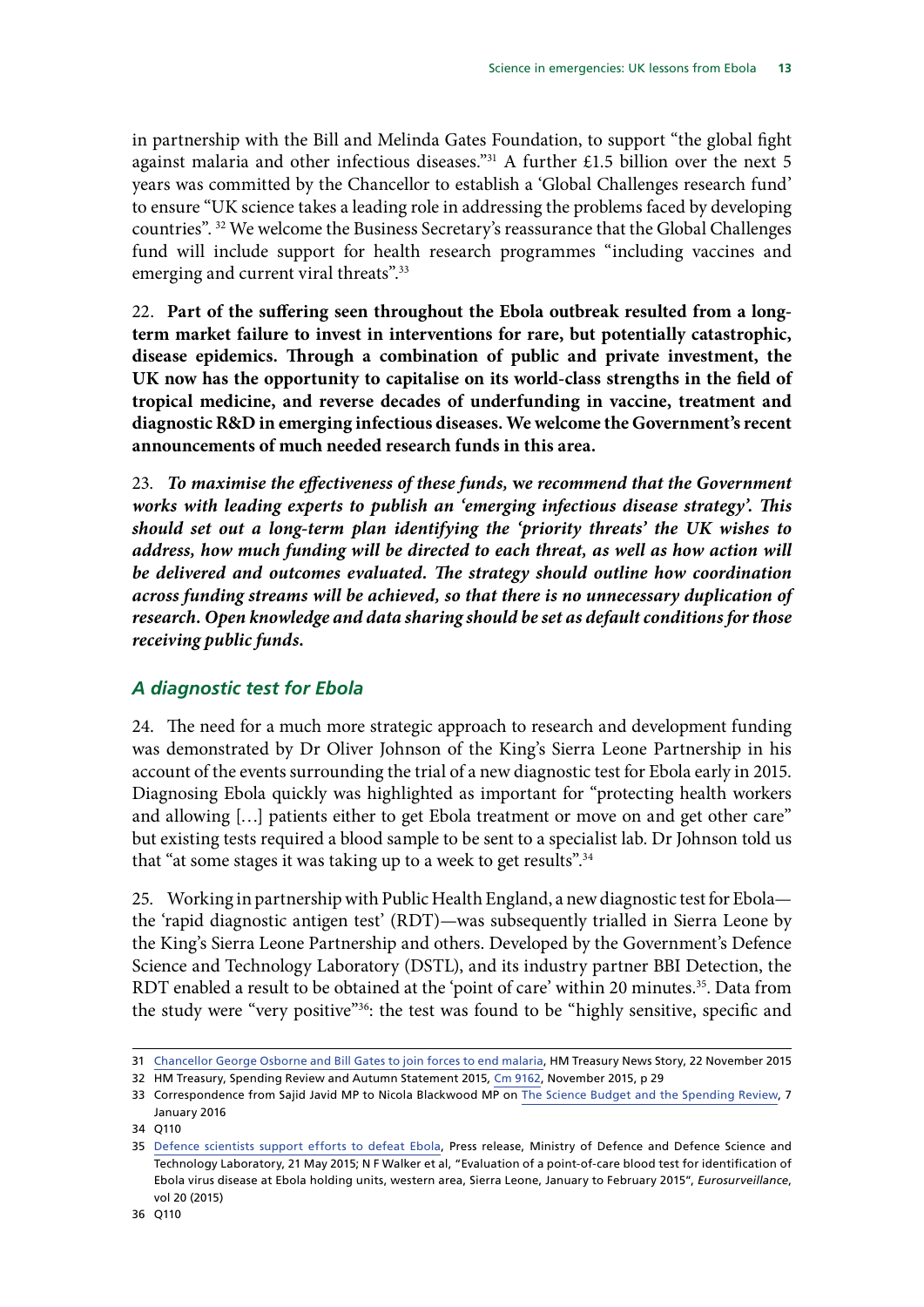[performed] well in an operational setting".<sup>37</sup> Though an additional, confirmatory blood test was "probably" still required, Dr Johnson considered that DSTL's test "would be very useful overall in bringing outbreaks under control".<sup>38</sup> He saw it as a "real success" and something that "Britain [could] be proud of".<sup>39</sup>

26. Notwithstanding the promising results, and the production of "about 10,000" of these rapid diagnostic tests, Dr Johnson stated that he had "not been able to operationalise them".40 Despite our questioning, we did not receive clear answers as to why this failed to occur. Initially, when we asked PHE and the Defence Medical Service to clarify what had happened, both were unable to shed light on the situation.<sup>41</sup> Subsequently, both PHE and the Ministry of Defence informed us that for a test of this type to be made available, the following would need to be in place:

- a) The device in question to have received the necessary clearance for emergency use by the World Health Organization.
- b) International consensus on how best to deploy antigen RDTs.
- c) The approval of the relevant health body in the country where the test will be used.<sup>42</sup>

27. PHE stated that these requirements had not yet been met: "This particular antigen RDT does not have regulatory clearance for emergency use and has not been through the [Emergency Use Assessment and Listing Procedure] process which is, de facto, a prerequisite for wider deployment". It added that there was also "a lack of [international] consensus about where and how [antigen rapid tests] should be used".43 None of these requirements, however, were referred to by the Department for International Development in its response to a question, tabled in June 2015, about when the rapid diagnostic test would be made available:

The device has been evaluated in Sierra Leone by PHE to determine its utility in the outbreak setting, and the decision on whether to proceed with production now rests with the manufacturer.44

28. Different reasons for not deploying the test were subsequently heard by the International Development Committee (IDC). Giving evidence to the IDC, Dr Johnson speculated that the reason lay in wrangling and disagreements across the UK Government about funding.45 This speculation was not confirmed by Justine Greening MP, Secretary of State for International Development, when she appeared before the IDC. Instead, she raised concerns about the accuracy of the test, and the potential for disruption to arise from re-training health care workers to use the new testing process.<sup>46</sup>

<sup>37</sup> N F Walker et al, "Evaluation of a point-of-care blood test for identification of Ebola virus disease at Ebola holding units, western area, Sierra Leone, January to February 2015", *Eurosurveillance*, vol 20 (2015)

<sup>38</sup> Q110

<sup>39</sup> Q110

<sup>40</sup> Q110

<sup>41</sup> Q116; Q162

<sup>42</sup> Supplementary written evidence Public Health England [\(EME019](http://data.parliament.uk/writtenevidence/committeeevidence.svc/evidencedocument/science-and-technology-committee/science-in-emergencies/written/26481.pdf)); Supplementary written evidence from the Ministry of Defence [\(EME020\)](http://data.parliament.uk/writtenevidence/committeeevidence.svc/evidencedocument/science-and-technology-committee/science-in-emergencies/written/26607.html)

<sup>43</sup> Supplementary written evidence Public Health England ([EME019\)](http://data.parliament.uk/writtenevidence/committeeevidence.svc/evidencedocument/science-and-technology-committee/science-in-emergencies/written/26481.pdf)

<sup>44</sup> HL Deb, 22 June 2015, [HL288](http://www.parliament.uk/written-questions-answers-statements/written-question/lords/2015-06-08/HL288) [Lords written answer]

<sup>45</sup> Oral evidence taken before the International Development Committee on [10 November 2015,](http://data.parliament.uk/writtenevidence/committeeevidence.svc/evidencedocument/international-development-committee/responses-to-the-ebola-crisis-followup/oral/24418.html) HC (2015-16) 338, Q46 [Dr Johnson]

<sup>46</sup> Oral evidence taken before the International Development Committee on [30 November 2015,](http://data.parliament.uk/writtenevidence/committeeevidence.svc/evidencedocument/international-development-committee/responses-to-the-ebola-crisis-followup/oral/25524.pdf) HC (2015-16) 338, Q137 [Secretary of State]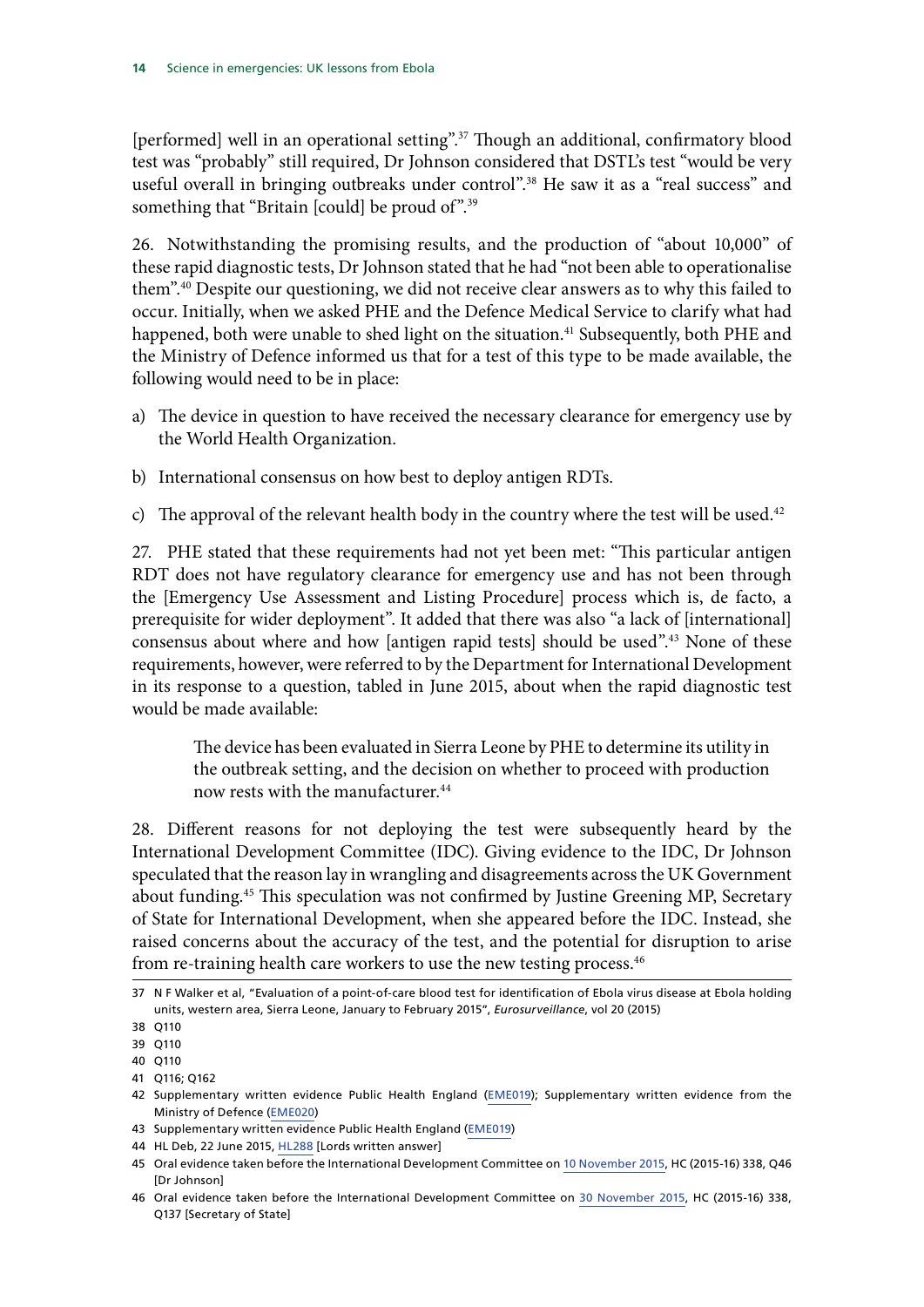<span id="page-18-1"></span><span id="page-18-0"></span>29. **The rapid diagnostic antigen test is an example of the innovations that can be achieved in Government research and development facilities, working in conjunction with private partners and clinicians. The UK should be proud of the efforts made by all of those involved. We were therefore disappointed to learn that, despite the promise shown by the test, and the production of 10,000 test kits, it has not been operationalised. The different explanations advanced for not deploying the test suggest a worrying lack of co-ordination across the key Government departments and agencies that were at the forefront of delivering the UK's response to Ebola. Along with other evidence we received, we are concerned that this is indicative of more systemic co-ordination problems, and an accountability deficit, for key aspects of the UK Ebola response.**

<span id="page-18-2"></span>30. *The Government must clarify, it its response to this report, why the rapid diagnostic antigen test was not released for use during the Ebola outbreak, distinguishing any technical, commercial and budgetary factors involved. We ask that the Government also sets out what steps it will take to ensure a joined-up, cross-departmental approach, with clear lines of accountability, to address future outbreaks.*

#### **Vaccine manufacturing capacity**

31. Throughout our inquiry, we heard about the UK's strengths and expertise in emerging infectious disease research and treatment. Both Professor Chris Whitty of the London School of Hygiene and Tropical Medicine, and former Chief Scientific Advisor at DFID, and Dr Jeremy Farrar from the Wellcome Trust stressed that the UK is "worldleading" in vaccinology, that "the academic base for understanding immunology [...] is as strong in the UK as it is anywhere in the world" and that "our tropical epidemiology and tropical public health is among the best in the world, if not the best, in many diseases".47 Yet both witnesses, and others who gave evidence, highlighted that we lack the capacity to go further and manufacture vaccines. Professor Adrian Hill from the Jenner Institute described this capacity gap as a "national security issue"<sup>48</sup> while Dr Farrar stated that "if something dreadful happened on a regional or global scale, getting vaccines from other countries would be incredibly difficult". The UK, he added, would "be on [its] own. That is a very worrying situation to be in".49

32. The Chief Medical Officer, Dame Sally Davies, told us that the UK has some vaccine "manufacturing capability" but that "it is degraded and we are looking at how we can try and attract companies back [to the UK] to do some manufacturing".<sup>50</sup> The Vaccine Research and Development Network, for example, is seeking to identify the vaccine "manufacturing [...] gaps".<sup>51</sup> Professor Hill suggested that another way to tackle this problem was through establishing "investigational stockpiles"—storing tens of thousands, rather than millions, of doses of vaccines that have not been fully licenced, so that:

once there is an outbreak, not only do you have the opportunity to control it when it is tens of people, not thousands, but you also get a chance to test your vaccine and show that it is efficacious.<sup>52</sup>

- 49 Q92
- 50 Q183

<sup>47</sup> Q96

<sup>48</sup> Q75

<sup>51</sup> Supplementary written evidence submitted by Jane Ellison MP, Parliamentary Under Secretary of State for Public Health ([EME021](http://data.parliament.uk/writtenevidence/committeeevidence.svc/evidencedocument/science-and-technology-committee/science-in-emergencies/written/26646.html))

<sup>52</sup> Q55 [Professor Hill]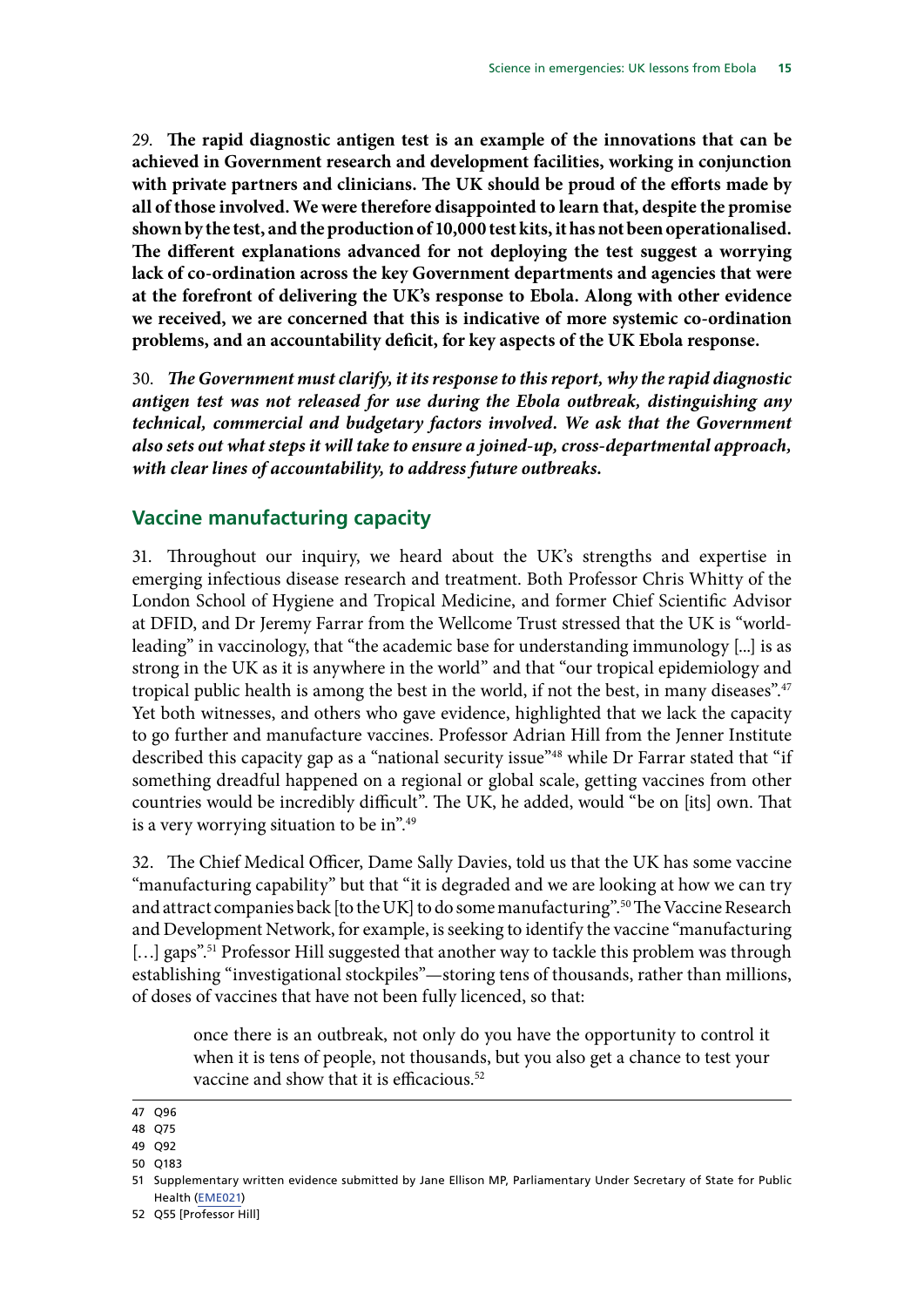33. Professor Hill cautioned, however, that even small stockpiles cannot be created in the UK "in weeks" since "you need years to build manufacturing plant".<sup>53</sup> Dame Sally disagreed with this approach, emphasising that "we do not stockpile vaccines" on the grounds that we would need to have the right vaccine for the right strain which, she told us, was "quite difficult".<sup>54</sup> The Minister highlighted that while any stockpiling decision would need to be made in collaboration with the WHO, it does not currently consider there to be a strong national or international consensus on the effectiveness of investigational stockpiles.<sup>55</sup>

<span id="page-19-1"></span><span id="page-19-0"></span>34. **The lack of capacity to manufacture vaccines places the UK in a vulnerable position when the next epidemic strikes, whether for use overseas or at home.** *We urge the Government not simply to encourage private sector investment in vaccine manufacturing capacity, but to negotiate with vaccine manufacturers to establish preagreed access to capabilities that can be called upon quickly when the next epidemic*  emerges. In the longer-term, this may not be sufficient. We recommend that the *Government commissions the UK Vaccine Research and Development Network to:*

- <span id="page-19-2"></span>a) *identify the actions required to address the UK's deficiency in manufacturing capacity and;*
- <span id="page-19-3"></span>b) *investigate the public health, economic and regulatory feasibility of establishing investigational stockpiles of vaccines that would be ready for Phase 2 trials during an outbreak.*

<sup>53</sup> Q75

<sup>54</sup> Q182

<sup>55</sup> Supplementary written evidence submitted by Jane Ellison MP, Parliamentary Under Secretary of State for Public Health ([EME021](http://data.parliament.uk/writtenevidence/committeeevidence.svc/evidencedocument/science-and-technology-committee/science-in-emergencies/written/26646.html))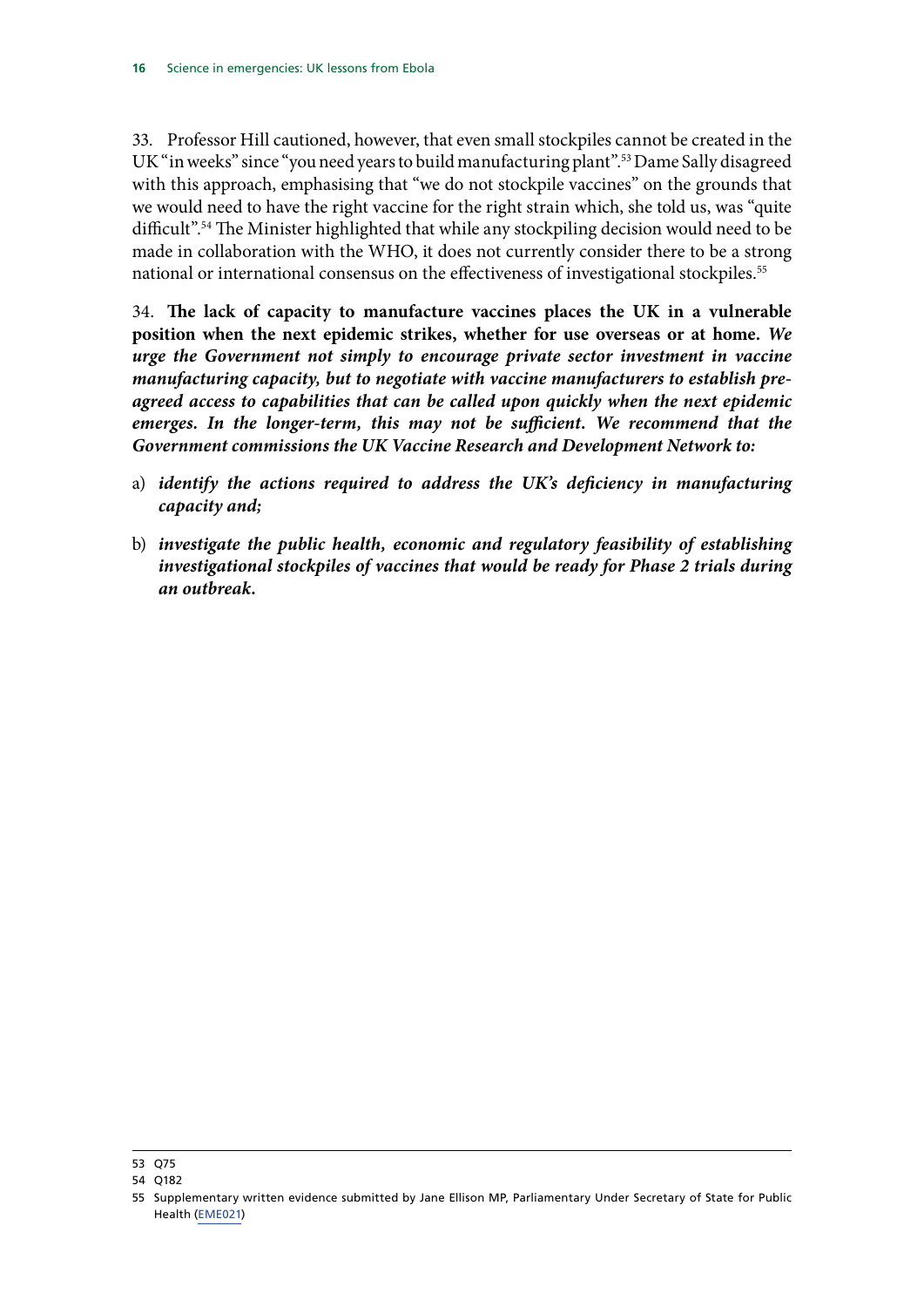## <span id="page-20-0"></span>**3** Responding to major disease outbreaks

#### **Science advice**

35. The main mechanism for channelling scientific advice to Government in an emergency is intended to be a Scientific Advisory Group for Emergencies (SAGE). According to the Government, a SAGE is responsible for "ensuring that timely and coordinated scientific advice is made available to decision makers to support UK cross-government decisions in COBR (Cabinet Office Briefing Room mechanism)".56 While a SAGE is usually chaired by the Government Chief Scientific Adviser (GCSA), each SAGE is emergencyspecific and has a flexible structure. The Ebola SAGE was co-Chaired by the GCSA and the Chief Medical Officer. Its establishment marked the fifth occasion that a SAGE had been convened, yet witnesses expressed concerns about the slowness with which it was assembled, the make-up of its membership, and shortcomings in its interaction with existing scientific advisory committees.

#### *Convening SAGE*

36. According to the Government's 2011 *Enhanced SAGE Guidance*, a SAGE can only be activated by the Cabinet Office Briefing Room mechanism (COBR or 'Cobra') in support of collective cross-government responses to and/or recoveries from 'serious' or 'catastrophic' emergencies.57 Though COBR was convened in response to Ebola in July 2014, a SAGE was only convened three months later, in October 2014.<sup>58</sup> Public Health England noted that, by this stage, "the outbreak in West Africa was out of control".<sup>59</sup>

37. In evidence given to our predecessor Committee in January 2015, the Government Office for Science stated that one of the lessons that the SAGE secretariat learnt following the winter flooding crisis in 2013/14 was "providing more challenge to the Government process on when and how to provide scientific advice during an incident".60 Evidence from several witnesses to our current inquiry, however, raised questions about whether this lesson had been implemented in time for the Ebola outbreak. Professor Melissa Leach from the Institute of Development Studies and a member of the Ebola SAGE, spoke in positive terms about what the SAGE achieved, yet commented that:

because of the lateness of the response [the formation of the SAGE], this sciencepolicy interface had to operate in emergency mode in a context of extreme uncertainty. [...] An earlier response would have enabled more measured use of evidence, and more timely planning and response.<sup>61</sup>

<sup>56</sup> [Scientific Advisory Group for Emergencies \(SAGE\),](https://www.gov.uk/government/groups/scientific-advisory-group-for-emergencies-sage) gov.uk. accessed 14 December 2015

<sup>57</sup> Cabinet Office, [Enhanced SAGE Guidance. A strategic framework for the Scientific Advisory Group for Emergencies](https://www.gov.uk/government/uploads/system/uploads/attachment_data/file/80087/sage-guidance.pdf) [\(SAGE\)](https://www.gov.uk/government/uploads/system/uploads/attachment_data/file/80087/sage-guidance.pdf), October 2012

<sup>58</sup> Department of Health [\(EME008](http://data.parliament.uk/writtenevidence/committeeevidence.svc/evidencedocument/science-and-technology-committee/science-in-emergencies/written/21015.html)) para 16

<sup>59</sup> Public Health England [\(EME012](http://data.parliament.uk/writtenevidence/committeeevidence.svc/evidencedocument/science-and-technology-committee/science-in-emergencies/written/21565.html))

<sup>60</sup> Supplementary written evidence submitted by the Government Office for Science ([LEG0019](http://data.parliament.uk/writtenevidence/committeeevidence.svc/evidencedocument/science-and-technology-committee/the-legacy-report-201015/written/17980.html)) [Science and Technology Committee, Ninth Report of Session 2014–15, Legacy—Parliament 2010–15, HC 758]

<sup>61</sup> Institute of Development Studies ([EME017](http://data.parliament.uk/writtenevidence/committeeevidence.svc/evidencedocument/science-and-technology-committee/science-in-emergencies/written/22946.html)) para 3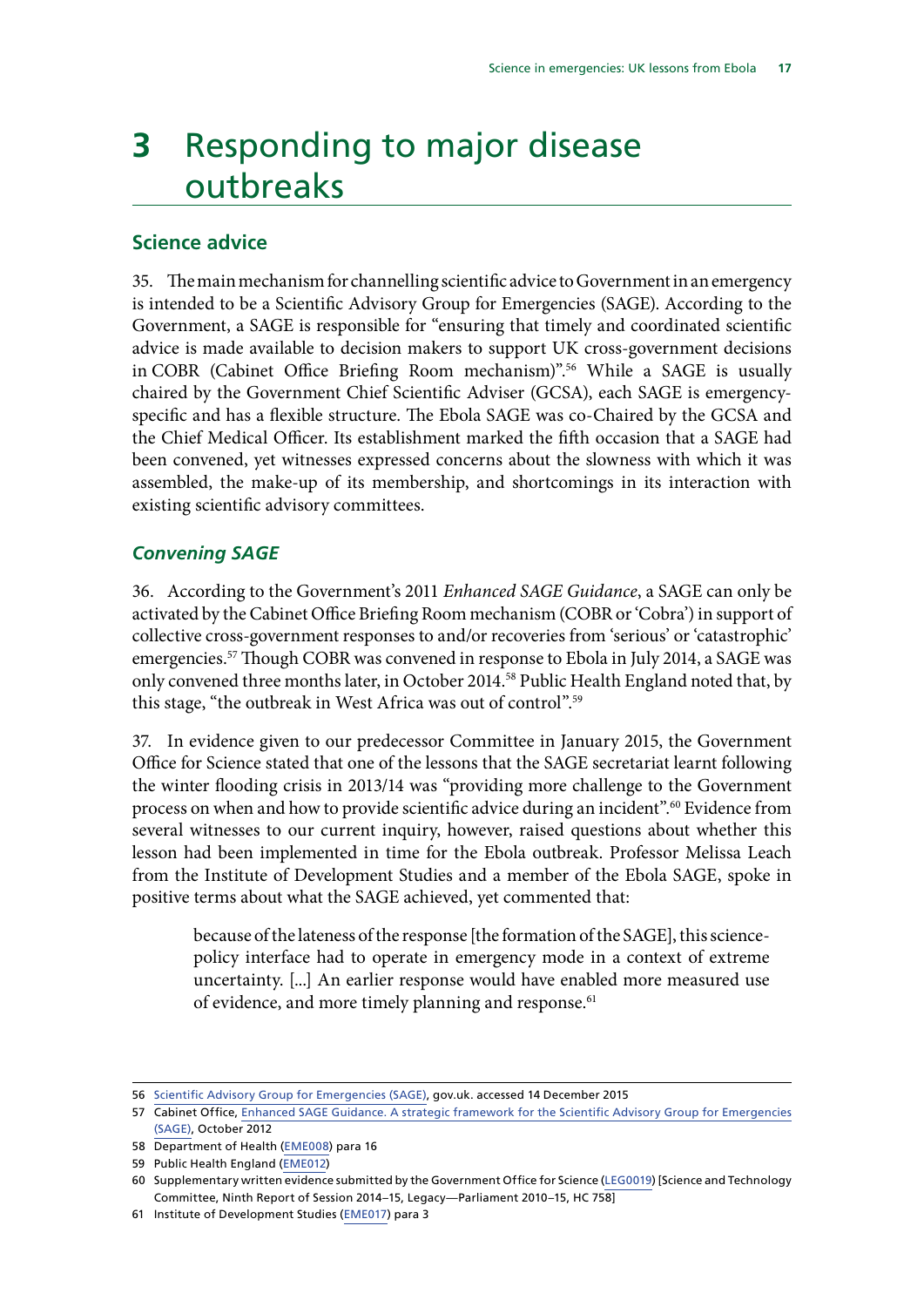<span id="page-21-0"></span>38. In a similar vein, the Wellcome Trust told us that "in the event of a future emergency, the mechanisms for triggering the establishment of expert groups and determining who is responsible for these should be activated more quickly".<sup>62</sup> Sir Mark Walport, the Government Chief Scientific Adviser, conceded that one of "our learnings from this is that we probably would have established [SAGE] a bit earlier".63 The Chief Medical Officer, Dame Sally Davies, however, was very defensive when questioned on this point, stating that she did "not think we needed to do it [establish SAGE] earlier, because the science advice was coming in and being acted on. [...] That is what matters".<sup>64</sup> She also questioned how setting up SAGE "a little earlier" could have been achieved in practice.<sup>65</sup>

<span id="page-21-2"></span><span id="page-21-1"></span>39. **We agree with Sir Mark Walport that the Ebola Scientific Advisory Group for Emergencies (SAGE) should have been established earlier. Convening a SAGE, however, currently requires a request from COBR in the Cabinet Office. It is not clear how, and when, COBR makes an assessment of whether there is a need for a SAGE to assist its response.** *We recommend that the trigger for the formation of a SAGE should be a formal recommendation from the Government Chief Scientific Adviser. This would ensure a more robust, evidential basis for convening a SAGE.*

#### *Membership and co-ordination of SAGE*

40. For unforeseen emergencies, the *Enhanced SAGE Guidance* is clear that the "SAGE secretariat will need to define SAGE membership".<sup>66</sup> Many of our witnesses emphasised that establishing the 'Ebola Anthropology and Social Science sub-Group of SAGE', and ensuring that the membership of SAGE included social scientists, were "extremely important in controlling [the] outbreak".67 Professor Chris Whitty described social science as "important in almost every aspect of what we did" in West Africa.<sup>68</sup> This included understanding the "history of inequalities and economic policies that left people distrustful of foreigners and the state in many areas" as well as the "social routes", such as burial practices, through which Ebola was transmitted.<sup>69</sup>

41. The importance of multidisciplinary research feeding into emergency responses was emphasised in Sir Paul Nurse's review of the UK Research Councils, *Ensuring a successful UK research endeavour*. To support research proposals aimed at addressing "cross-cutting societal needs, including grand challenges, and responses to emergency situations", Sir Paul recommended the establishment of a "common research fund" which, he proposed, would be administered by a new organisation called "Research UK": a partnership of the seven Research Councils.70

42. While Professor Melissa Leach was "impressed by the breadth of expertise" included in the SAGE membership,<sup>71</sup> others pointed to a lack of front-line clinicians represented on SAGE, particularly from "aid organisations providing emergency medical assistance in-

71 Q22

<sup>62</sup> Wellcome Trust ([EME015\)](http://data.parliament.uk/writtenevidence/committeeevidence.svc/evidencedocument/science-and-technology-committee/science-in-emergencies/written/22137.html) para 12

<sup>63</sup> Q169

<sup>64</sup> Q170

<sup>65</sup> Q178

<sup>66</sup> Cabinet Office, [Enhanced SAGE Guidance. A strategic framework for the Scientific Advisory Group for Emergencies](https://www.gov.uk/government/uploads/system/uploads/attachment_data/file/80087/sage-guidance.pdf) [\(SAGE\)](https://www.gov.uk/government/uploads/system/uploads/attachment_data/file/80087/sage-guidance.pdf), October 2012, para 37

<sup>67</sup> Q174 [Sir Mark Walport]. See also Q80, Qq132-133

<sup>68</sup> Q80 [Professor Whitty]

<sup>69</sup> Q22

<sup>70</sup> Paul Nurse, [Ensuring a successful UK research endeavour. A Review of the UK Research Councils](https://www.gov.uk/government/uploads/system/uploads/attachment_data/file/478125/BIS-15-625-ensuring-a-successful-UK-research-endeavour.pdf), November 2015, p28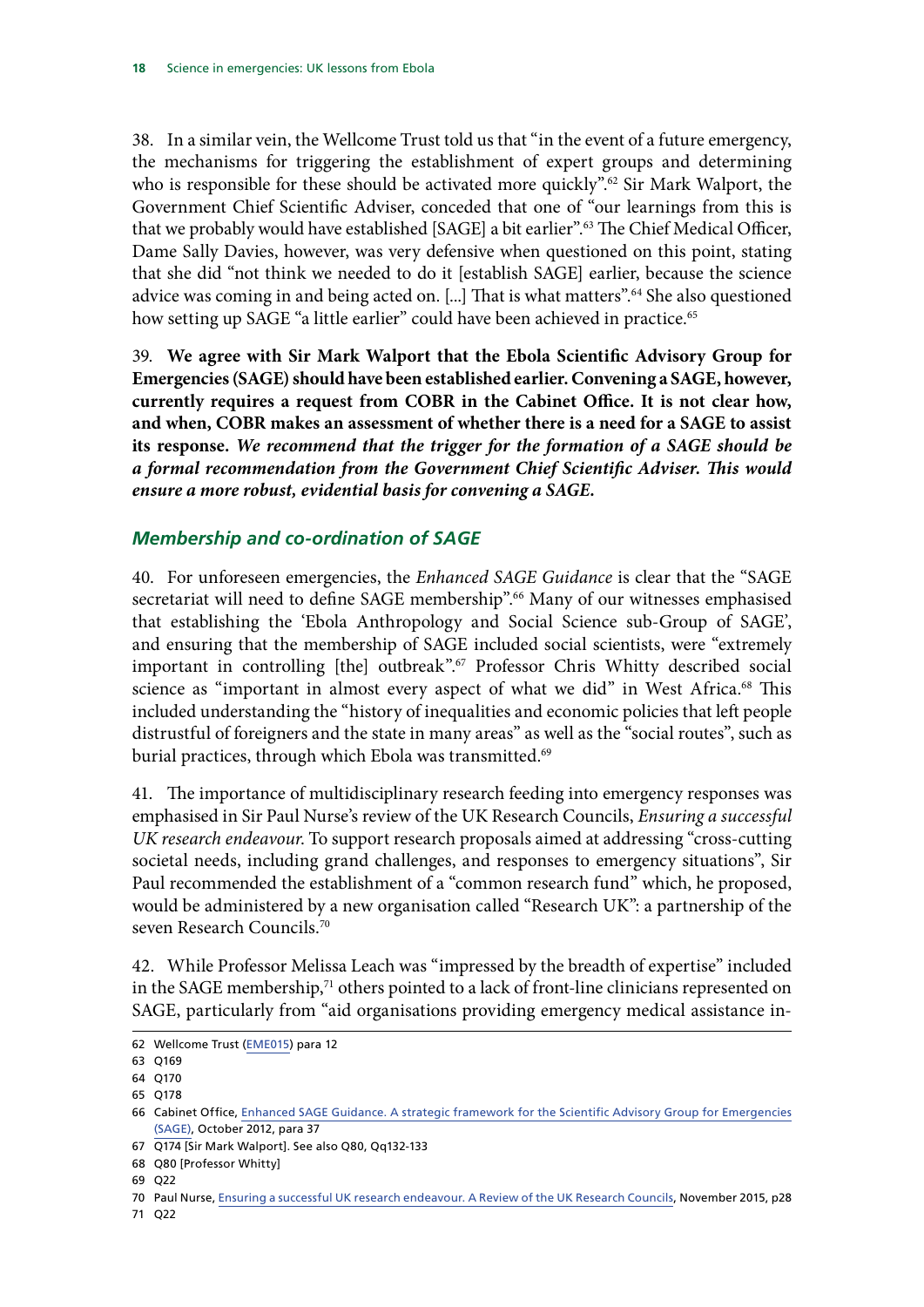country, such as MSF [Médicins sans Frontières]".72 In the absence of such representation, Dr Oliver Johnson from the King's Sierra Leone Partnership found that the transmission of scientific advice between the UK and Sierra Leone was problematic:

My impression is that there was some very thoughtful good science and scientific discussion taking place within the British Government. The challenge was that a lot more of it was happening here in London than out in the field, and sometimes the partners in the field were not aware of the discussions that were going on.<sup>73</sup>

43. Referring to the anthropology research work, Dr Johnson highlighted that there were "colleagues on the ground, some who were involved in [...] decision making, [who] did not know it existed".74 Professor Paul Cosford of Public Health England suggested that there was a "mismatch between what [Dr Johnson] was observing […] and what the international community was doing in response".<sup>75</sup> Dr Johnson suggested that "planning" should be more local", adding that he believed treatment facilities in Sierra Leone "could have been up and running more quickly […] if more of the planning had been done in Freetown rather than in the UK".<sup>76</sup>

44. Compounding these problems was a lack of clarity about how those with valuable expertise, but without a seat on SAGE, could communicate evidence to the Government. Professor Tom Solomon, the Director of the NIHR Health Protection Research Unit in Emerging and Zoonotic Infections,<sup>77</sup> complained that while his Unit had conducted research on Ebola, there was "no formal process for Government to request of us the research felt to be needed, and no formal mechanism for us to feed in the results of relevant research we had done".78 The Microbiology Society reported that its members had similar experiences, noting that they "had limited knowledge of the Government processes for collating and processing expert advice" and that it was "unclear how they could proactively submit ideas or information for consideration".<sup>79</sup>

45. The Chief Medical Officer told us that she was surprised by claims that experts did not know how to feed in to the scientific response. She stressed that she was "very clear publicly, in many places, that we wanted to hear all views and that they could come directly to me, my office or through [Sir] Mark [Walport]".<sup>80</sup> The Government told us that it was examining how, through SAGE, it could "further rationalise processes" to ensure it gets "access to a range of opinion and advice in a health emergency".<sup>81</sup>

#### <span id="page-22-0"></span>46. *The Government should review its Enhanced SAGE Guidance to establish a clear mechanism for experts on the ground, in affected countries, to participate in a two-way exchange of information during a disease emergency originating overseas.*

<sup>72</sup> Welcome Trust ([EME015\)](http://data.parliament.uk/writtenevidence/committeeevidence.svc/evidencedocument/science-and-technology-committee/science-in-emergencies/written/22137.html), para 12; see also The Academy of Medical Sciences and The Royal Society ([EME011\)](http://data.parliament.uk/writtenevidence/committeeevidence.svc/evidencedocument/science-and-technology-committee/science-in-emergencies/written/21461.html)

<sup>73</sup> Q134

<sup>74</sup> Q134

<sup>75</sup> Q126

<sup>76</sup> Oliver Johnson, "A view from the frontline", *Journal of the Foundation for Science and Technology*, Vol 21 (2015) pp 10-12

<sup>77</sup> One of 13 such Research Units established in 2014 with £47.5m of funding from the Department of Health.

<sup>78</sup> National Institute for Health Research (NIHR) Health Protection Research Unit in Emerging and Zoonotic Infections ([EME007](http://data.parliament.uk/writtenevidence/committeeevidence.svc/evidencedocument/science-and-technology-committee/science-in-emergencies/written/21014.html)), para 5

<sup>79</sup> Microbiology Society and the Society for Applied Microbiology ([EME013](http://data.parliament.uk/writtenevidence/committeeevidence.svc/evidencedocument/science-and-technology-committee/science-in-emergencies/written/21586.html)), paras 16-17

<sup>80</sup> Q173

<sup>81</sup> Department of Health [\(EME008](http://data.parliament.uk/writtenevidence/committeeevidence.svc/evidencedocument/science-and-technology-committee/science-in-emergencies/written/21015.html)) para 42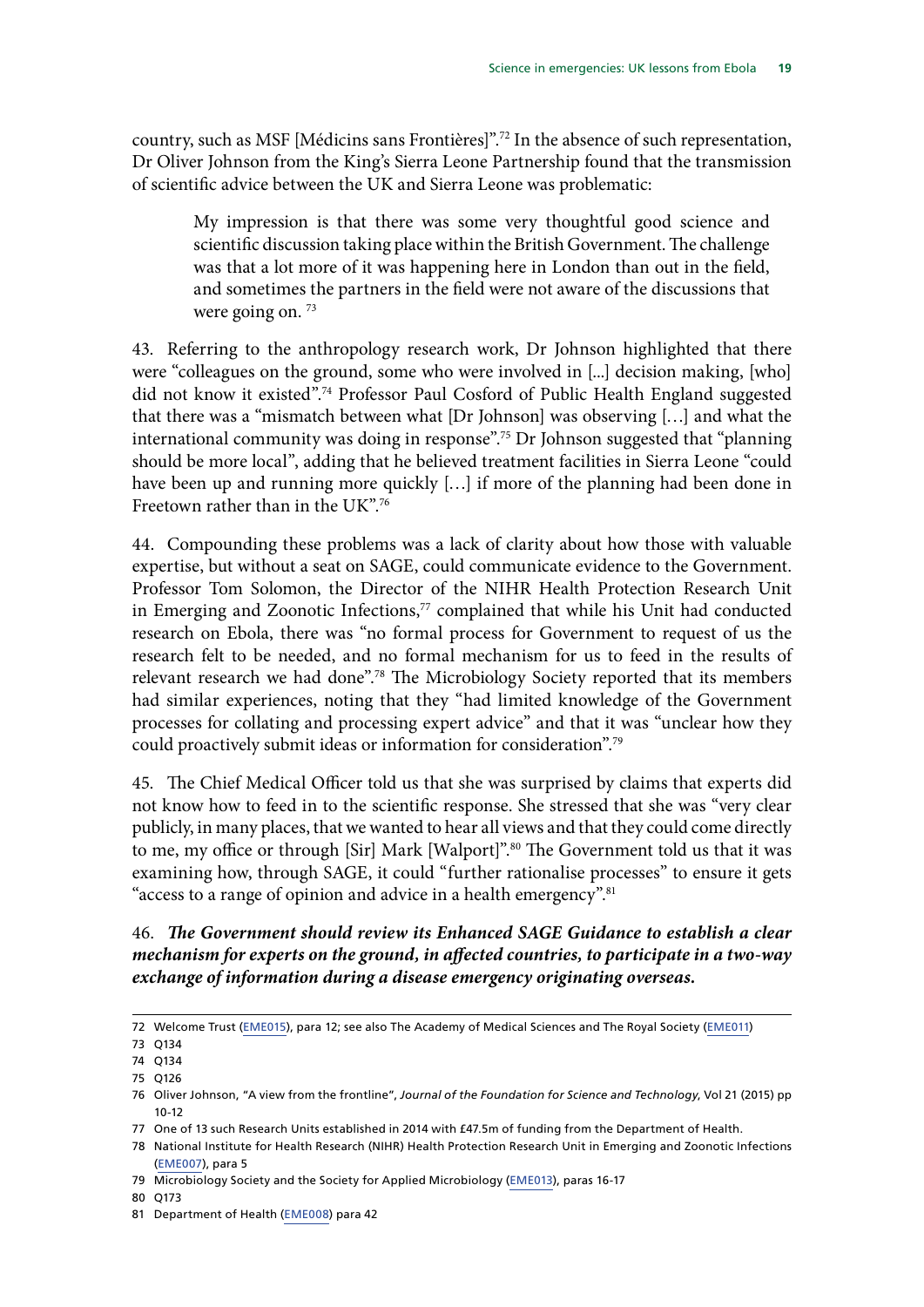<span id="page-23-1"></span><span id="page-23-0"></span>47. *If the Government sets up the new 'Research UK' body advocated by Sir Paul Nurse in his review of the research councils, it should include in its remit a responsibility to act as an evidence conduit between academia, industry and Government when a SAGE is established. This should provide a single point of entry for expert advice and evidence, beyond the SAGE membership, to feed into the Government's emergency response.*

#### *Scientific Advisory Groups*

48. Well-established networks and relationships, developed over the course of many years, can be crucial to delivering an effective emergency response, as Dr Jeremy Farrar from the Wellcome Trust highlighted from his personal experiences.<sup>82</sup> Reflecting on the importance of existing networks in responding to the Ebola outbreak, he advocated the establishment of a standing advisory body on emerging infectious diseases. This, he suggested, could meet regularly, "even in the absence of an epidemic", to ensure that the UK is ready to respond to the next disease outbreak.<sup>83</sup> When asked about the merits of this suggestion, the Chief Medical Officer told us that it was important "to be aware of what we already have".<sup>84</sup> She pointed to the current structure of "standing advisory committees which meet regularly, to make sure that the advice is updated and they scan what is out there".85

49. Both the Chief Medical Officer and the Minister highlighted the work of the standing Advisory Committee on Dangerous Pathogens (ACDP), an arms-length body.<sup>86</sup> During the Ebola outbreak, however, this particular scientific advisory committee did not appear to have been fully integrated into the SAGE process. The *Code of Practice for Scientific Advisory Committees* states that "SACs should consider having procedures for providing advice in a national emergency", while the *Enhanced SAGE Guidance* states that existing advisory groups should be utilised, though "SAGE should not seek to replace or duplicate" them.87 But when we asked how the Ebola SAGE interacted with the ACDP, and avoided duplicating its work, the ACDP's chair during the outbreak—Professor George Griffin revealed that "there was no formal interaction between SAGE and the ACDP".88

50. The CMO stated that there had since been discussions about how scientific advisory committees "fed in"89 to the Ebola response. Public Health England was more explicit, stating that:

How the various advisory committees and other sources of scientific expertise link with SAGE, and also what their remits are in response mode, needs further consideration.90

<sup>82</sup> Q85 [Dr Farrar]

<sup>83</sup> Q85 [Dr Farrar]

<sup>84</sup> Q176 [Dame Sally Davies]

<sup>85</sup> Q176 [Dame Sally Davies]; a list of standing advisory committees can be found at: [http://foiwiki.com/foiwiki/index.](http://foiwiki.com/foiwiki/index.php/Scientific_advisory_committees) [php/Scientific\\_advisory\\_committees](http://foiwiki.com/foiwiki/index.php/Scientific_advisory_committees)

<sup>86</sup> Q176 [Dame Sally Davies]; Q198

<sup>87</sup> Government Office for Science, [Code of Practice for Scientific Advisory Committees,](https://www.gov.uk/government/uploads/system/uploads/attachment_data/file/278498/11-1382-code-of-practice-scientific-advisory-committees.pdf) 2011, para 143; Cabinet Office, [Enhanced SAGE Guidance. A strategic framework for the Scientific Advisory Group for Emergencies \(SAGE\),](https://www.gov.uk/government/uploads/system/uploads/attachment_data/file/80087/sage-guidance.pdf) October 2012, para 38

<sup>88</sup> Q27

<sup>89</sup> Q176 [Dame Sally Davies]

<sup>90</sup> Public Health England [\(EME012](http://data.parliament.uk/writtenevidence/committeeevidence.svc/evidencedocument/science-and-technology-committee/science-in-emergencies/written/21565.html))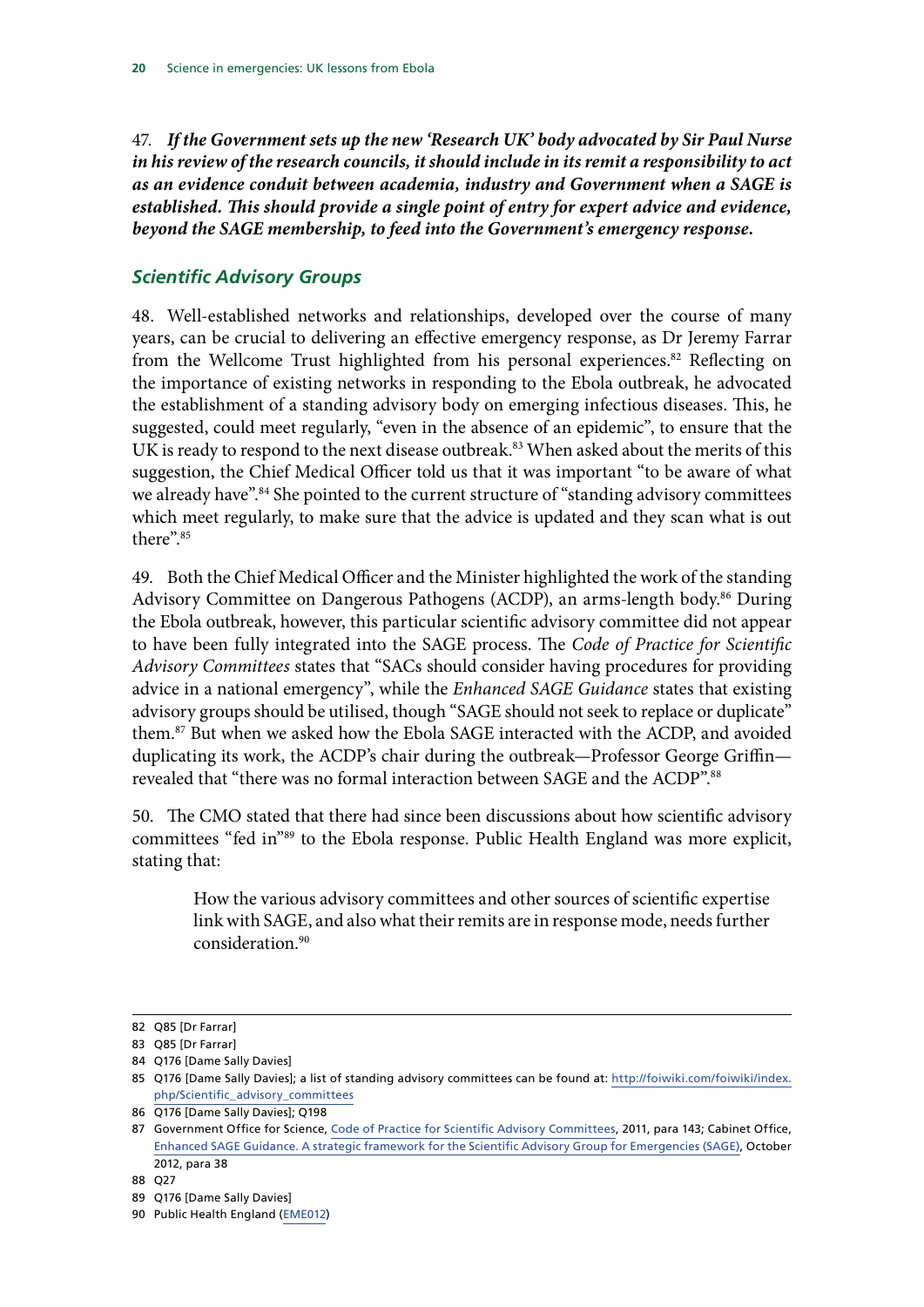<span id="page-24-1"></span><span id="page-24-0"></span>51. **One of the strengths of the UK science advisory system is its depth and breadth, with over 70 standing scientific advisory committees and councils, tasked with helping Government departments interpret, understand and make judgements about scientific information. Exactly how these committees operate during an emergency situation, however, is currently covered by a single paragraph in the Code of Practice for Scientific Advisory Committees. Furthermore, despite the Enhanced SAGE Guidance encouraging such advisory committees to be utilised by a SAGE, there was no formal interaction between the Advisory Committee on Dangerous Pathogens and the SAGE during the Ebola outbreak. We are concerned that this may be indicative of a broader failure by the Government to access, and use, the range of high-quality scientific advice available to it.**

<span id="page-24-2"></span>52. *To take full advantage of the work and knowledge of a scientific advisory committee during an emergency, we recommend that its chair is invited to sit on the SAGE as a full member. The Code of Practice for Scientific Advisory Committees should be expanded to provide guidance on the procedures that these bodies should put in place, so that they are in a position to provide advice rapidly in an emergency.*

#### **Research during an outbreak**

53. During emergencies, it may be necessary to conduct further research to ensure an optimal response and learn lessons for the next time. The Wellcome Trust identified undertaking research "in the field", in "real-time" during an outbreak, as a critical means of trialling vaccines, treatments and diagnostics.<sup>91</sup> Professor Trudie Lang of the University of Oxford agreed, noting that in the case of Ebola, where we "know little about how to manage patients […] and have no proven therapies," it was vital that research "is embedded fully and from the outset into the response".<sup>92</sup>

54. We heard, however, that the UK, and the international community more generally, had not been 'research ready' when the outbreak occurred. As Professor Lang explained, this lack of preparedness made a difficult situation even more challenging. Testing treatments on the ground, during an outbreak, was highlighted as particularly problematic because researchers:

did not know how long [the outbreak] was going to last, or how many patients would be available for the studies [...] This is why there have never been trials in an outbreak before, because you have a very narrow window within which to answer your question.<sup>93</sup>

Reflecting on her experience, Professor Lang concluded that the "challenges […] faced in the design, implementing and reporting of the Ebola drug trials were not scientific, but political and administrative".<sup>94</sup> Limited research coordination and data sharing on the ground, as well as longer-term problems with drug and vaccine licensing, were particularly singled out by witnesses.

<sup>91</sup> Wellcome Trust ([EME015\)](http://data.parliament.uk/writtenevidence/committeeevidence.svc/evidencedocument/science-and-technology-committee/science-in-emergencies/written/22137.html) para 26

<sup>92</sup> Professor Trudie Lang [\(EME010](http://data.parliament.uk/writtenevidence/committeeevidence.svc/evidencedocument/science-and-technology-committee/science-in-emergencies/written/21114.html))

<sup>93</sup> Qq60-61

<sup>94</sup> Professor Trudie Lang [\(EME010](http://data.parliament.uk/writtenevidence/committeeevidence.svc/evidencedocument/science-and-technology-committee/science-in-emergencies/written/21114.html))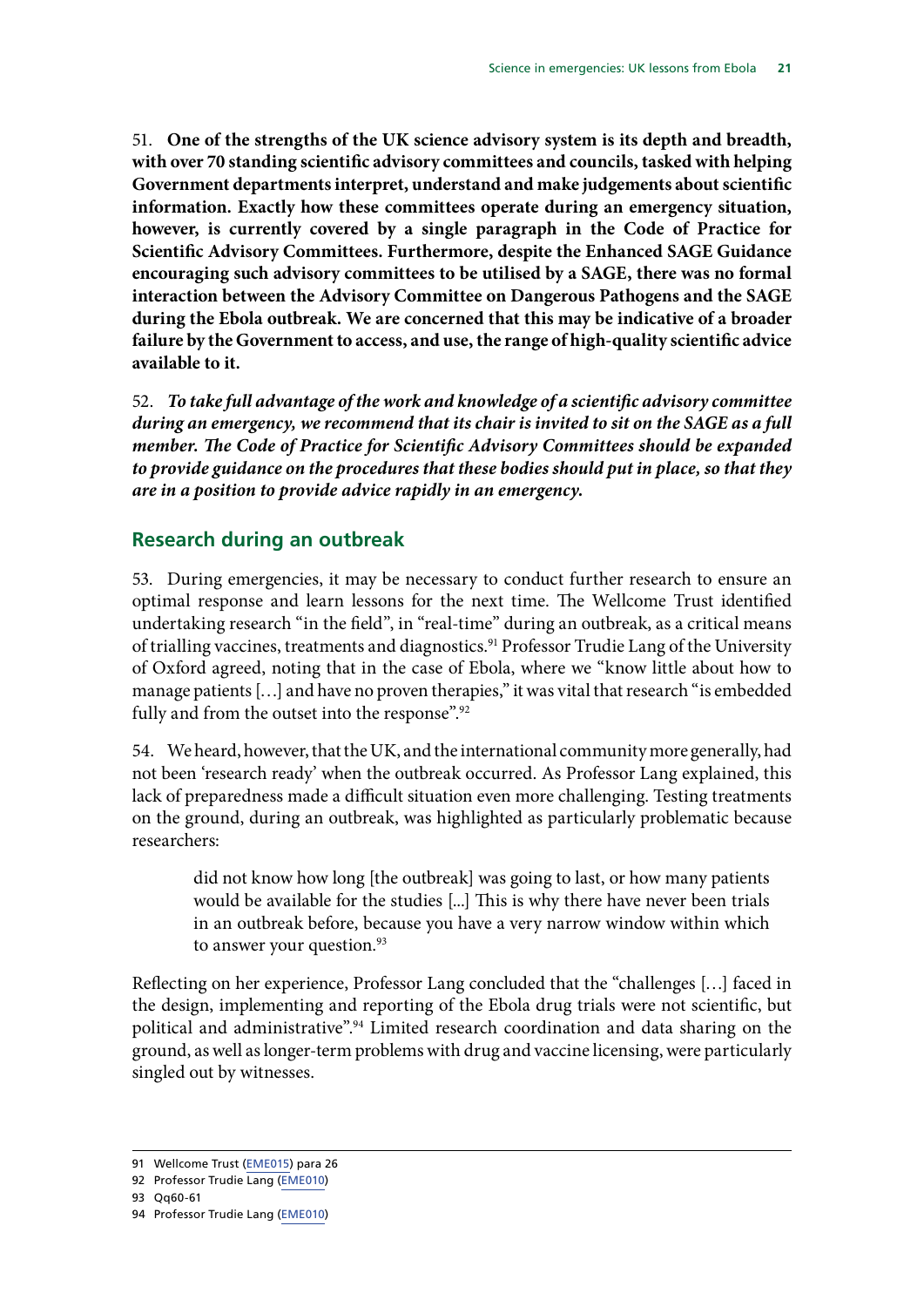#### <span id="page-25-0"></span>*Research coordination*

55. By the end of 2014, five research groups (including Professor Lang's) were ready to start trials for possible Ebola treatments. Speaking with the "huge benefit of hindsight", Professor Lang suggested that having "five different groups testing five different things" was "not an overly sensible approach"<sup>95</sup> since it resulted in an "absurd situation" whereby a disorganised and "unorchestrated throng of researchers" were each "negotiating for access to patients" on the ground.<sup>96</sup> She stressed that "better co-ordination" was needed in the future, combined with a more obvious prioritisation of research studies.<sup>97</sup>

56. Other witnesses emphasised that in the absence of any clear prioritisation of research, important gaps in the knowledge base were not addressed. Professor Whitty stated that this included answering very basic research questions such as "how much fluid should you give people, and should you give them antibiotics?"<sup>98</sup> Dr Johnson noted that while there was "a lot of focus on [...] novel therapeutic drugs",<sup>99</sup> what health workers on the ground "really wanted to know was which was more effective: oral fluids versus intravenous fluids? These were the sorts of things that day to day we needed a simple study on to reach a conclusion".100

57. Professor Whitty acknowledged that loading an additional study onto UK and Sierra Leonean health workers was "probably not realistic" during the first few months of the outbreak. He reflected, however, that "once the outbreak had peaked [in December 2014] we could easily have done that and got big enough numbers to get a serious answer, and we did not".101 Dr Johnson stressed the importance of better cross-country co-ordination, and communication, of the scientific response. He noted that "there was a challenge in translating some of the science going on internally to things in the field", adding that he was unsure, even afterwards, "who the co-ordinator of the scientific element of the response was".102 To improve research prioritisation, co-ordination and communication in the future, the Wellcome Trust suggested that:

a mechanism needs to be identified which will enable the best people to undertake the appropriate research in an emergency situation, with appropriate coordination to ensure a joined up approach between research, public health and clinical expertise.<sup>103</sup>

#### *Data sharing*

58. Co-ordination difficulties extended to data gathering and sharing. The Wellcome Trust had funded transmission modelling work, which was presented to the SAGE, but its robustness suffered from a "lack of real time data" and from a "lack of data sharing amongst groups".104 Similarly, the Academy of Medical Sciences pointed to "several studies of the

98 Q89

<sup>95</sup> Q60

<sup>96</sup> Professor Trudie Lang [\(EME010](http://data.parliament.uk/writtenevidence/committeeevidence.svc/evidencedocument/science-and-technology-committee/science-in-emergencies/written/21114.html)), para 5

<sup>97</sup> Q60

<sup>99</sup> Black's Medical Dictionary defines therapeutics as "the general name applied to different methods of treatment and healing".

<sup>100</sup> Q134

<sup>101</sup> Q89

<sup>102</sup> Q134-Q135

<sup>103</sup> Wellcome Trust ([EME015\)](http://data.parliament.uk/writtenevidence/committeeevidence.svc/evidencedocument/science-and-technology-committee/science-in-emergencies/written/22137.html) para 9

<sup>104</sup> Wellcome Trust ([EME015\)](http://data.parliament.uk/writtenevidence/committeeevidence.svc/evidencedocument/science-and-technology-committee/science-in-emergencies/written/22137.html) para 13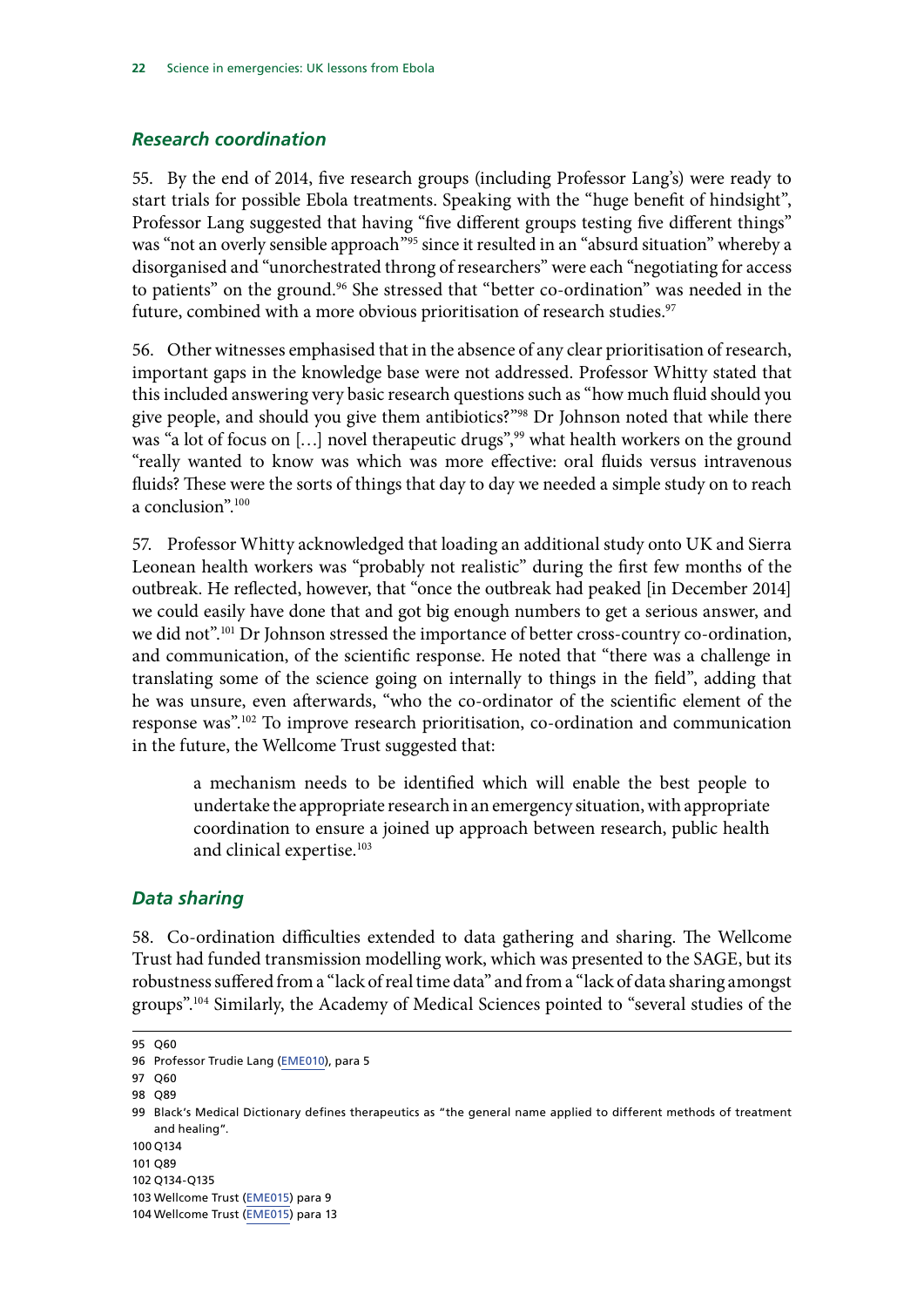<span id="page-26-0"></span>epidemic (including some making use of virus genome sequences) that could potentially have informed the public health response," but which "took too long to complete due to delays in obtaining specimens and data sharing".105

59. The Wellcome Trust emphasised that data disclosure should not be delayed by journal publication timelines, adding that research groups needed to recognise that "sharing to address an immediate humanitarian emergency should be paramount to maintaining data for academic outputs". Clarity regarding "who is responsible for directing and coordinating such research in an emergency" was also needed.106 The Academy of Medical Sciences recommended that the Government "work with partners to develop an appropriate system to collect and share real-time data to enable effective outbreak research modelling and clinical studies".107

#### *Clinical trials*

60. Professor Piot, co-discoverer of the Ebola virus in 1976, stressed that the Ebola outbreak was the first time that trials for vaccines and treatments had taken place "in the midst of an epidemic".108 Witnesses attributed this to the exceptional nature of the situation and the unprecedented efforts made by a wide range of people to expedite trial approval processes. Under 'normal' circumstances, the Medical Research Council stated that it "can take as long as a year" to establish "an early trial of a vaccine candidate" and "get in place peer reviewed funding, ethics approval and volunteer recruitment".109 According to Dr Farrar, delays arise from "the bureaucratic challenge of securing multiple ethical approvals for trials, and putting contracts between institutions in place".<sup>110</sup> Testing the safety of a candidate Ebola vaccine, however, was completed in record time during the outbreak. Professor Hill from the Jenner Institute told the Committee that:

An application was made to the regulator in London, the Medicines and Healthcare Products Regulatory Agency, who turned this around in four business days [...] four days is absolutely exceptional. The ethical committee met specially to review the application, and I think it made a decision that day. There was lots of work on formulating the vaccine, transporting it, relabelling it and so on, all of which happened in a few weeks, and we were able to start about a month after that telephone call, which is quite exceptional.<sup>111</sup>

61. Trial approval processes were also expedited for candidate Ebola treatments. Professor Lang noted that while it "usually takes 18 months to set up a clinical trial", her team "managed to do it [for a potential Ebola treatment] within six weeks […] but that was everybody pulling out all the stops and making it incredibly agile and streamlined".<sup>112</sup> Professor Hill told the Committee that he "would like every trial that we do to take that short period of time" adding that there "may be a case for further investment so that trials happen faster".<sup>113</sup>

106 Wellcome Trust ([EME015\)](http://data.parliament.uk/writtenevidence/committeeevidence.svc/evidencedocument/science-and-technology-committee/science-in-emergencies/written/22137.html) para 13

<sup>105</sup> The Academy of Medical Sciences and The Royal Society [\(EME011\)](http://data.parliament.uk/writtenevidence/committeeevidence.svc/evidencedocument/science-and-technology-committee/science-in-emergencies/written/21461.html) para 29

<sup>107</sup> The Academy of Medical Sciences and The Royal Society [\(EME011\)](http://data.parliament.uk/writtenevidence/committeeevidence.svc/evidencedocument/science-and-technology-committee/science-in-emergencies/written/21461.html)

<sup>108</sup> [Ebola response:](http://www.thelancet.com/journals/lancet/article/PIIS0140-6736(15)00946-0/fulltext) The Lancet Audio 22 November 2015 (Peter Piot discusses new recommendations for health agencies and public health systems in response to the 2014-15 Ebola outbreak)

<sup>109</sup> Medical Research Council [\(EME014](http://data.parliament.uk/writtenevidence/committeeevidence.svc/evidencedocument/science-and-technology-committee/science-in-emergencies/written/21648.html))

<sup>110</sup> ["Diseases spread in weeks. Epidemic research takes years. This must change"](http://www.theguardian.com/commentisfree/2014/jun/10/diseases-epidemic-research-outbreaks-ebola), The Guardian, 10 June 2014

<sup>111</sup> Q63

<sup>112</sup> Q51

<sup>113</sup> Q64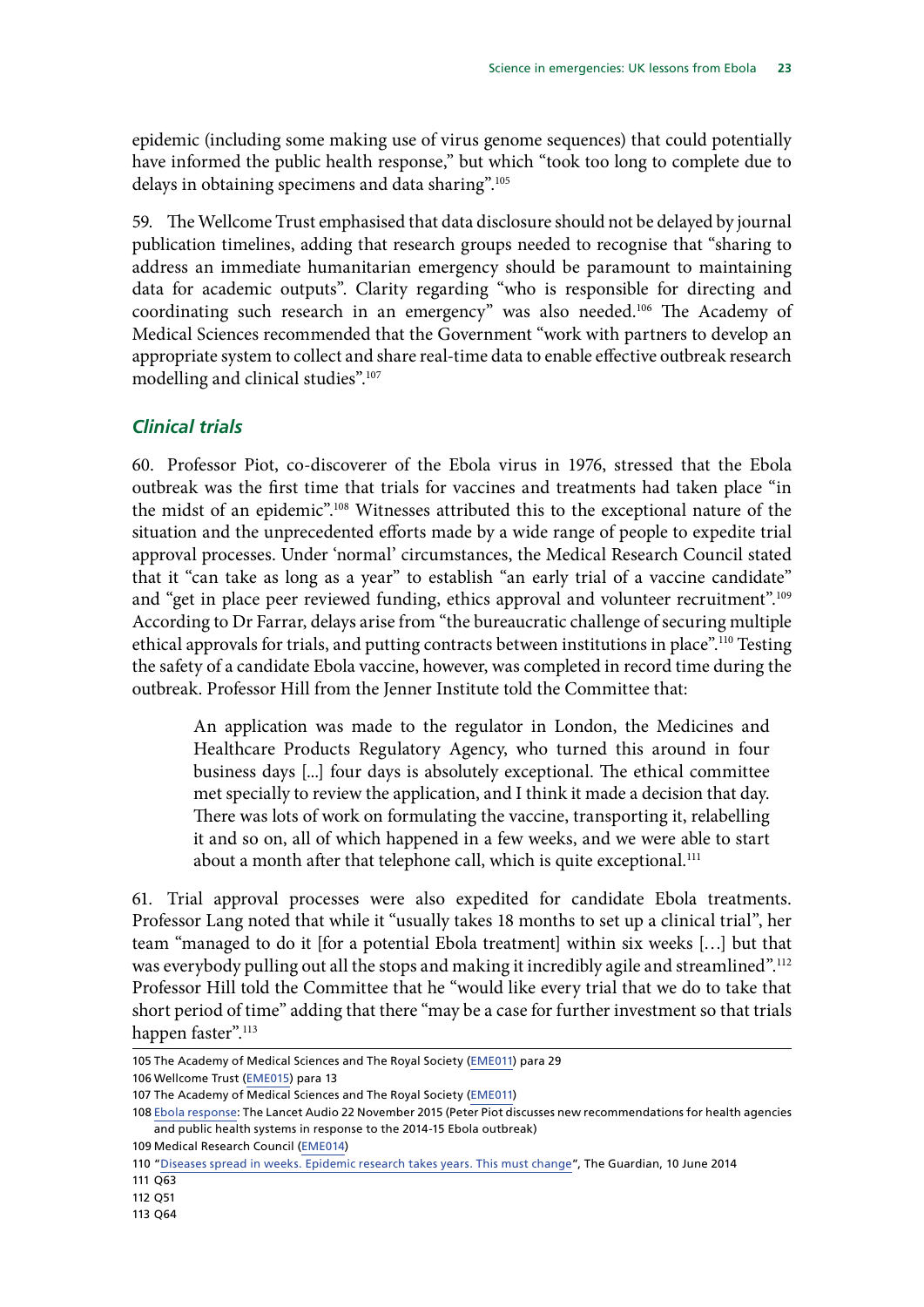<span id="page-27-0"></span>62. Some countries already have processes in place to facilitate faster regulatory reviews. Canada's Health Products and Food Branch, for example, has a "Priority Review Process" that allows for a faster review to make available "promising drug products for life-threatening or severely debilitating conditions […] for which there are few effective therapies already on the market".114 We are encouraged that the Government's Accelerated Access Review is considering many of these issues and look forward to receiving its final report later this year.

#### *Regulation and licencing*

63. The Ebola outbreak showed a readiness on the part of pharmaceutical companies to divert resources quickly towards developing treatments and vaccines. Dr Ripley Ballou of GSK stated, however, that the "small market" for such products was not the only, or the main, factor that had previously resulted in limited development, instead pointing to the "fact that there is not a clear path to licensure".<sup>115</sup> He explained that absence of a "clear path" mattered because "if you cannot license a vaccine, you cannot commercialise it".116

64. The problem, as Dr Ballou saw it, was a mismatch between the type of clinical trial design that could be initiated and conducted during an outbreak, and the kind of evidence that regulators required to register vaccines or drugs as safe and effective. Recalling meetings with regulators during the outbreak, Dr Ballou reported how "the regulators pleaded that [randomised control] trials were the only way to know if these vaccines were going to work".117 He described a "tremendous resistance" to randomised control trials from stakeholders, with "very impassioned arguments coming from parts of the community who felt that any study that involved the use of a placebo or a control vaccine or drug was inherently unethical".118 Professor Lang explained that, in other circumstances, researchers "would randomise and say 'you get the drug, but you will get something else'," but in the case of the Ebola outbreak:

you had very sick, frightened people, and there was no other treatment to give [...] Médicins sans Frontières and local ethics committees said, 'We cannot let you sit there and say that the mother gets the drug and the daughter doesn't'. <sup>119</sup>

65. We heard how, during the outbreak, discussions between scientists and regulators about 'optimal' trial designs took place under very difficult circumstances. Dr Ballou recalled that:

The message was essentially: 'If it goes the way we are seeing, we are talking about the depopulation of West Africa by 2015'. It was incredibly sobering. […] This scenario contributed to a sense of desperation which I believe impeded normal scientific debate, especially around study designs.<sup>120</sup>

<sup>114</sup> Health Canada, [How Drugs are Reviewed in Canada,](http://www.hc-sc.gc.ca/dhp-mps/prodpharma/activit/fs-fi/reviewfs_examenfd-eng.php) February 2015, accessed January 2016

<sup>115</sup> Q52

<sup>116</sup> Q52

<sup>117</sup> Ripley Ballou, "Learning the lessons of the Ebola outbreak", *Journal of the Foundation for Science and Technology*, Vol 21 (2015) pp 8-9

<sup>118</sup> Ibid; Q70

<sup>119</sup> Q71

<sup>120</sup> Ripley Ballou, "Learning the lessons of the Ebola outbreak", *Journal of the Foundation for Science and Technology*, Vol 21 (2015) pp 8-9; Q70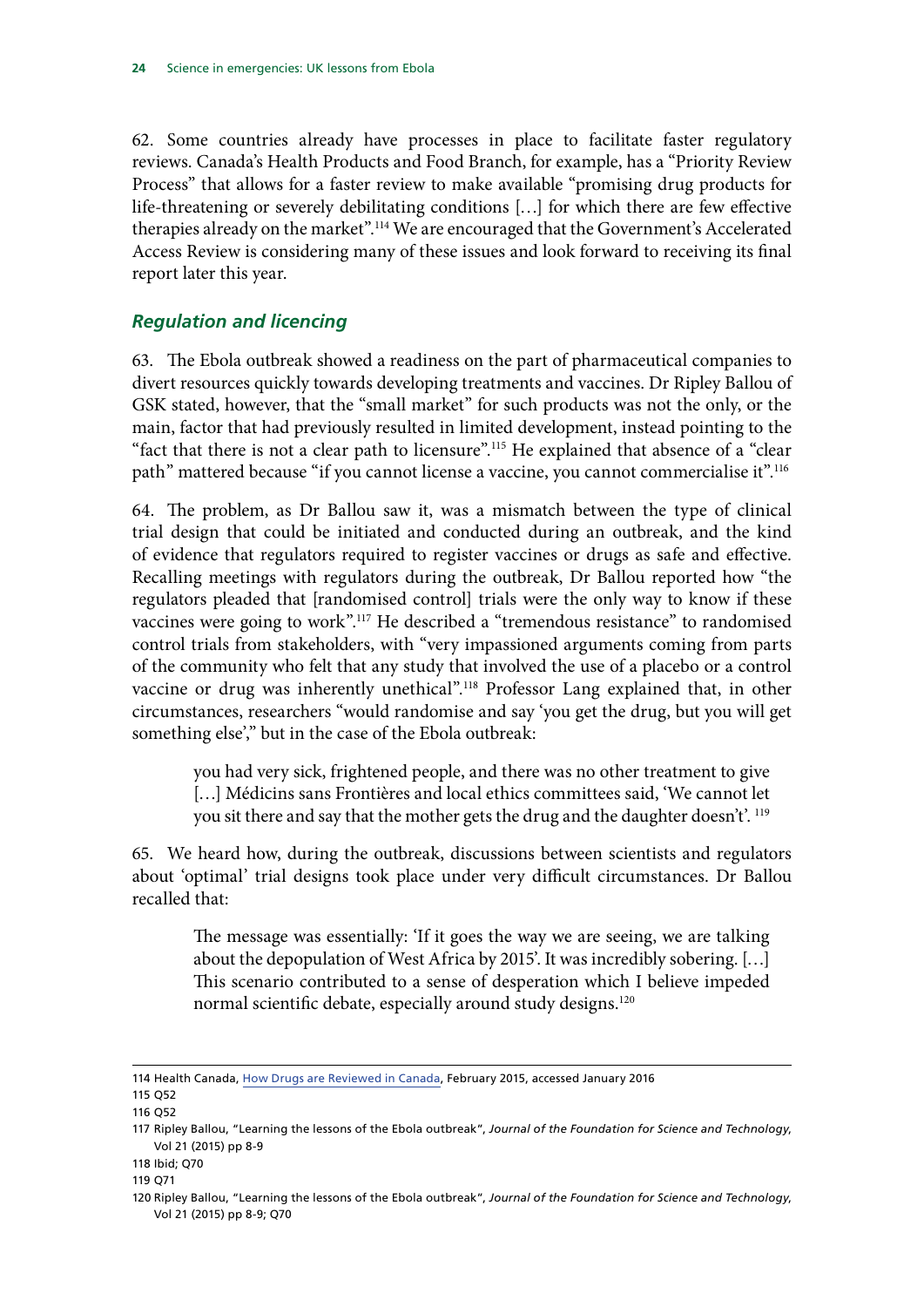Professor Lang added that "we need to be able to have that debate in a rational scientific way, which was not always the case" for Ebola.<sup>121</sup> There is, however, no clear process for approving a novel trial format (such as one without random control trials) or for providing indemnity against legal liability for producers and distributors of the vaccine or treatment.<sup>122</sup>

66. The Chief Medical Officer noted that an additional SAGE 'Clinical trials subgroup' was established during the height of the outbreak "bringing in the MRC clinical trials group and industry partners, and [the US Centers for Disease Control] dialled in from the States, to look at trial methodologies".123 Longer-term, the Wellcome Trust recommended developing "standardised clinical trial protocols covering clinical trial design, data sharing protocols and ethical review for infectious disease outbreaks" in the inter-epidemic period.124 Such pre-agreed protocols would then be ready "for roll out in outbreaks", enabling research to be "initiated within days" during a future public health emergency.<sup>125</sup> The UK Vaccine Research and Development Network is examining the scope for advance protocols for a range of diseases, though any protocols that might emerge from such work would require the agreement of international as well as UK regulatory authorities.<sup>126</sup>

<span id="page-28-0"></span>67. **We recognise the enormous efforts made by governments, universities, regulatory bodies, humanitarian agencies, pharmaceutical companies and others to ensure that clinical trials for Ebola vaccines, treatments and diagnostics were launched in record time. But such efforts do not obscure the fact that the UK and other countries were not 'research ready' when the outbreak began, prompting a less than optimal and uncoordinated research response. The failure to conduct therapeutic trials earlier in the outbreak was a serious missed opportunity that will not only have cost lives in this epidemic but will impact our ability to respond to similar events in the future.**

<span id="page-28-1"></span>68. *Research during an outbreak must be initiated rapidly, while still being designed and conducted to the highest possible standards. While we recognise the difficulties that arose in this outbreak, they are inherent to all epidemics; therefore, if we want to improve our response, we must address the weaknesses in our research readiness that this epidemic exposed. We recommend that the Chief Medical Officer urgently takes forward the work of the UK Vaccine Research and Development Network to negotiate new processes for embedding research into the emergency response. This should establish protocols for facilitating research that positively contributes to the emergency response, and should address the following questions:*

- <span id="page-28-2"></span>a) *Where do the key gaps in our knowledge of emerging infectious diseases lie and what research questions or projects need to be prioritised before the next epidemic?*
- <span id="page-28-3"></span>b) *What types of trial design can be readily used during an outbreak, and will be accepted by regulators as producing data that reliably demonstrates the efficacy of vaccines, treatments and diagnostics, thereby providing a pathway to licensing?*

<sup>121</sup> Q71

<sup>122</sup> Ripley Ballou, "Learning the lessons of the Ebola outbreak", *Journal of the Foundation for Science and Technology*, Vol 21 (2015) pp 8-9

<sup>123</sup> Q176 [Dame Sally Davies]

<sup>124</sup> The Wellcome Trust ([EME015\)](http://data.parliament.uk/writtenevidence/committeeevidence.svc/evidencedocument/science-and-technology-committee/science-in-emergencies/written/22137.html) para 28

<sup>125</sup> The Wellcome Trust ([EME015\)](http://data.parliament.uk/writtenevidence/committeeevidence.svc/evidencedocument/science-and-technology-committee/science-in-emergencies/written/22137.html) para 27; The Academy of Medical Sciences and The Royal Society [\(EME011](http://data.parliament.uk/writtenevidence/committeeevidence.svc/evidencedocument/science-and-technology-committee/science-in-emergencies/written/21461.html)) para 28

<sup>126</sup> Supplementary written evidence submitted by Jane Ellison MP, Parliamentary Under Secretary of State for Public Health ([EME021](http://data.parliament.uk/writtenevidence/committeeevidence.svc/evidencedocument/science-and-technology-committee/science-in-emergencies/written/26646.html))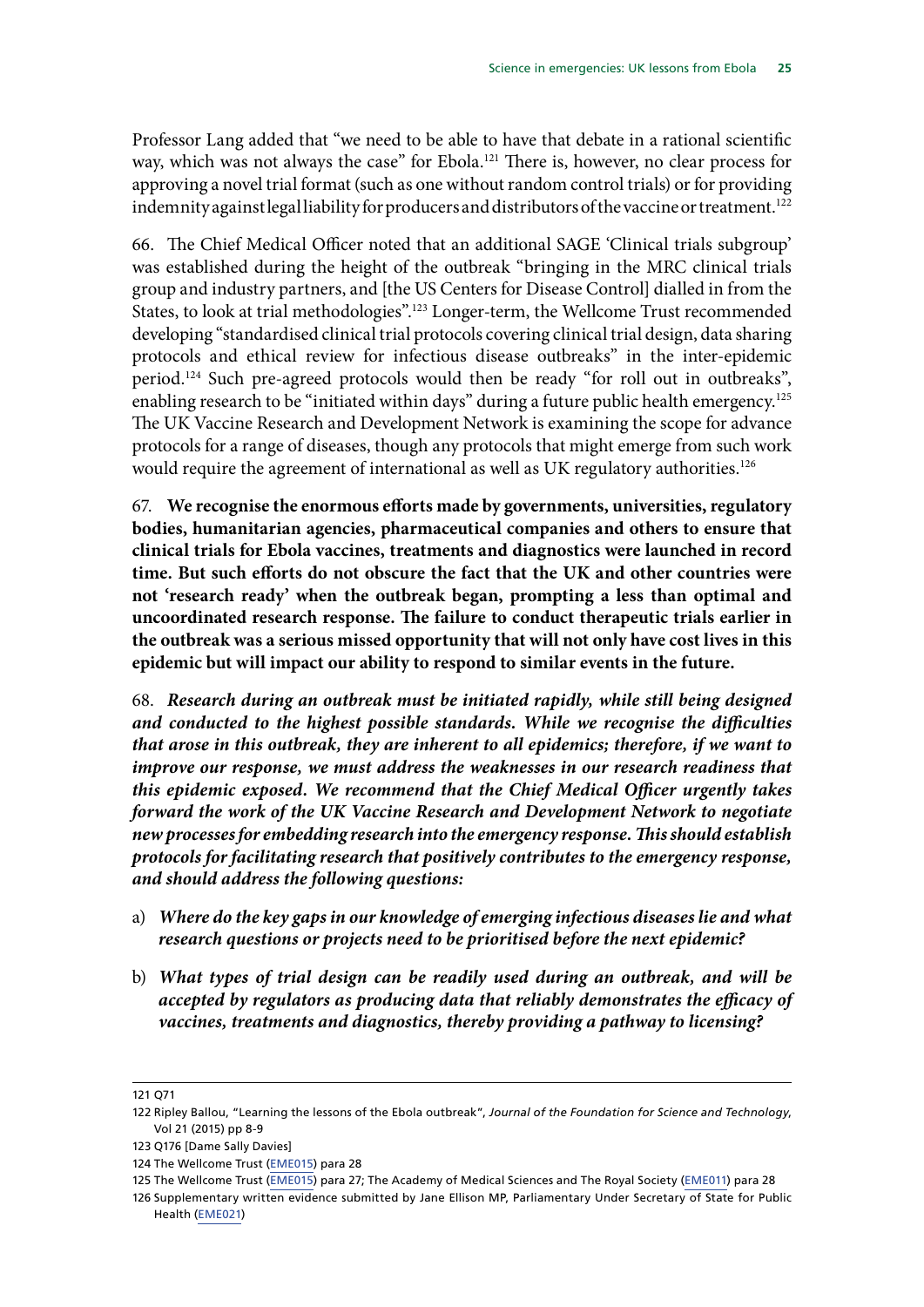- <span id="page-29-1"></span><span id="page-29-0"></span>c) *What ethical and cultural issues need to be considered before going into the field? Discussions should include patient consent, the use of placebos, and equitable access to the outcomes of the research, such as new drugs or diagnostics. These matters will need to be revisited and adjusted at the start of an outbreak to take specific local circumstances into account.*
- <span id="page-29-2"></span>d) *Who is best placed to coordinate the research effort, prioritise studies, and ensure that researchers are adhering to the agreed research plan during the outbreak?*
- <span id="page-29-3"></span>e) *How can a mechanism be established that enables open data sharing in real-time during a disease emergency?*

<span id="page-29-4"></span>69. *Through the Chief Medical Officer's membership of the World Health Organization Global Advisory Committee on Health Research, this work package should feed in to, and learn from, discussions taking place at the international level about research governance during an outbreak.*

#### **Communication**

#### *Giving advice to the public*

70. Clear and balanced communication with the public is vital during an emergency. Public Health England described the Government's communications during the Ebola outbreak as having learned particularly from missteps in the US, where "excessive previous reassurance led to significant loss of public confidence in the national agencies when [Ebola] transmissions did occur".<sup>127</sup> PHE thought that the UK message-delivered primarily by the Chief Medical Officer—that "a 'handful' of cases should be expected in the UK" was important in "setting realistic public expectations".128

71. Witnesses were broadly in agreement with PHE's assessment and were mostly positive about the Government's public communications on the level of risk posed to the UK by the Ebola outbreak. The Academy of Medical Sciences was "pleased with the guidance and information provided by the Government", adding that risks were "communicated well" which, in turn, helped to avoid "creating unnecessary panic".<sup>129</sup> The Microbiology Society thought the Government's public communications were "measured and appropriate, given the level of threat posed to the UK".<sup>130</sup> The Wellcome Trust pointed to the "good" quality health information provided by the Government through NHS Choices, noting that it was "easy to understand" and that it appropriately rated "the risk of infection to the UK as  $low$ ".<sup>131</sup>

72. The UK media's reporting of the situation unfolding in West Africa was similarly judged by witnesses to have been balanced. According to the Science Media Centre, the overall "UK media coverage of the Ebola outbreak was accurate and evidence-based" which, they suggested, was assisted by Government departments playing "a key role in fielding media enquiries from journalists and informing them of developments".132 Professor

<sup>127</sup> Public Health England [\(EME012](http://data.parliament.uk/writtenevidence/committeeevidence.svc/evidencedocument/science-and-technology-committee/science-in-emergencies/written/21565.html))

<sup>128</sup> Public Health England [\(EME012](http://data.parliament.uk/writtenevidence/committeeevidence.svc/evidencedocument/science-and-technology-committee/science-in-emergencies/written/21565.html))

<sup>129</sup> The Academy of Medical Sciences and The Royal Society [\(EME011\)](http://data.parliament.uk/writtenevidence/committeeevidence.svc/evidencedocument/science-and-technology-committee/science-in-emergencies/written/21461.html) para 20

<sup>130</sup> Microbiology Society and the Society for Applied Microbiology ([EME013](http://data.parliament.uk/writtenevidence/committeeevidence.svc/evidencedocument/science-and-technology-committee/science-in-emergencies/written/21586.html)) para 44

<sup>131</sup> Wellcome Trust ([EME015\)](http://data.parliament.uk/writtenevidence/committeeevidence.svc/evidencedocument/science-and-technology-committee/science-in-emergencies/written/22137.html) para 15

<sup>132</sup> Science Media Centre ([EME009](http://data.parliament.uk/writtenevidence/committeeevidence.svc/evidencedocument/science-and-technology-committee/science-in-emergencies/written/21019.html))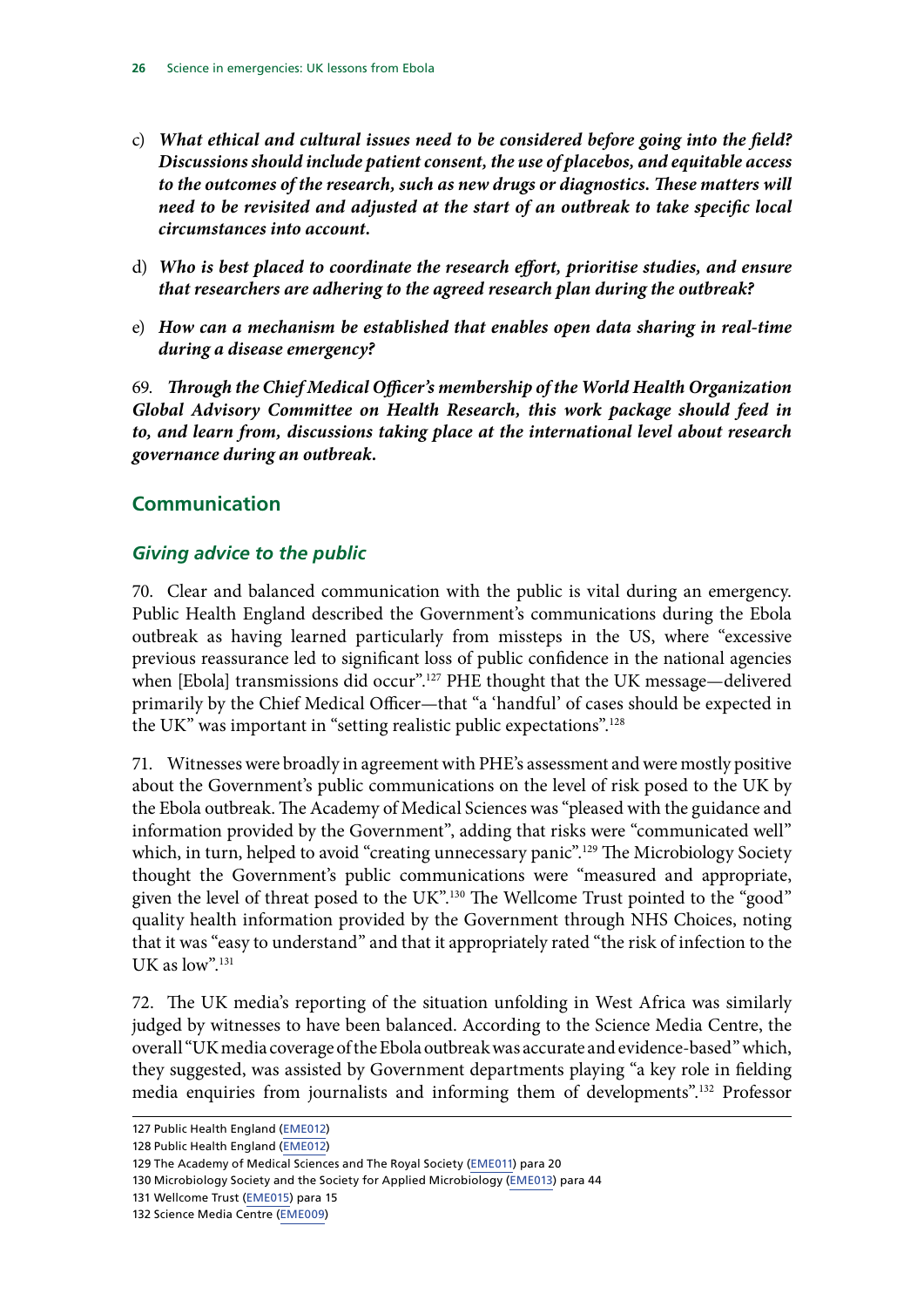<span id="page-30-0"></span>Whitty told us that the UK media "did a very good job on this occasion", particularly in comparison to other countries where, he suggested, "the media got seriously in the way of events by making hysterical claims about the risk to well-developed public health systems like the UK".<sup>133</sup>

#### *Screening at ports of entry*

73. Concern was repeatedly expressed, however, about the rationale behind, and the communication of, the introduction of Ebola screening at UK ports of entry. The UK's stance on implementing screening at airports changed over the course of three days during the height of the Ebola outbreak. On 7 October 2014, Public Health England issued a statement on the UK's position. It explained that while the World Health Organization (WHO) recommended that affected countries should conduct exit screening for individuals with "unexplained illness consistent with potential Ebola infection, […] entry screening in the UK is not recommended by WHO". PHE added that:

There are no plans to introduce entry screening for Ebola in the UK. This would require the UK to screen every returning traveller, as people could return to the UK from an affected country through any port of entry. This would be huge numbers of low risk people.<sup>134</sup>

74. Two days later, the Prime Minister's Office issued a statement. It acknowledged that screening at airports in Liberia, Sierra Leone and Guinea had been in place for "some weeks to ensure all passengers leaving affected countries are checked". However, it explained that advice had been received from "the Chief Medical Officer today […] that enhanced screening arrangements at the UK's main ports of entry for people travelling from the affected regions—Liberia, Sierra Leone and Guinea—will offer an additional level of protection to the UK".135 These measures were initially rolled out at Gatwick and Heathrow airports, and at Eurostar terminals.

75. Many of our witnesses believed that the scientific evidence and rationale for introducing screening was missing. Professor George Griffin, former Chair of the Advisory Committee on Dangerous Pathogens, told us that "there was little clinical evidence that the screening involved, in terms of body temperature, would be either sensitive or helpful", describing it medically as "an incredibly blunt and insensitive tool".136 This was echoed by Dr Jeremy Farrar from the Wellcome Trust who stated he did not think screening "was epidemiologically and scientifically justified".<sup>137</sup>

76. Witnesses recognised, nevertheless, that the Government was subject to other pressures when making decisions about screening. Professor Griffin continued that "in terms of something that raised and kept up public awareness, [screening] was reasonable".138 Taking into the account "the politics of the situation", Dr Johnson also thought screening "was proportionate", noting that the "organisation on the ground was polite, rapid and effective".139

133 Q82

<sup>134</sup> ["Ebola surveillance and contingency planning ongoing in UK](https://www.gov.uk/government/news/ebola-surveillance-and-contingency-planning-ongoing-in-uk)", Public Health England press release, 7 October 2014 135 ["Ebola update: Chief Medical Officer advice on UK screening"](https://www.gov.uk/government/news/ebola-update-chief-medical-officer-advice-on-uk-screening), Prime Minister's Office press release, 9 October 2014 136 Q43 137 Q103

<sup>138</sup> Q43

<sup>139</sup> Q156 [Dr Johnson]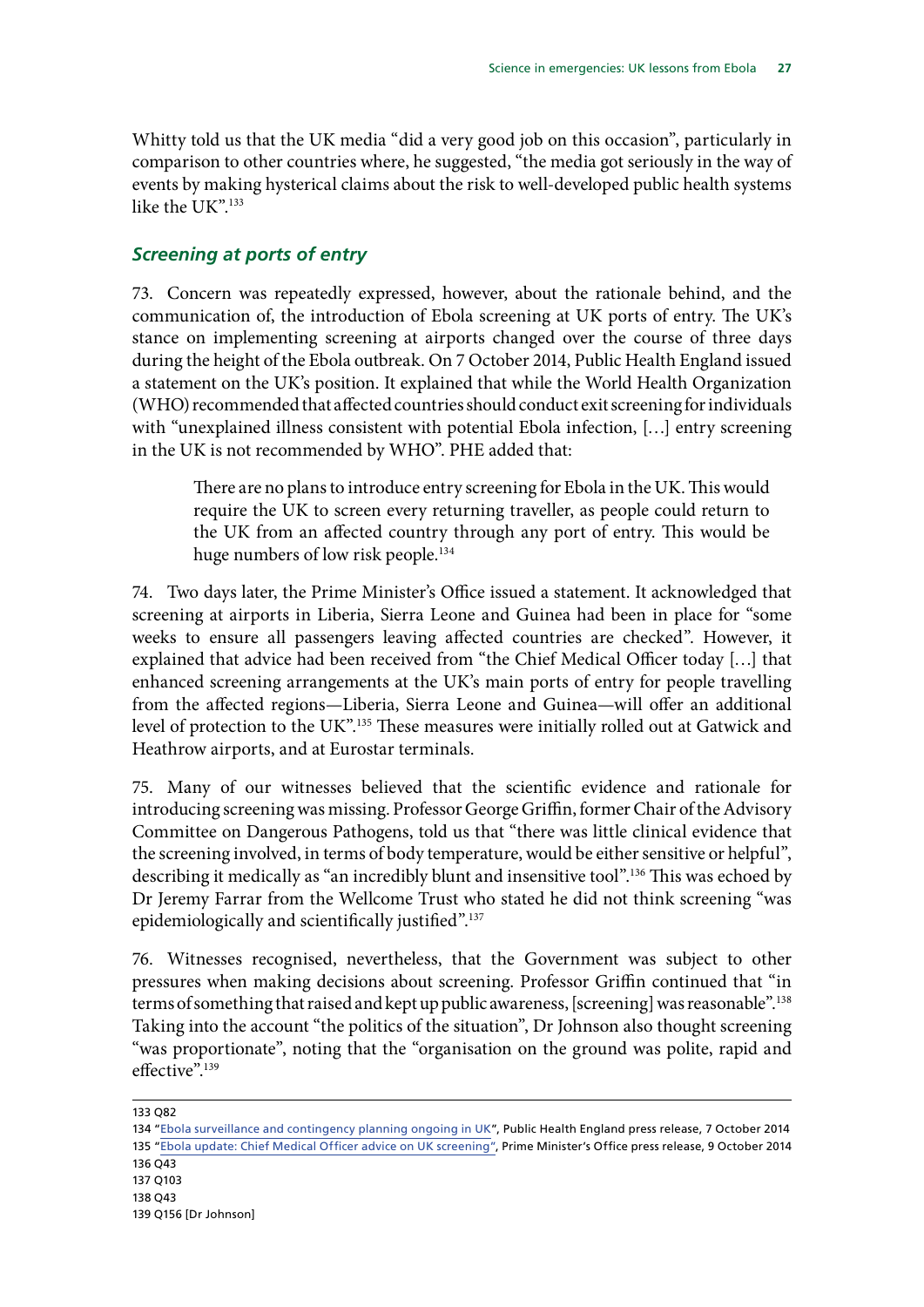77. PHE told us that the label 'screening' was partly responsible for the scientific debate around the effectiveness of the intervention. The label, it stated:

provided public reassurance but stimulated a scientific debate about the expectation that screening would prevent infected asymptomatic individuals entering the UK–which we knew it was unlikely to do. There are lessons to learn about communication to the scientific community alongside communication to the public so that all are clear on the purpose of such an intervention and its scientific basis.<sup>140</sup>

<span id="page-31-0"></span>78. **Communication with the public is one of the most important aspects of any emergency or crisis situation. The Government provided good quality, accessible and accurate health information on Ebola, and provided balanced communications of the risk of the outbreak to the UK. It is disappointing, however, that it failed to explain clearly its rationale for going against guidance from both the World Health Organization and Public Health England by introducing entry screening for Ebola at UK ports.**

<span id="page-31-1"></span>79. *When interventions are made during a future disease emergency that are intended to protect the UK, such as entry screening, we recommend that the evidential basis for and purpose of—the intervention is made explicit. This information should be clearly communicated, especially if it goes against established guidance from trusted advisory bodies.*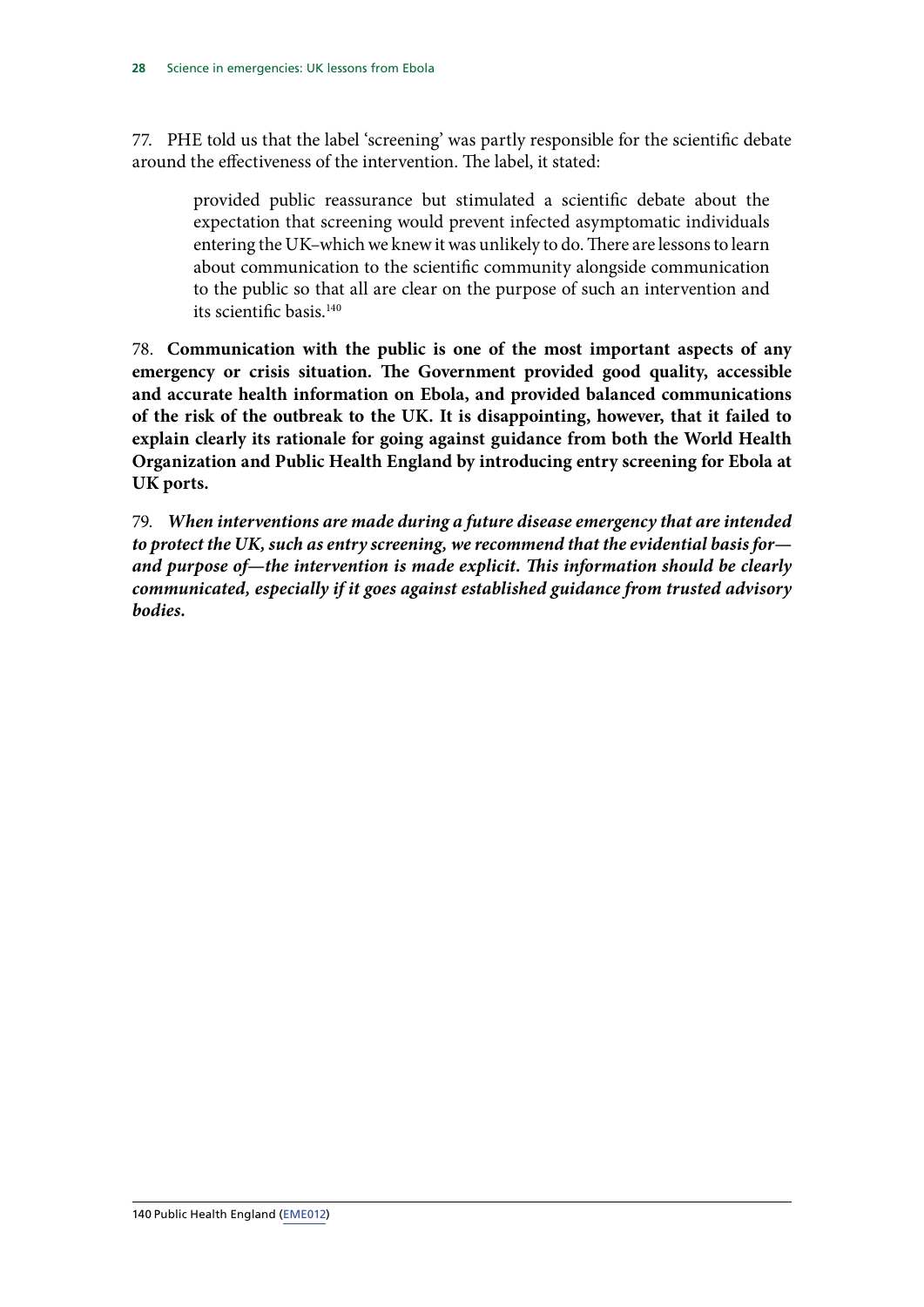### <span id="page-32-0"></span>**4** Governance of emergencies

#### **International governance**

80. Throughout the Ebola outbreak, there has been sustained criticism of the World Health Organization (WHO). Reviews of its performance have concluded that it was far too slow in responding to the outbreak and that lives were lost as a consequence.<sup>141</sup> It was not until 8 August 2014, nearly six months after a major Ebola outbreak in Guinea was reported by the WHO, that it declared a 'public health emergency of international concern' (PHEIC) and began to mobilise a coordinated, international response to tackle the epidemic. There has since been further discussion of the WHO's responsibilities in global health governance and whether it should be more "operationally engaged".142 Dr Ripley Ballou from GSK described how he contacted the WHO repeatedly in March, June and July 2014 about accelerating trials for an Ebola vaccine but was instead told that the WHO had "no policy that even contemplated the use of a vaccine in an Ebola outbreak".<sup>143</sup>

81. The Report of the Ebola Interim Assessment Panel (the Stocking Report), the Harvard-LSHTM Independent Panel on the Global Response to Ebola, and numerous other reviews have each identified reforms to strengthen the WHO's leadership, restore its credibility, and help ensure that the international community can more effectively manage global disease outbreaks in the future. We were encouraged to hear from the Minister that she had spoken to both the Director-General of the WHO and the Chair of the WHO's Ebola Interim Assessment Panel about the need for WHO reform.144 DFID and the Department of Health are, we were told, working with the WHO on a "blueprint for research and development for infectious diseases with epidemic potential", which could improve the WHO's capacity for managing future disease outbreaks.<sup>145</sup>

82. Witnesses were careful not to lay blame solely at the WHO's door for weaknesses in the international response to Ebola. Though acknowledging that the WHO was "extraordinarily slow" in tackling the outbreak, Professor Chris Whitty suggested that it was dangerous to assume that this was "someone else's fault".146 He stressed that we "all have to accept that WHO is owned by all of us; it is the international community and, if there is a problem with it, it is our problem as much as anyone else's".147 Professor Paul Cosford of Public Health England agreed adding that "the WHO is an organisation of member states, of which we are one, so we bear some joint responsibility" for failings in the way it responded.<sup>148</sup>

<sup>141</sup> World Health Organization, Final Report of the Ebola Interim Assessment Panel, July 2015 ("the Stocking Report"); Suerie Moon et al, "Will Ebola change the game? Ten essential reforms before the next pandemic. The report on the Harvard-LSHTM Independent Panel on the Global Response to Ebola", *The Lancet*, volume 368, (2015), pp 2117-2226

<sup>142</sup> Colin McInnes, "Changing authority in global health governance after Ebola", *International Affairs*, Vol 91 (2015), pp 1299-1316

<sup>143</sup> Qq53-54

<sup>144</sup> Qq191-192

<sup>145</sup> Supplementary written evidence submitted by Jane Ellison MP, Parliamentary Under Secretary of State for Public Health ([EME021](http://data.parliament.uk/writtenevidence/committeeevidence.svc/evidencedocument/science-and-technology-committee/science-in-emergencies/written/26646.html))

<sup>146</sup> Q80 [Professor Whitty]

<sup>147</sup> Q80 [Professor Whitty]

<sup>148</sup> Q128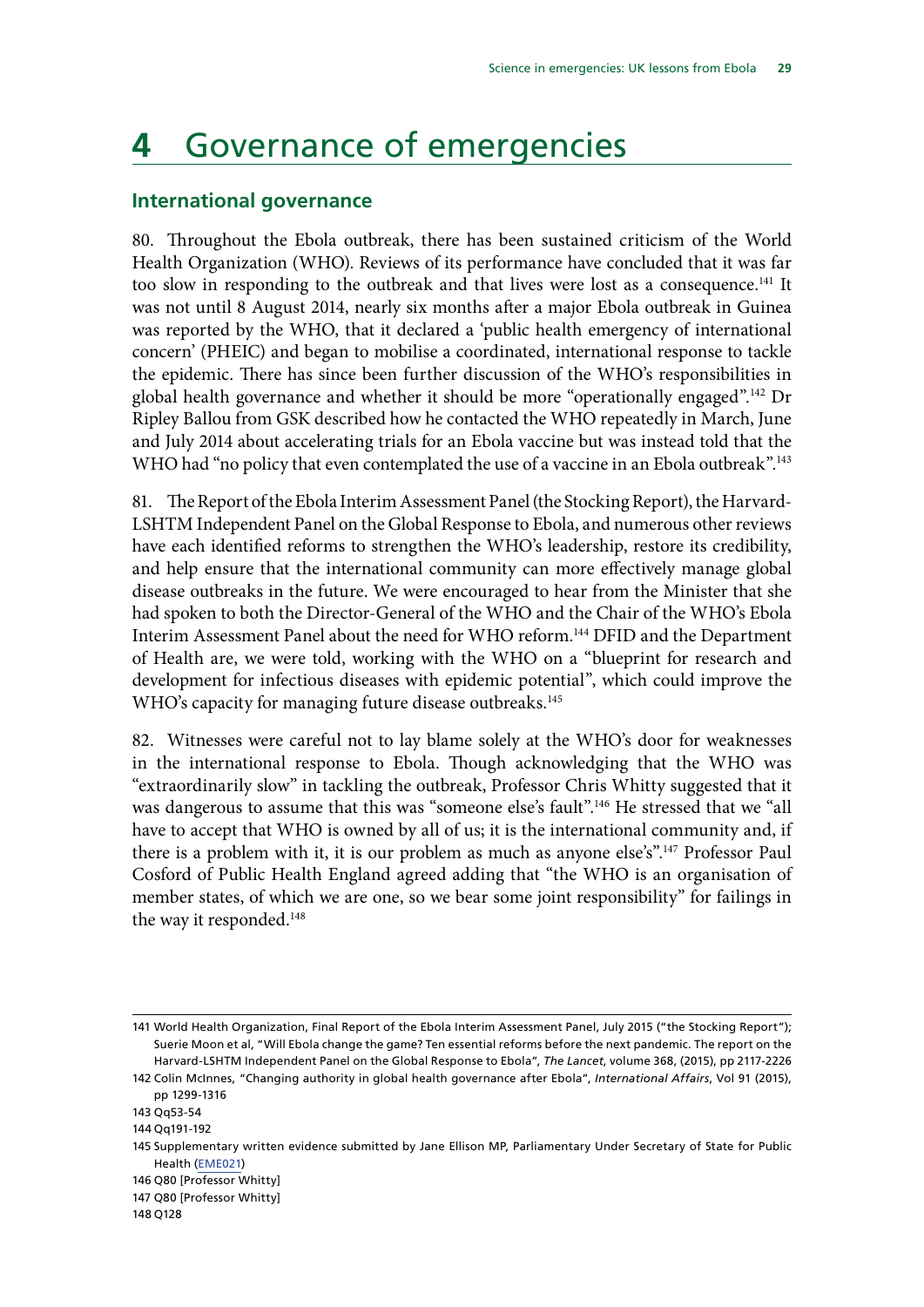<span id="page-33-0"></span>83. Witnesses were clear, nevertheless, that the timing of the UK's overseas response was hindered by the WHO's delay in declaring a public health emergency. As Professor Tom Solomon of the University of Liverpool explained, "the response of individual countries, like ours, is limited if the WHO has not recognised [an outbreak] as an international emergency".<sup>149</sup> The UK could not, as Professor Whitty described it, "just march in and say, 'You don't think you've got a problem but you have got a problem, and we are going to sort it out".<sup>150</sup> For Professor Solomon, one of the key challenges for the future was "how to get greater international recognition so that individual countries can embark on a response".151

<span id="page-33-1"></span>84. *We recommend that the Government supports the reforms proposed in the Stocking Report and the Harvard-LSHTM Independent Panel, as well as the WHO 'Blueprint' initiative, to ensure that the World Health Organization is fit for purpose and equipped to deliver international leadership when the next major disease emergency strikes.*

#### **National governance**

#### *The National Risk Register*

85. Under the Civil Contingencies Act 2004, the Government has a duty "to assess, plan and advise" for emergencies.152 One way in which the Government exercises this duty is through its National Risk Assessment (NRA) process; a comprehensive, classified appraisal of the most significant emergencies (malicious and non-malicious) that people in the United Kingdom could face over the next five years. This information is then used to shape its plan for, and response to, such threats.

86. Since 2008, a National Risk Register (NRR), an unclassified version of the NRA, has been published to assist individuals, communities and local commercial organisations in their planning. Though the broad category of 'emerging infectious diseases' has featured on the NRR since it was first published in 2008, Ebola was not specifically referred to until the 2015 edition.<sup>153</sup> We questioned whether such a broad category was appropriate, particularly since the UK failed to anticipate the extent and severity of the Ebola outbreak in West Africa. The Academy of Medical Sciences suggested that it might "be useful to have a more detailed technical appraisal of the risks posed by specific potential emerging infectious diseases".154 Professor Adrian Hill from the Jenner Institute thought it would not "be difficult to get consensus about what the top five or 10 target diseases should be. [...] That is not the difficult bit; you can get a committee to do that".<sup>155</sup>

87. The Chief Medical Officer and the Minister both disagreed with this approach. When asked about fleshing out the 'emerging infectious disease' category with the "top 10 risks" and designing "protocols for each of those", the Minister replied that she was "a little worried" it could lead to "complacency":

<sup>149</sup> Q16 [Professor Solomon]

<sup>150</sup> Q80 [Professor Whitty]

<sup>151</sup> Q16 [Professor Solomon]

<sup>152</sup> Civil Contingencies Act 2004, [section 2](http://www.legislation.gov.uk/ukpga/2004/36/part/1)

<sup>153</sup> Cabinet Office, [National Risk Register of Civil Emergencies 2015 edition,](https://www.gov.uk/government/uploads/system/uploads/attachment_data/file/419549/20150331_2015-NRR-WA_Final.pdf) March 2015

<sup>154</sup> The Academy of Medical Sciences and The Royal Society [\(EME011\)](http://data.parliament.uk/writtenevidence/committeeevidence.svc/evidencedocument/science-and-technology-committee/science-in-emergencies/written/21461.html) para 12

<sup>155</sup> Q57 [Professor Hill]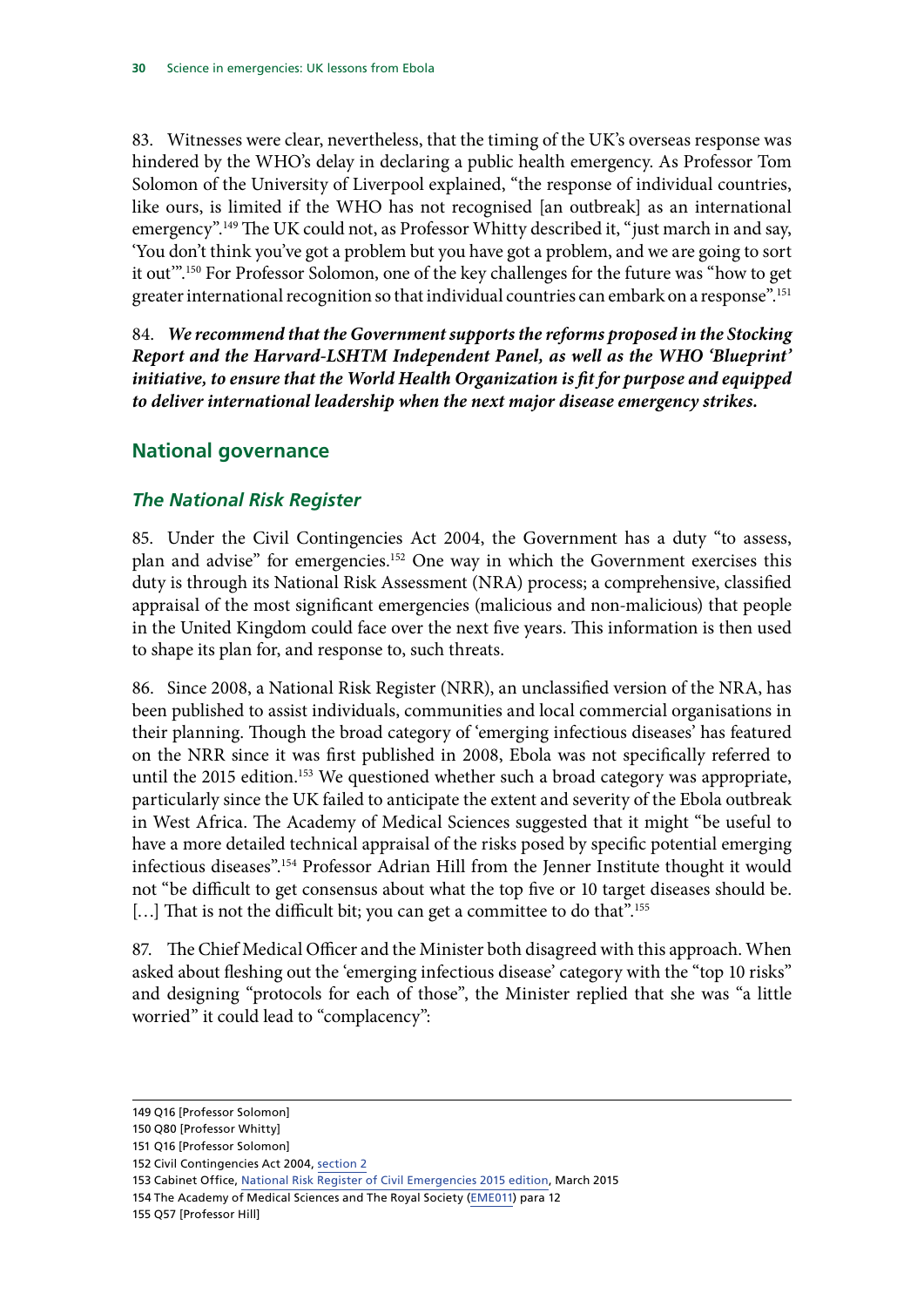<span id="page-34-0"></span>I would be a bit nervous about something as pinned down as a top 10, because if we had a plan for those we would be tempted to take our eye off surveillance and horizon scanning.<sup>156</sup>

When pressed to identify ways to strengthen the detail on emerging infectious diseases in the NRR, Dame Sally stated that considering the "transmission" mechanism was key: "Is it respiratory, blood-borne, vector-borne or food-borne?"157 She told us that:

we try to have, and we do have, protocols in place for those groupings that we can fine-tune if something comes: "There we are, Ebola blood-borne." We have had cases of Lassa fever and Crimean Congo haemorrhagic fever before, but the basic protocols are there for different things.<sup>158</sup>

The CMO's transmission 'groupings' do not appear in the 2015 edition of the NRR.

<span id="page-34-1"></span>88. **We appreciate the Chief Medical Officer's reassurance that protocols are in place to respond to different types of disease emergencies, according to their transmission mechanism. However, the groupings she described do not feature in the 2015 edition of the National Risk Register: Instead, the broad category of 'emerging infectious diseases' is used. This is the same broad category which has been in place since 2008, yet it did not prepare our research, science advice or political response systems for a public health crisis on the scale or time-frame of the Ebola outbreak. We are not convinced that this wide-ranging category is sufficiently detailed to enable responders without clearance to view the National Risk Assessment to prepare adequately for the next disease outbreak. Furthermore, given the far reaching lessons learnt from the Ebola outbreak, it seems extraordinary that the Government does not appear to accept the case for refining its emerging infectious disease risk assessment and protocols.**

<span id="page-34-2"></span>89. *In its response to this report, we ask the Government to set out with which responders it shares its respiratory, blood-borne, vector-borne and food-borne emergency response protocols. These groupings should be used to structure the 'human diseases' section of the next edition of the National Risk Register.*

#### *UK global health policy*

90. In an era of ever increasing globalisation, the health of UK citizens is inextricably linked to events taking place hundreds, sometimes thousands, of miles away. There is a growing recognition that while action can be taken in the UK to protect its citizens from outbreaks in other countries, it may need to be matched by the deployment of its skilled personnel and resources overseas to contain major disease outbreaks at source.

91. Public Health England (PHE) confirmed that its "bread and butter work" was "controlling outbreaks in the UK" and acknowledged that it was not as well equipped to respond overseas.159 It was unclear how strong its mandate from Government was, prior to the Ebola outbreak, to establish an international epidemic response capability, and the extent to which this would become a key function of the organisation. The cross-Government *Health is Global Plan 2011-15* and PHE's *Global Health Strategy 2014-19*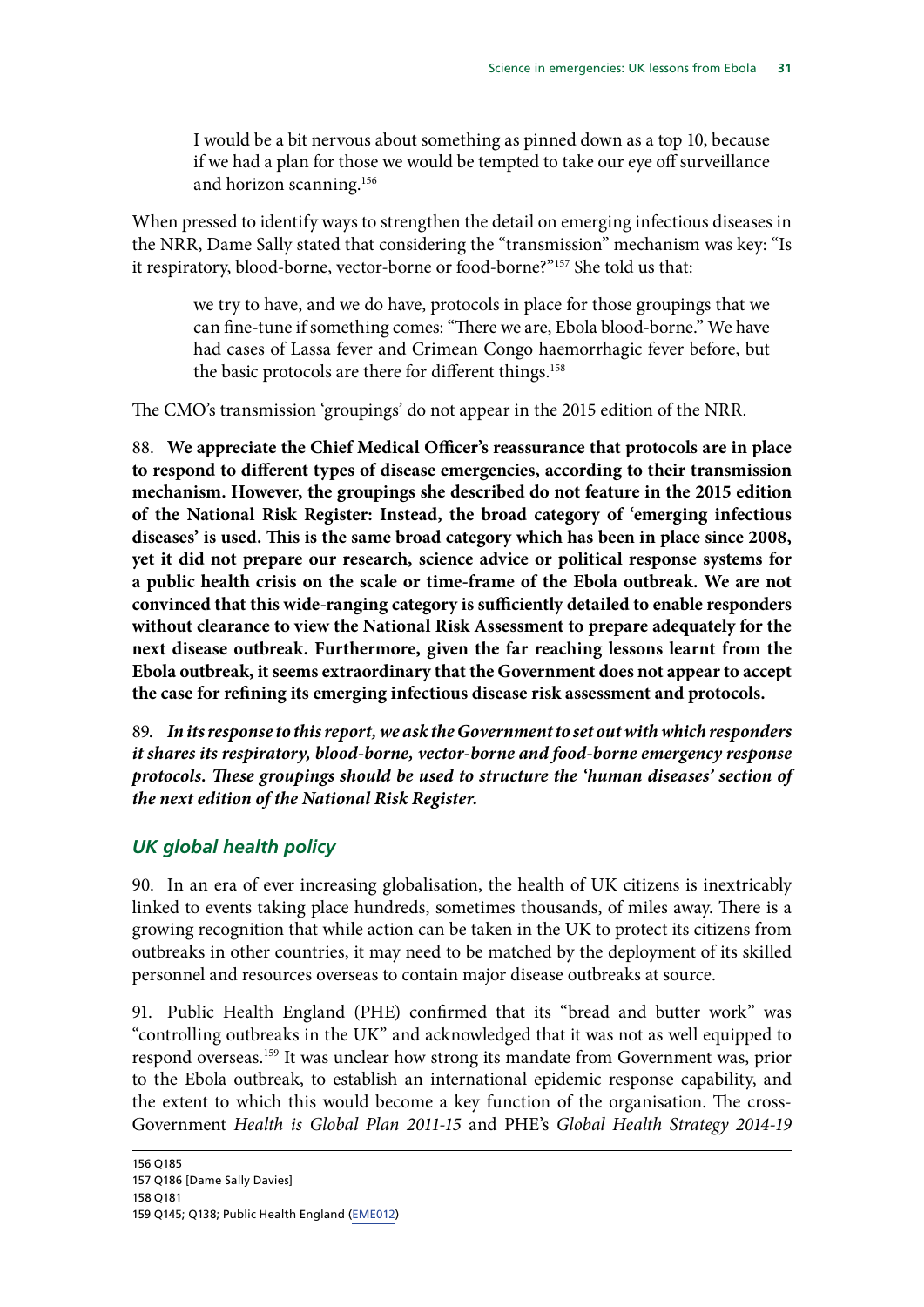both support the principle that diseases do not respect national borders. Yet the Epidemic Diseases Research Group of the University of Oxford reported that "operationalization" of this concept had "been limited".160 We were repeatedly told, for example, that some of the UK's interventions overseas during the Ebola outbreak were ad-hoc.161 As a result, it appears that they were not necessarily as effective, or as targeted, as they could have been.

92. Dr Oliver Johnson from the King's Sierra Leone Partnership commented that "at times there were not senior public health officials as part of the leadership team in Freetown [in Sierra Leone] who could help to understand what was happening. A colleague out there described the British response as a bit deaf and blind as a result".162 The lack of British epidemiologists in Sierra Leone was particularly singled out:

From my perspective, there was not the same epidemiological footprint from Public Health England on the ground [...] To compare it with the US Centres for Disease Control, they had perhaps 70 people on the ground; at every meeting I went to, a senior public health specialist from the US would be present informing US decision making.<sup>163</sup>

Professor Paul Cosford from PHE recognised that "myriad CDC personnel [were] present all across the world", but added that this level of "capacity is not the sort of numbers we have".164 In the case of epidemiologists, he clarified that PHE had "one person" in Sierra Leone "leading our epidemiology and other work at the moment; we have had people plugged into some of the district emergency response centres, but it has been ad hoc".165

93. Dr Johnson maintained that a decision needed to be taken by the Government as to whether the UK needs a domestic capacity that can be deployed overseas or whether, as a country, we are content to rely on the WHO and US Centres for Disease Control.<sup>166</sup> The Minister suggested that a more international outlook to disease control was being contemplated:

One of the big lessons we learned within the Government and as a nation is that our best protection at home is helping to fight disease abroad. Thinking of it like that was quite a turning point for the nation […] We will look back on that as the moment we really understood that our world is so interconnected that our best defence at home is by making sure we invest in and support work abroad effectively.167

94. The Chief Medical Officer also pointed to a proposal for establishing a 'rapid response force' which would be on permanent standby, ready to deploy to countries with disease outbreaks. Professor Cosford told us that the proposal was a "key part"<sup>168</sup> of PHE strengthening its international public health functions and would be "good for the UK reputationally", while helping "to protect our own health as well".169 The Head of the Civil

<sup>160</sup> Epidemic Disease Research Group, University of Oxford [\(EME016](http://data.parliament.uk/writtenevidence/committeeevidence.svc/evidencedocument/science-and-technology-committee/science-in-emergencies/written/22362.html)) para 3.6 161 Qq137-137, Qq173-174 162 Q142 163 Q134 164 Q138 165 Q136 166 Q144 167 Q186 [Minister] 168 Q140 169 Q137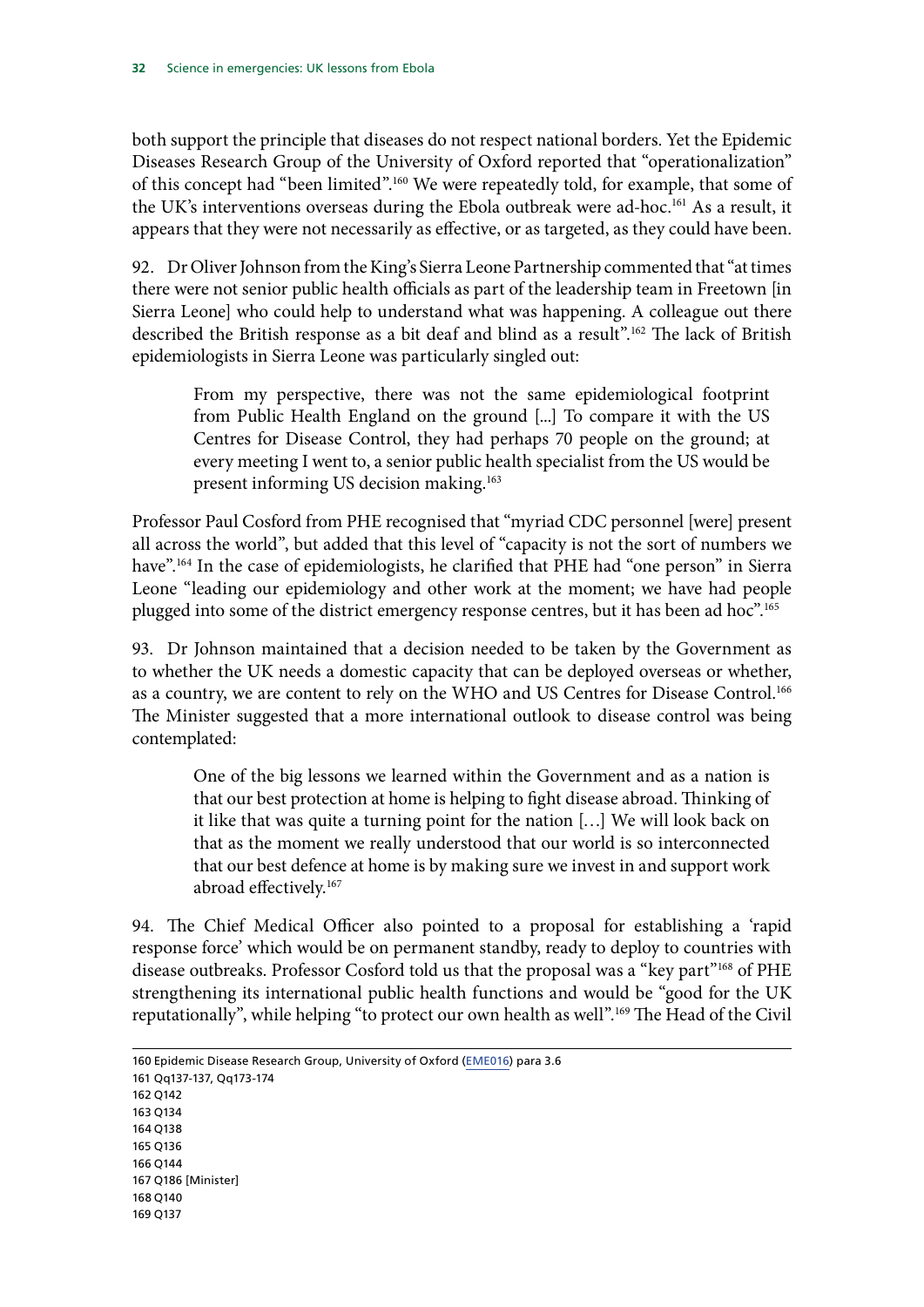<span id="page-36-0"></span>Contingencies Secretariat, Campbell McCafferty, told us that the "rapid response team [was] about identifying that we did not have capability that could deploy quickly and looking to fill that gap as we move forward".<sup>170</sup> He also highlighted additional provisions announced in the *National Security Strategy and Strategic Defence and Security Review 2015*. The Review stressed that the UK has learned lessons from major incidents overseas, including Ebola, and promised the publication of "a national bio-security strategy in 2016".171 This, it stated, would address the "threat of natural disease outbreaks, as well as the less likely threat of biological materials being used in a deliberate attack".<sup>172</sup>

<span id="page-36-1"></span>95. **The Government's 'Health is Global' plan states that the Government will "protect the health of the UK proactively by tackling health challenges that begin outside our borders". It is not clear, however, what would prompt the UK to intervene overseas, or what level of capability and capacity the UK should be able to deploy in such situations.**

<span id="page-36-2"></span>96. *We recommend that the forthcoming National Bio-security Strategy sets out what would trigger an in-theatre response by the UK to a disease outbreak overseas. In addition, the Strategy should make clear what level of capability and capacity the UK should be readily able to deploy overseas in the event of a disease epidemic or pandemic. This should include details of the roles and responsibilities of relevant Government departments and how they would deploy sufficient resources.*

#### *UK volunteer response*

97. In addition to Public Health England staff being deployed overseas, we also heard about the NHS staff, including GPs, nurses, clinicians, psychiatrists and consultants in emergency medicine, who volunteered to assist in Sierra Leone during the height of the Ebola outbreak. By November 2014, over "1000 NHS staff and 185 staff from Public Health England [had] put their names forward" to volunteer.<sup>173</sup> Our evidence, however, suggests that the call from the Government for volunteers came late and was poorly communicated. The Pirbright Institute stated that the request was "not well publicised or co-ordinated" which, in turn, "resulted in difficulty in the rapid recruitment of appropriately skilled scientists for deployment".<sup>174</sup> The Microbiology Society agreed that "the initial call for volunteers from the wider microbiology community could have been made earlier and advertised more widely".175 The Society went on to recount some of the difficulties faced by volunteers both in negotiating a period of absence from their 'day job' as well as reacclimatising on their return. It thought that a much clearer framework for volunteering in future disease emergencies was needed.

<span id="page-36-3"></span>98. **We can only admire the courageous and selfless actions of UK volunteers, and their West African counterparts, throughout the Ebola outbreak. However, some employers lacked the capacity to release their staff or to manage their return. Some individuals were left on their own to negotiate a leave of absence from full-time clinical roles and research to assist in West Africa. We are concerned that the ad hoc nature of these** 

172 ibid

<sup>170</sup> Q186 [Campbell McCafferty]

<sup>171</sup> HM Government, National Security Strategy and Strategic Defence and Security Review 2015. A Secure and Prosperous United Kingdom, [Cm 9161,](https://www.gov.uk/government/uploads/system/uploads/attachment_data/file/478933/52309_Cm_9161_NSS_SD_Review_web_only.pdf) November 2015, para 4.131

<sup>173</sup> [Ebola: Written question](http://www.parliament.uk/written-questions-answers-statements/written-question/commons/2014-11-03/212924) - 212924, answered on 10 November 2014

<sup>174</sup> The Pirbright Institute ([EME002](http://data.parliament.uk/writtenevidence/committeeevidence.svc/evidencedocument/science-and-technology-committee/science-in-emergencies/written/19691.html)) para 5.iii

<sup>175</sup> The Microbiology Society and the Society for Applied Microbiology ([EME013\)](http://data.parliament.uk/writtenevidence/committeeevidence.svc/evidencedocument/science-and-technology-committee/science-in-emergencies/written/21586.html) para 22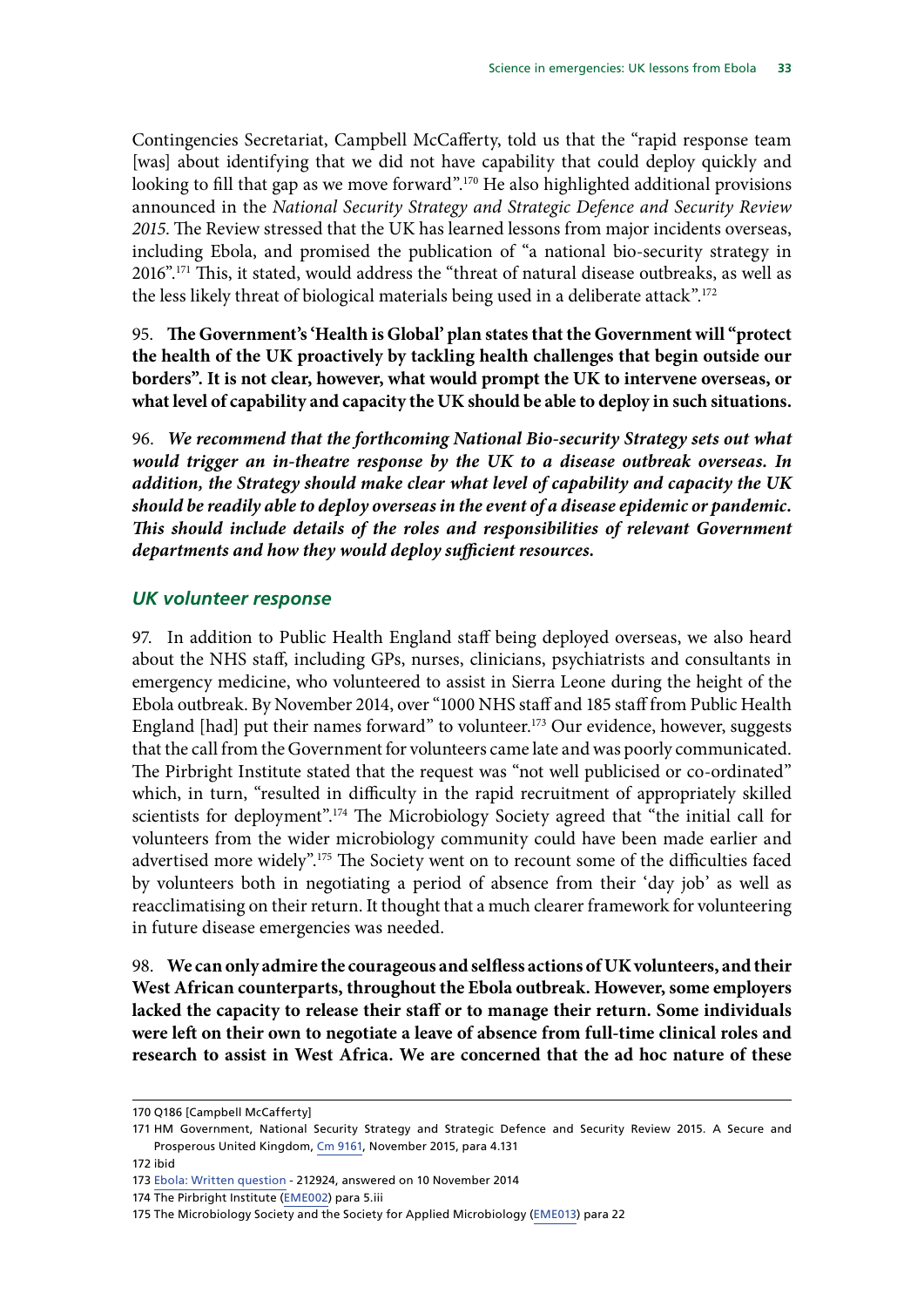**arrangements made our clinical response more fragile than it needed to be. This is a structural weakness that should be addressed.**

<span id="page-37-0"></span>99. *In some situations, Public Health England's capacity may need to be augmented by volunteers drawn from across the NHS, public sector, universities and beyond. We recommend that a clear framework facilitating the timely deployment of volunteers overseas, in response to an epidemic, is agreed and put in place now, ready for use in the future. We encourage the Government to consider the model used by NHS Trusts when employing staff with Reserve Forces commitments who may be subject to short notice mobilisation in conflict zones.*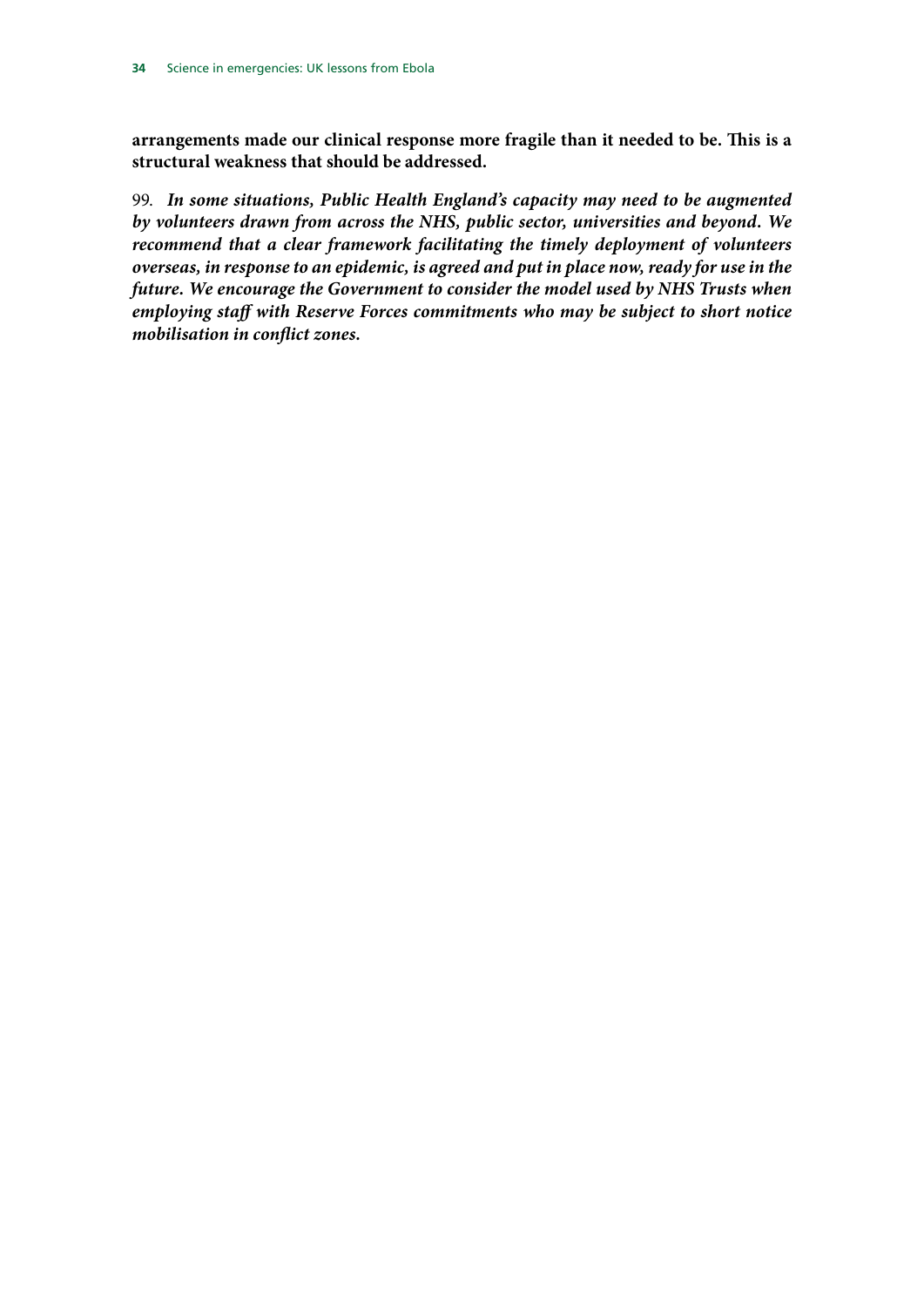### <span id="page-38-0"></span>Conclusions and recommendations

#### Increasing the UK's preparedness for major disease outbreaks

- 1. [The rapid transmission of disease surveillance data to those with the ability to](#page-14-1) [interpret and act upon it is a vital component of disease control. In its absence,](#page-14-1) [we have seen, in the case of Ebola, how quickly an outbreak can spread and the](#page-14-1) [devastation it can cause. The lines of reporting of surveillance data must, therefore,](#page-14-1) [be clear and well-understood by those involved to ensure a co-ordinated and timely](#page-14-1) [escalation. We are not convinced that the systems in place for interpreting, sharing](#page-14-1) [and escalating disease surveillance data across the Government operated effectively](#page-14-1) [during the early stages of the Ebola outbreak.](#page-14-1) (Paragraph 15)
- 2. *[We recommend that the Government sets out, in its response to this report, how](#page-14-2) [surveillance data is escalated, both within Public Health England and across](#page-14-2) [Government, and identify the triggers that would prompt warnings to reach ministers](#page-14-2) [and senior officials with the capacity to act. We also ask for an update on the Chief](#page-14-2) [Medical Officer's work with the World Health Organization to develop systems to](#page-14-2) [share disease data.](#page-14-2)* (Paragraph 16)
- 3. [Part of the suffering seen throughout the Ebola outbreak resulted from a long](#page-16-1)[term market failure to invest in interventions for rare, but potentially catastrophic,](#page-16-1) [disease epidemics. Through a combination of public and private investment, the](#page-16-1) [UK now has the opportunity to capitalise on its world-class strengths in the field of](#page-16-1) [tropical medicine, and reverse decades of underfunding in vaccine, treatment and](#page-16-1) [diagnostic R&D in emerging infectious diseases. We welcome the Government's](#page-16-1) [recent announcements of much needed research funds in this area.](#page-16-1) (Paragraph 22)
- 4. *[To maximise the effectiveness of these funds, we recommend that the Government](#page-16-2) [works with leading experts to publish an 'emerging infectious disease strategy'. This](#page-16-2) [should set out a long-term plan identifying the 'priority threats' the UK wishes to](#page-16-2) [address, how much funding will be directed to each threat, as well as how action will](#page-16-2) [be delivered and outcomes evaluated. The strategy should outline how coordination](#page-16-2) [across funding streams will be achieved, so that there is no unnecessary duplication](#page-16-2) [of research. Open knowledge and data sharing should be set as default conditions for](#page-16-2) [those receiving public funds.](#page-16-2)* (Paragraph 23)
- 5. [The rapid diagnostic antigen test is an example of the innovations that can be](#page-18-1) [achieved in Government research and development facilities, working in conjunction](#page-18-1) [with private partners and clinicians. The UK should be proud of the efforts made](#page-18-1) [by all of those involved. We were therefore disappointed to learn that, despite the](#page-18-1) [promise shown by the test, and the production of 10,000 test kits, it has not been](#page-18-1) [operationalised. The different explanations advanced for not deploying the test](#page-18-1) [suggest a worrying lack of co-ordination across the key Government departments](#page-18-1) [and agencies that were at the forefront of delivering the UK's response to Ebola.](#page-18-1) [Along with other evidence we received, we are concerned that this is indicative of](#page-18-1) [more systemic co-ordination problems, and an accountability deficit, for key aspects](#page-18-1) [of the UK Ebola response.](#page-18-1) (Paragraph 29)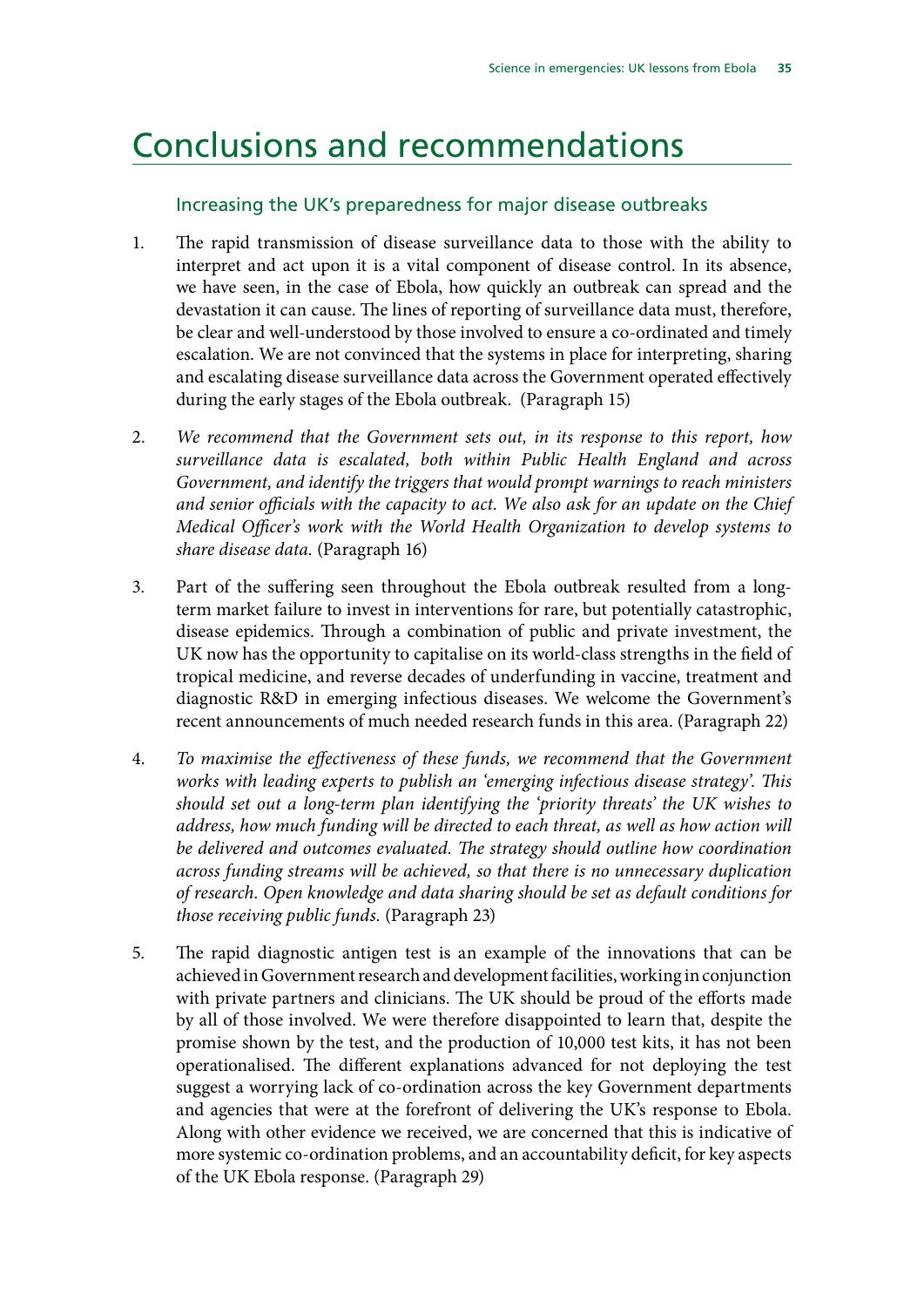- 6. *[The Government must clarify, it its response to this report, why the rapid diagnostic](#page-18-2) [antigen test was not released for use during the Ebola outbreak, distinguishing any](#page-18-2) [technical, commercial and budgetary factors involved. We ask that the Government](#page-18-2) [also sets out what steps it will take to ensure a joined-up, cross-departmental](#page-18-2) [approach, with clear lines of accountability, to address future outbreaks.](#page-18-2)* (Paragraph 30)
- 7. [The lack of capacity to manufacture vaccines places the UK in a vulnerable](#page-19-0) [position when the next epidemic strikes, whether for use overseas or at home.](#page-19-0) *[We urge the Government not simply to encourage private sector investment in vaccine](#page-19-1) [manufacturing capacity, but to negotiate with vaccine manufacturers to establish pre](#page-19-1)[agreed access to capabilities that can be called upon quickly when the next epidemic](#page-19-1) [emerges. In the longer-term, this may not be sufficient. We recommend that the](#page-19-1) [Government commissions the UK Vaccine Research and Development Network to:](#page-19-1)*
	- a) *[identify the actions required to address the UK's deficiency in manufacturing](#page-19-2) [capacity and;](#page-19-2)*
	- b) *[investigate the public health, economic and regulatory feasibility of establishing](#page-19-3) [investigational stockpiles of vaccines that would be ready for Phase 2 trials during](#page-19-3) [an outbreak.](#page-19-3)* (Paragraph 34)

#### Responding to major disease outbreaks

- 8. [We agree with Sir Mark Walport that the Ebola Scientific Advisory Group for](#page-21-1) [Emergencies \(SAGE\) should have been established earlier. Convening a SAGE,](#page-21-1) [however, currently requires a request from COBR in the Cabinet Office. It is not](#page-21-1) [clear how, and when, COBR makes an assessment of whether there is a need for](#page-21-1) [a SAGE to assist its response.](#page-21-1) *[We recommend that the trigger for the formation of](#page-21-2) [a SAGE should be a formal recommendation from the Government Chief Scientific](#page-21-2) [Adviser. This would ensure a more robust, evidential basis for convening a SAGE.](#page-21-2)* (Paragraph 39)
- 9. *[The Government should review its Enhanced SAGE Guidance to establish a clear](#page-22-0) [mechanism for experts on the ground, in affected countries, to participate in a](#page-22-0) [two-way exchange of information during a disease emergency originating overseas.](#page-22-0)* (Paragraph 46)
- 10. *[If the Government sets up the new 'Research UK' body advocated by Sir Paul Nurse in](#page-23-1) [his review of the research councils, it should include in its remit a responsibility to act](#page-23-1) [as an evidence conduit between academia, industry and Government when a SAGE is](#page-23-1) [established. This should provide a single point of entry for expert advice and evidence,](#page-23-1) [beyond the SAGE membership, to feed into the Government's emergency response.](#page-23-1)* (Paragraph 47)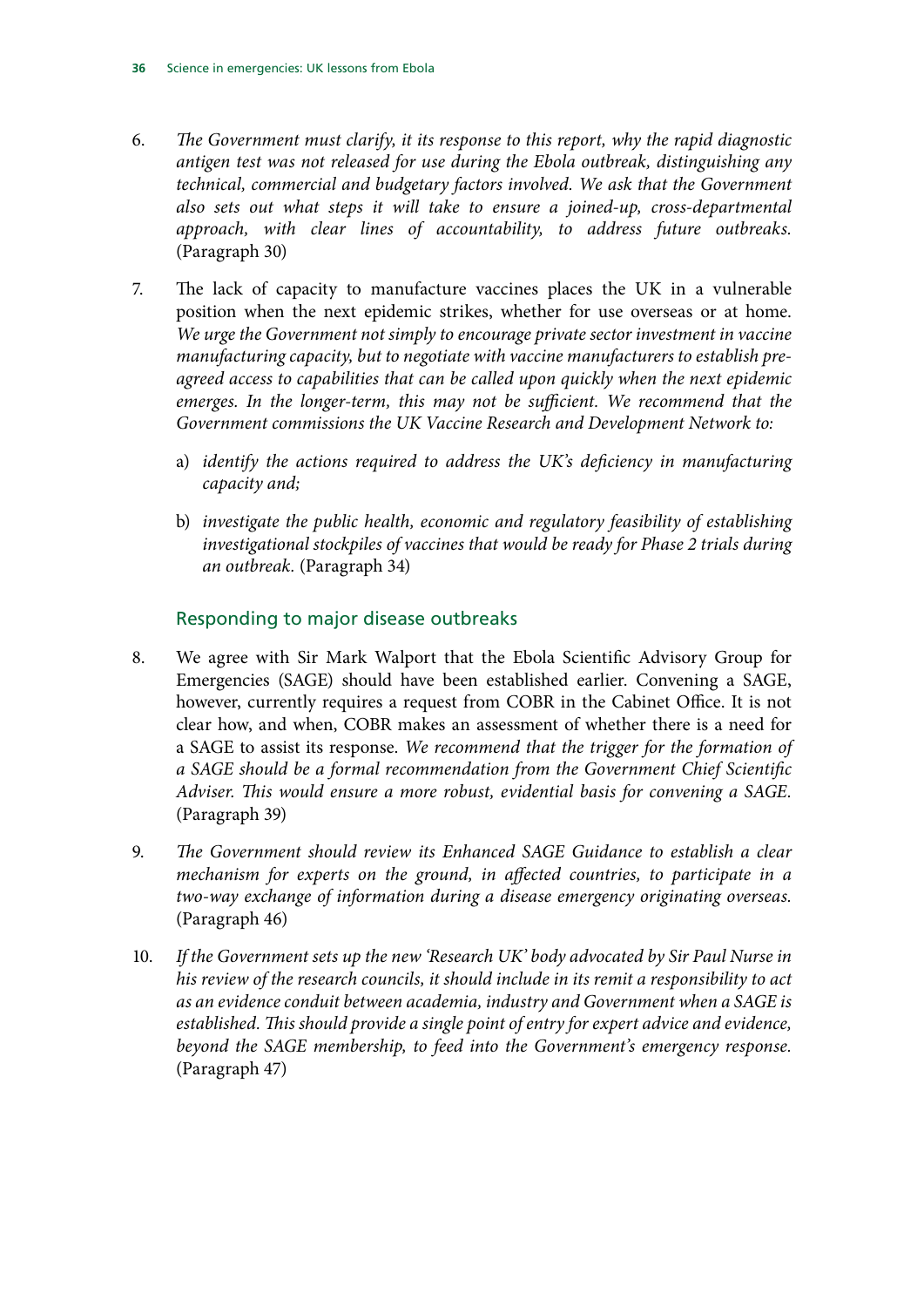- 11. [One of the strengths of the UK science advisory system is its depth and breadth,](#page-24-1) [with over 70 standing scientific advisory committees and councils, tasked with](#page-24-1) [helping Government departments interpret, understand and make judgements](#page-24-1) [about scientific information. Exactly how these committees operate during an](#page-24-1) [emergency situation, however, is currently covered by a single paragraph in the Code](#page-24-1) [of Practice for Scientific Advisory Committees. Furthermore, despite the Enhanced](#page-24-1) [SAGE Guidance encouraging such advisory committees to be utilised by a SAGE,](#page-24-1) [there was no formal interaction between the Advisory Committee on Dangerous](#page-24-1) [Pathogens and the SAGE during the Ebola outbreak. We are concerned that this](#page-24-1) [may be indicative of a broader failure by the Government to access, and use, the](#page-24-1) [range of high-quality scientific advice available to it.](#page-24-1) (Paragraph 51)
- 12. *[To take full advantage of the work and knowledge of a scientific advisory committee](#page-24-2) [during an emergency, we recommend that its chair is invited to sit on the SAGE](#page-24-2) [as a full member. The Code of Practice for Scientific Advisory Committees should](#page-24-2) [be expanded to provide guidance on the procedures that these bodies should put](#page-24-2) [in place, so that they are in a position to provide advice rapidly in an emergency.](#page-24-2)* (Paragraph 52)
- 13. [We recognise the enormous efforts made by governments, universities, regulatory](#page-28-0) [bodies, humanitarian agencies, pharmaceutical companies and others to ensure](#page-28-0) [that clinical trials for Ebola vaccines, treatments and diagnostics were launched in](#page-28-0) [record time. But such efforts do not obscure the fact that the UK and other countries](#page-28-0) [were not 'research ready' when the outbreak began, prompting a less than optimal](#page-28-0) [and uncoordinated research response. The failure to conduct therapeutic trials](#page-28-0) [earlier in the outbreak was a serious missed opportunity that will not only have cost](#page-28-0) [lives in this epidemic but will impact our ability to respond to similar events in the](#page-28-0) [future.](#page-28-0) (Paragraph 67)
- 14. *[Research during an outbreak must be initiated rapidly, while still being designed](#page-28-1) [and conducted to the highest possible standards. While we recognise the difficulties](#page-28-1) [that arose in this outbreak, they are inherent to all epidemics; therefore, if we want](#page-28-1) [to improve our response, we must address the weaknesses in our research readiness](#page-28-1) [that this epidemic exposed. We recommend that the Chief Medical Officer urgently](#page-28-1) [takes forward the work of the UK Vaccine Research and Development Network to](#page-28-1) [negotiate new processes for embedding research into the emergency response. This](#page-28-1) [should establish protocols for facilitating research that positively contributes to the](#page-28-1) [emergency response, and should address the following questions:](#page-28-1)*
	- a) *[Where do the key gaps in our knowledge of emerging infectious diseases lie and](#page-28-2) [what research questions or projects need to be prioritised before the next epidemic?](#page-28-2)*
	- b) *[What types of trial design can be readily used during an outbreak, and will be](#page-28-3) [accepted by regulators as producing data that reliably demonstrates the efficacy](#page-28-3) [of vaccines, treatments and diagnostics, thereby providing a pathway to licensing?](#page-28-3)*
	- c) *[What ethical and cultural issues need to be considered before going into the field?](#page-29-1) [Discussions should include patient consent, the use of placebos, and equitable](#page-29-1) [access to the outcomes of the research, such as new drugs or diagnostics. These](#page-29-1)*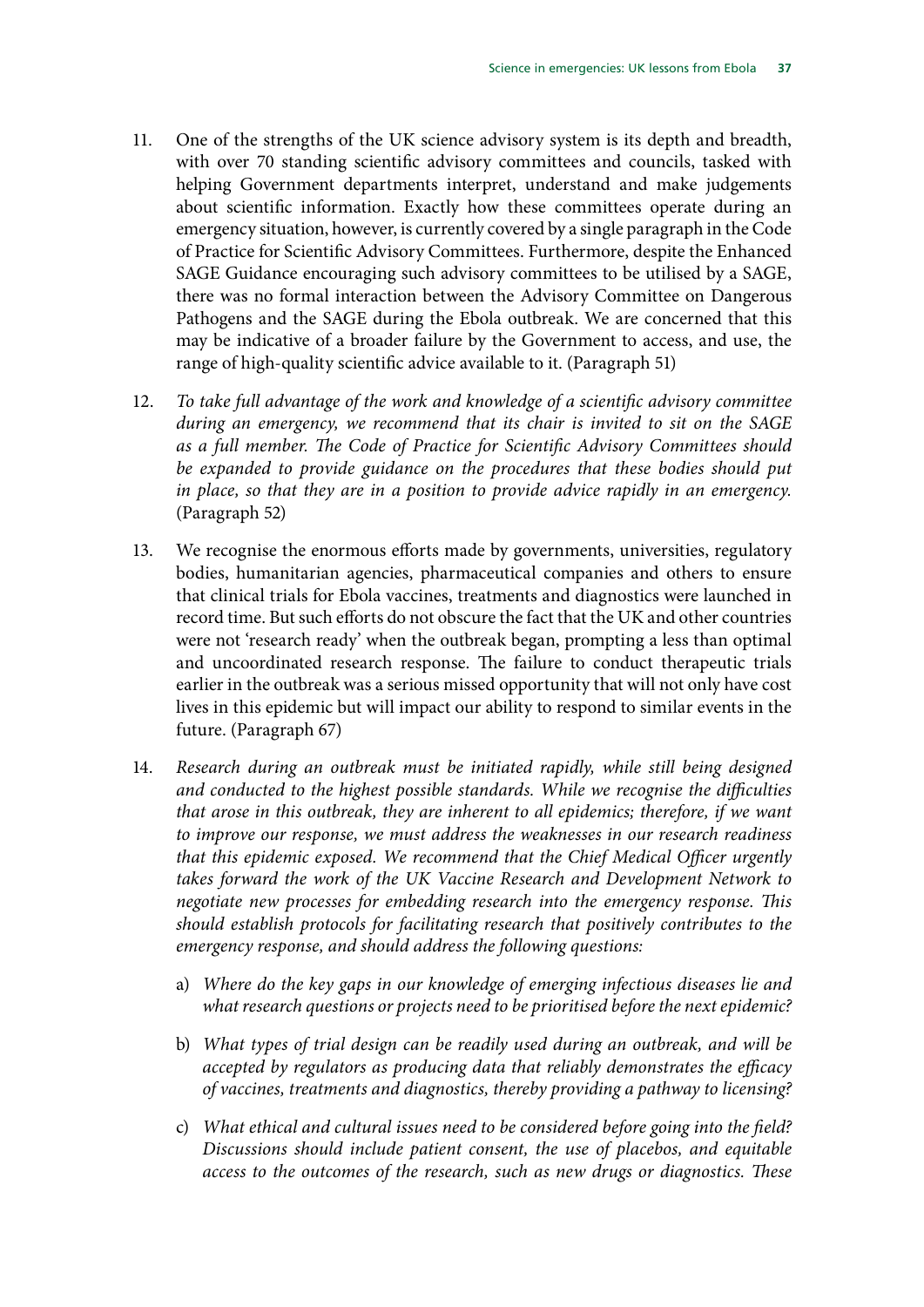*[matters will need to be revisited and adjusted at the start of an outbreak to take](#page-29-1) [specific local circumstances into account.](#page-29-1)*

- d) *[Who is best placed to coordinate the research effort, prioritise studies, and ensure](#page-29-2) [that researchers are adhering to the agreed research plan during the outbreak?](#page-29-2)*
- e) *[How can a mechanism be established that enables open data sharing in real-time](#page-29-3) [during a disease emergency?](#page-29-3)* (Paragraph 68)
- 15. *[Through the Chief Medical Officer's membership of the World Health Organization](#page-29-4) [Global Advisory Committee on Health Research, this work package should feed in](#page-29-4) [to, and learn from, discussions taking place at the international level about research](#page-29-4) [governance during an outbreak.](#page-29-4)* (Paragraph 69)
- 16. [Communication with the public is one of the most important aspects of any](#page-31-0) [emergency or crisis situation. The Government provided good quality, accessible](#page-31-0) [and accurate health information on Ebola, and provided balanced communications](#page-31-0) [of the risk of the outbreak to the UK. It is disappointing, however, that it failed to](#page-31-0) [explain clearly its rationale for going against guidance from both the World Health](#page-31-0) [Organization and Public Health England by introducing entry screening for Ebola](#page-31-0) [at UK ports.](#page-31-0) (Paragraph 78)
- 17. *[When interventions are made during a future disease emergency that are intended](#page-31-1) [to protect the UK, such as entry screening, we recommend that the evidential basis](#page-31-1) [for—and purpose of—the intervention is made explicit. This information should be](#page-31-1) [clearly communicated, especially if it goes against established guidance from trusted](#page-31-1) [advisory bodies.](#page-31-1)* (Paragraph 79)

#### Governance of emergencies

- 18. *[We recommend that the Government supports the reforms proposed in the Stocking](#page-33-1) [Report and the Harvard-LSHTM Independent Panel, as well as the WHO 'Blueprint'](#page-33-1) [initiative, to ensure that the World Health Organization is fit for purpose and equipped](#page-33-1) [to deliver international leadership when the next major disease emergency strikes.](#page-33-1)* (Paragraph 84)
- 19. [We appreciate the Chief Medical Officer's reassurance that protocols are in place to](#page-34-1) [respond to different types of disease emergencies, according to their transmission](#page-34-1) [mechanism. However, the groupings she described do not feature in the 2015 edition](#page-34-1) [of the National Risk Register: Instead, the broad category of 'emerging infectious](#page-34-1) [diseases' is used. This is the same broad category which has been in place since 2008,](#page-34-1) [yet it did not prepare our research, science advice or political response systems for](#page-34-1) [a public health crisis on the scale or time-frame of the Ebola outbreak. We are not](#page-34-1) [convinced that this wide-ranging category is sufficiently detailed to enable responders](#page-34-1) [without clearance to view the National Risk Assessment to prepare adequately for](#page-34-1) [the next disease outbreak. Furthermore, given the far reaching lessons learnt from](#page-34-1) [the Ebola outbreak, it seems extraordinary that the Government does not appear](#page-34-1) [to accept the case for refining its emerging infectious disease risk assessment and](#page-34-1) [protocols.](#page-34-1) (Paragraph 88)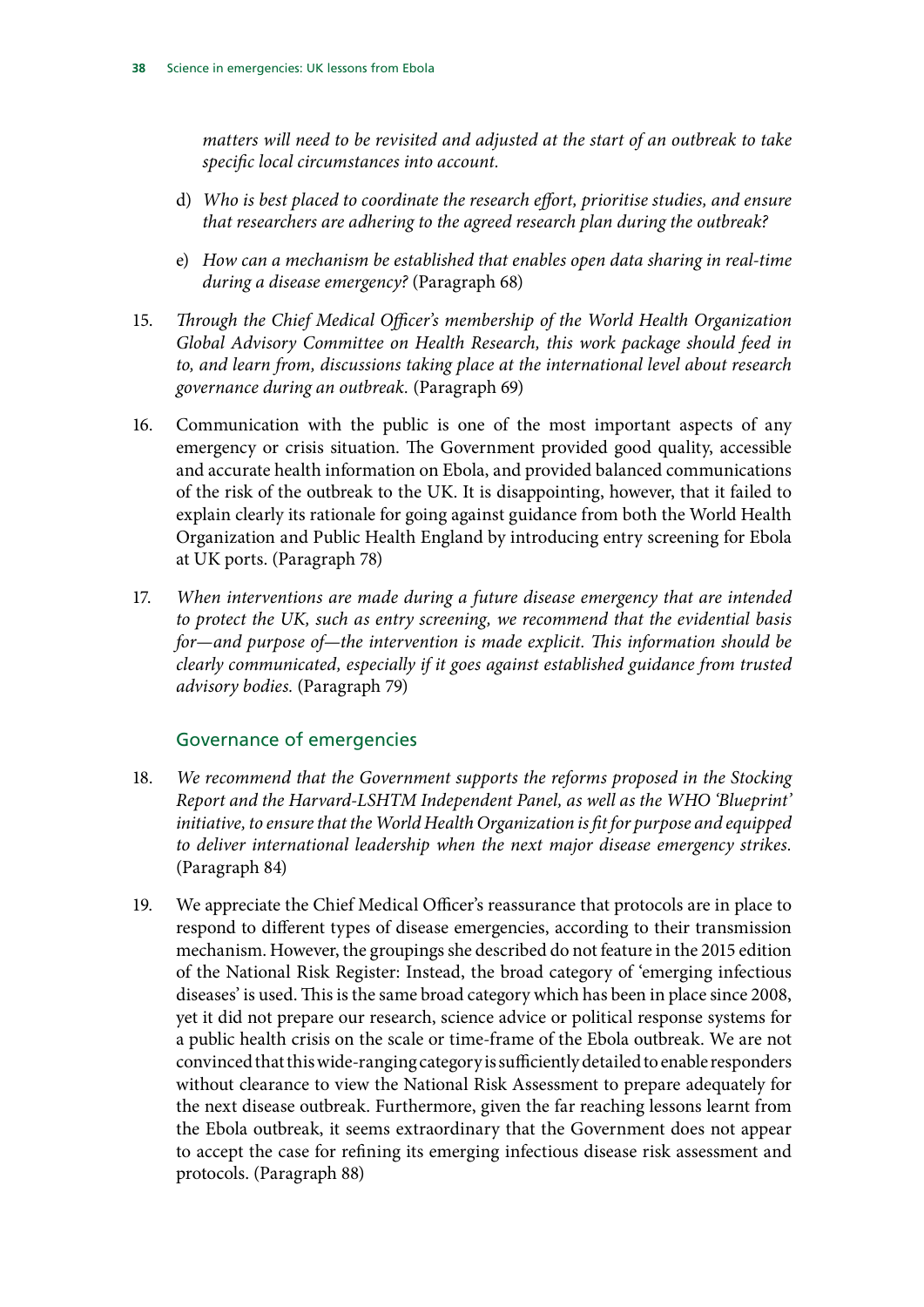- 20. *[In its response to this report, we ask the Government to set out with which responders it](#page-34-2) [shares its respiratory, blood-borne, vector-borne and food-borne emergency response](#page-34-2) [protocols. These groupings should be used to structure the 'human diseases' section of](#page-34-2) [the next edition of the National Risk Register.](#page-34-2)* (Paragraph 89)
- 21. [The Government's 'Health is Global' plan states that the Government will "protect](#page-36-1) [the health of the UK proactively by tackling health challenges that begin outside our](#page-36-1) [borders". It is not clear, however, what would prompt the UK to intervene overseas,](#page-36-1) [or what level of capability and capacity the UK should be able to deploy in such](#page-36-1) [situations.](#page-36-1) (Paragraph 95)
- 22. *[We recommend that the forthcoming National Bio-security Strategy sets out what](#page-36-2) [would trigger an in-theatre response by the UK to a disease outbreak overseas. In](#page-36-2) [addition, the Strategy should make clear what level of capability and capacity the UK](#page-36-2) [should be readily able to deploy overseas in the event of a disease epidemic or pandemic.](#page-36-2) [This should include details of the roles and responsibilities of relevant Government](#page-36-2) [departments and how they would deploy sufficient resources.](#page-36-2)* (Paragraph 96)
- 23. [We can only admire the courageous and selfless actions of UK volunteers, and](#page-36-3) [their West African counterparts, throughout the Ebola outbreak. However, some](#page-36-3) [employers lacked the capacity to release their staff or to manage their return. Some](#page-36-3) [individuals were left on their own to negotiate a leave of absence from full-time](#page-36-3) [clinical roles and research to assist in West Africa. We are concerned that the ad](#page-36-3) [hoc nature of these arrangements made our clinical response more fragile than it](#page-36-3) [needed to be. This is a structural weakness that should be addressed.](#page-36-3) (Paragraph 98)
- 24. *[In some situations, Public Health England's capacity may need to be augmented by](#page-37-0) [volunteers drawn from across the NHS, public sector, universities and beyond. We](#page-37-0) [recommend that a clear framework facilitating the timely deployment of volunteers](#page-37-0) [overseas, in response to an epidemic, is agreed and put in place now, ready for use in](#page-37-0) [the future. We encourage the Government to consider the model used by NHS Trusts](#page-37-0) [when employing staff with Reserve Forces commitments who may be subject to short](#page-37-0) [notice mobilisation in conflict zones.](#page-37-0)* (Paragraph 99)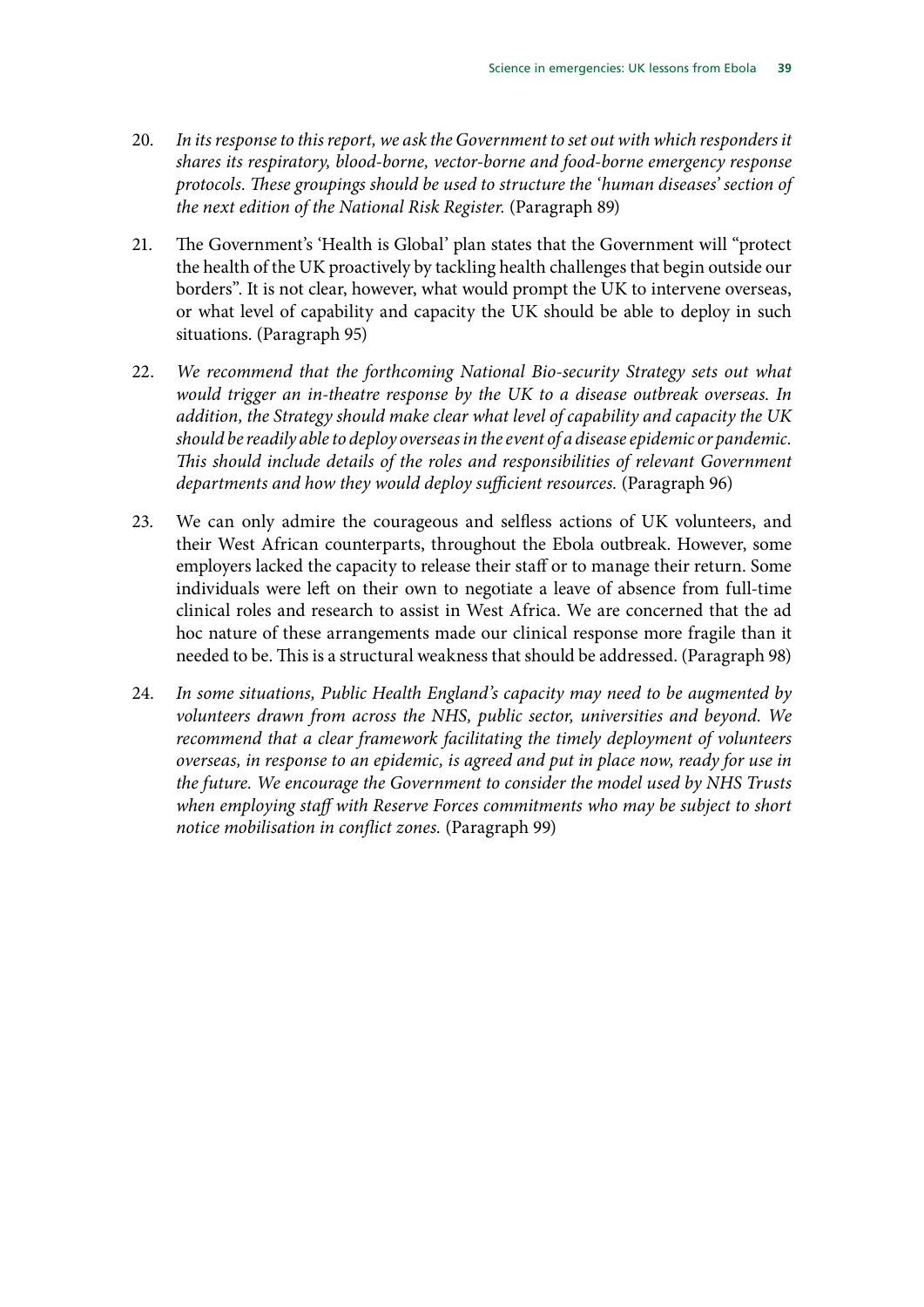# <span id="page-43-0"></span>Annex

#### **Committee seminar, University of Oxford**

On Thursday 19 November 2015, the Bodleian Library, in collaboration with the Department of Politics and International Relations at the University of Oxford, hosted a one day event for Oxfordshire Sixth Formers to learn more about parliamentary representation and the work of select committees. It formed part of 'Parliament Week', a programme of events and activities that connect people across the UK with Parliament and democracy.

Members of the Committee joined the seminar in the Divinity School of the Bodleian Library, with four Oxford academics discussing the UK's response to, and their experience of, the Ebola outbreak. The sixth formers present were also able to ask questions.

Members present:

- Nicola Blackwood MP, Chair
- Chris Green MP
- Carol Monaghan MP
- Derek Thomas MP
- Valerie Vaz MP

The panel comprised:

- Dr Laura Merson, Head of Data Sharing Initiatives, Centre for Tropical Medicine and Global Health, Nuffield Department of Medicine, University of Oxford
- Dr Amanda Rojek, Field Project Manager, RAPIDE TKM Ebola Trial and DPhil candidate, Centre for Tropical Medicine and Global Health, Nuffield Department of Medicine, University of Oxford
- Professor Sarah Gilbert, Group Head and Professor of Vaccinology, The Jenner Institute
- Dr Tom Rawlinson, Clinical Research Fellow, The Jenner Institute.

The topics covered during the discussion included:

#### **Ebola vaccine and drug trials**

The panel outlined how the Ebola vaccine and drug efficacy trials were conducted on the ground in West Africa and discussed some of the practical challenges that they faced. These included coping with running a trial in a very hot region while wearing protective clothing, as well as difficulties with getting patients to come forward for treatment during the early stages of the trial. It was suggested that this reluctance was linked to a suspicion of local medical staff, and Western agencies, combined with a cultural preference for keeping and treating unwell family members at home.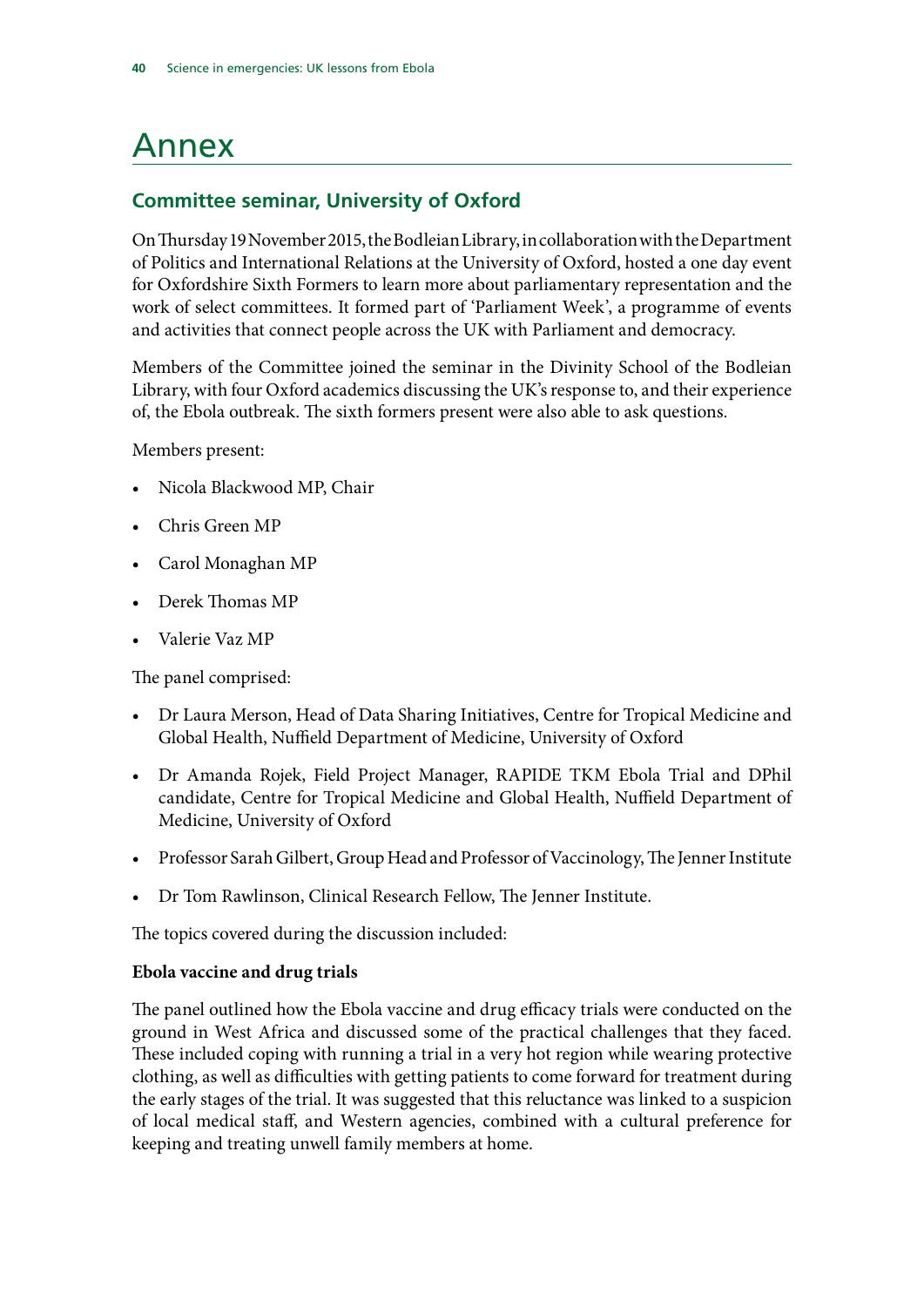#### **Funding for trials**

Essential funding for the Ebola response in West Africa came from the Wellcome Trust, the Medical Research Council and DFID, with the Ministry of Defence providing logistical support, including transport, medical care, infrastructure and storage. Medical staff also volunteered from the NHS. Panellists noted that there was not a huge incentive for pharmaceutical companies to invest in drugs and vaccines for Ebola, and similar diseases, and that this problem needed to be addressed through alternative funding mechanisms. As a result, licensing processes had to be fast-tracked during the Ebola outbreak with sufficient trialling to establish their patient safety, to establish the immune response for given intended dosages, and their efficacy.

#### **Co-ordination of trials and volunteers**

Coordination of multiple trials taking place in West Africa was described as ad hoc and informal, with an overall lack of high-level oversight. There was a suggestion that while some trials were prioritised by the World Health Organization, researchers went away and 'did their own thing', taking patients from prioritised trials without any repercussions.

#### **Data collection and results**

Systems for data collection on Ebola cases were set up in theatre, with NGOs and local government departments. While the treatment field trials had good monitoring data, the response plans for tackling new outbreaks were described as less well-developed. Since the treatment regimes varied between the trials, panellists also described how it was difficult to produce hard conclusions about the efficacy of particular treatments and interventions. Monitoring patients and providing follow up was also highlighted as difficult.

#### **Trial protocols**

Looking to the future, panellists were clear that treatment protocols needed to be agreed in advance, so that they were ready to use before the next disease outbreak, and that this required phase 1 trials to be undertaken too. It was suggested that 'ring vaccination' could provide a good model for future trials during disease outbreaks. There had been discussion during the outbreak about the ethics of particular trial designs and the use of placebos. Trial protocols included a commitment to ensuring the local population had access to the results. Many NGOs and agencies were therefore content to use new drugs in trials during the outbreak on the basis that they were very inexpensive (or free) and would continue to be so. Ethical questions may have been raised if the drugs involved were expensive for local people.

#### **Following the scientific method**

Since there were very few clinicians with knowledge of Ebola before the outbreak began, when scientists differed in their opinions about optimal treatments and interventions the solution was to adhere, as much as possible, to well-founded scientific principles for producing and interpreting evidence. It was also stressed that they undertook a lot of public engagement with the local population.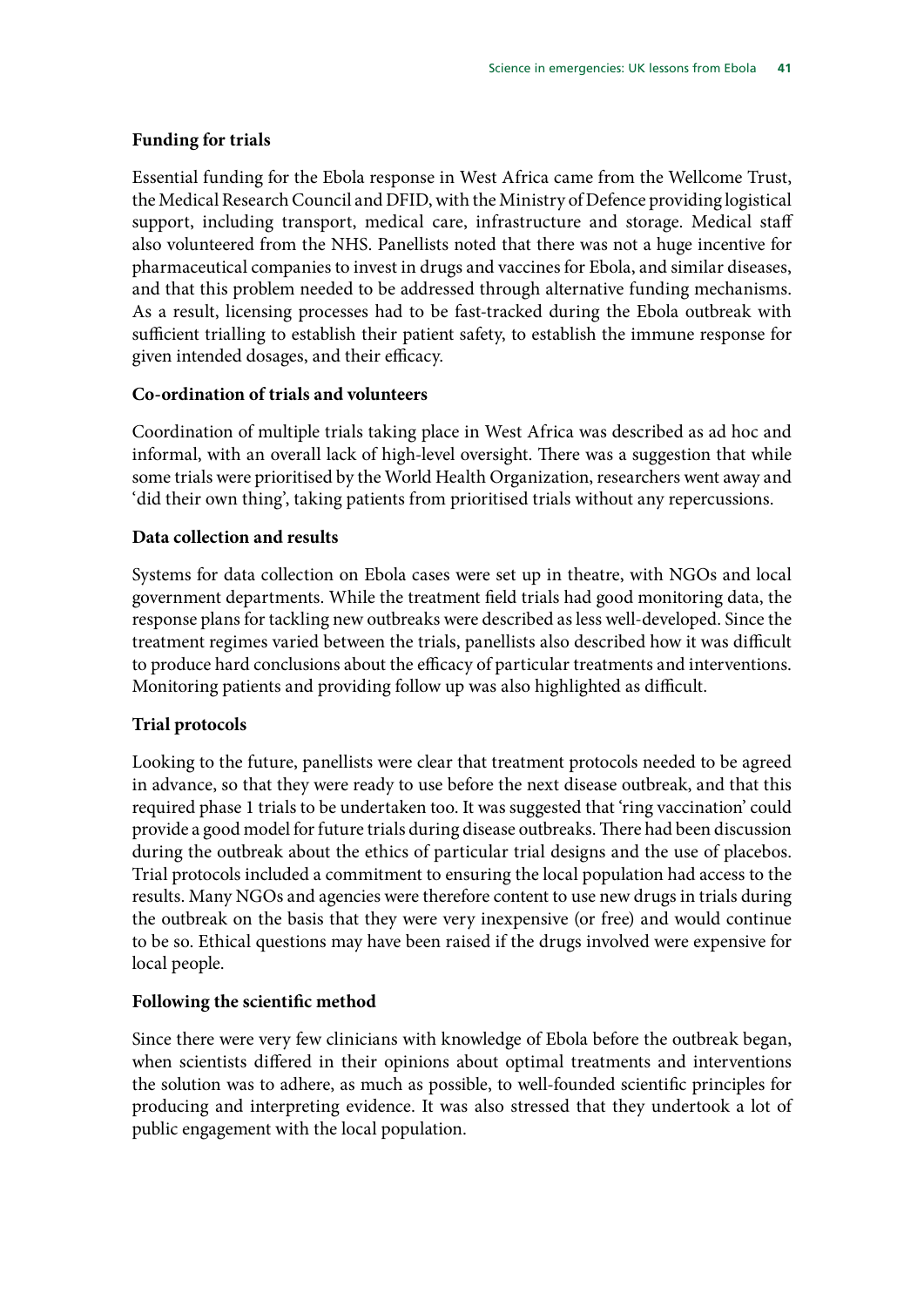#### **Global health**

Ebola was described as a global health problem that required a global response, our understanding of which suffered from a historic neglect of tropical diseases. For future disease outbreaks, it was suggested that all those involved needed to recognise that the cost of preventative measures, including vaccines, would be cheaper (both in financial terms as well as the human cost) than responding once an outbreak occurs. However, there appears to be a continuing lack of international interest in preventing some tropical diseases.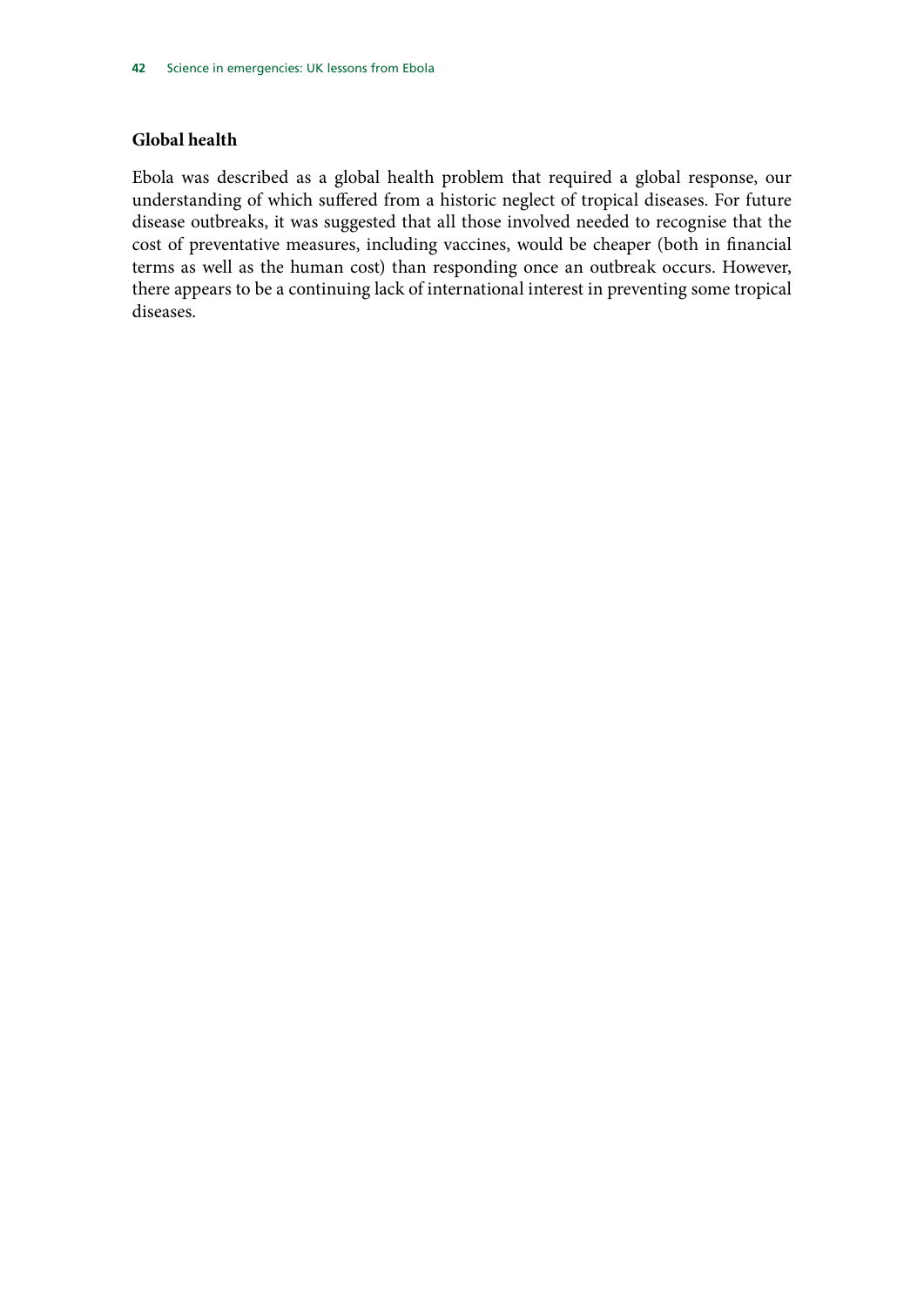### <span id="page-46-0"></span>Formal Minutes

#### **Wednesday 13 January 2016**

Members present:

Nicola Blackwood, in the Chair

| Chris Green      | Graham Stringer |
|------------------|-----------------|
| Dr Tania Mathias | Derek Thomas    |
| Carol Monaghan   | Matt Warman     |

Draft Report (*Science in emergencies: UK lessons from Ebola*), proposed by the Chair, brought up and read.

*Ordered*, That the draft Report be read a second time, paragraph by paragraph.

Paragraphs 1 to 99 read and agreed to.

Annex and Summary agreed to.

*Resolved*, That the Report be the Second Report of the Committee to the House.

*Ordered*, That the Chair make the Report to the House.

*Ordered*, That embargoed copies of the Report be made available, in accordance with the provisions of Standing Order No. 134.

[Adjourned till Tuesday 19 January at 3.30 pm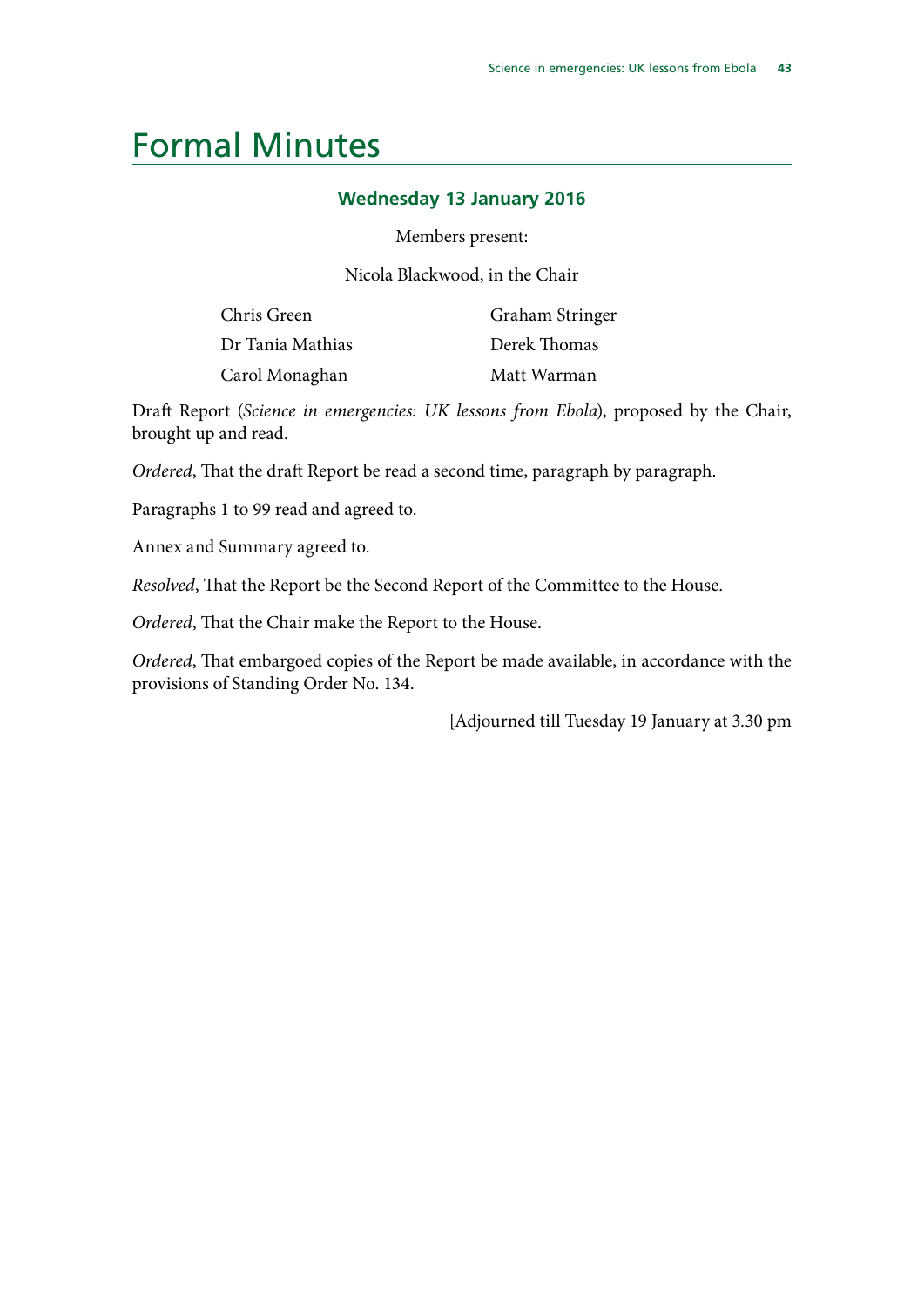### <span id="page-47-0"></span>**Witnesses**

The following witnesses gave evidence. Transcripts can be viewed on the Committee's inquiry page at [www.parliament.uk/science](http://www.parliament.uk/science).

| <b>Tuesday 20 October 2015</b>                                                                                                                                                                                                                                                                                                                                                 | <b>Ouestion number</b> |
|--------------------------------------------------------------------------------------------------------------------------------------------------------------------------------------------------------------------------------------------------------------------------------------------------------------------------------------------------------------------------------|------------------------|
| Professor Tom Solomon, Director, National Institute for Health Research,<br>Health Protection Research Unit in Emerging and Zoonotic Infections,<br>University of Liverpool, Professor Melissa Leach, Director, Institute of<br>Development Studies, University of Sussex, and Professor George Griffin,<br>former Chair, Scientific Advisory Committee on Dangerous Pathogens | $Q1 - 49$              |
| Dr Ripley Ballou, Vice President and Head, GSK Vaccines Research and<br>Development Centre, Rockville, Maryland, Professor Adrian Hill, Director, The<br>Jenner Institute, University of Oxford, and Professor Trudie Lang, Head, The<br>Global Health Network, University of Oxford                                                                                           | Q50-78                 |
| Dr Jeremy Farrar, Director, Wellcome Trust, and Professor Chris Whitty,<br>Professor of Public and International Health, London School of Hygiene and<br><b>Tropical Medicine</b>                                                                                                                                                                                              | Q79-106                |
| <b>Tuesday 24 November 2015</b>                                                                                                                                                                                                                                                                                                                                                |                        |
| Dr Edward Sykes, Senior Press Manager, Science Media Centre,<br>Professor Paul Cosford, Director for Health Protection and Medical Director,<br>Public Health England, Lily Makurah, Ebola Screening and Returning Workers<br>Scheme Programme Manager, Public Health England, and Dr Oliver Johnson<br><b>OBE, Programme Director, King's Sierra Leone Partnership</b>        | Q107-160               |
| Professor Sir Mark Walport, Government Chief Scientific Adviser, Government<br>Office for Science, Professor Dame Sally Davies, Chief Medical Officer,<br>Department of Health, and Brigadier Timothy Hodgetts, Medical Director,<br><b>Defence Medical Services</b>                                                                                                           | Q161-184               |
| Jane Ellison MP, Parliamentary Under-Secretary of State for Public Health,<br>Department of Health, Professor Dame Sally Davies, Chief Medical<br>Officer, Department of Health, and Campbell McCafferty, Director of Civil<br>Contingencies Secretariat, Cabinet Office                                                                                                       | Q185-201               |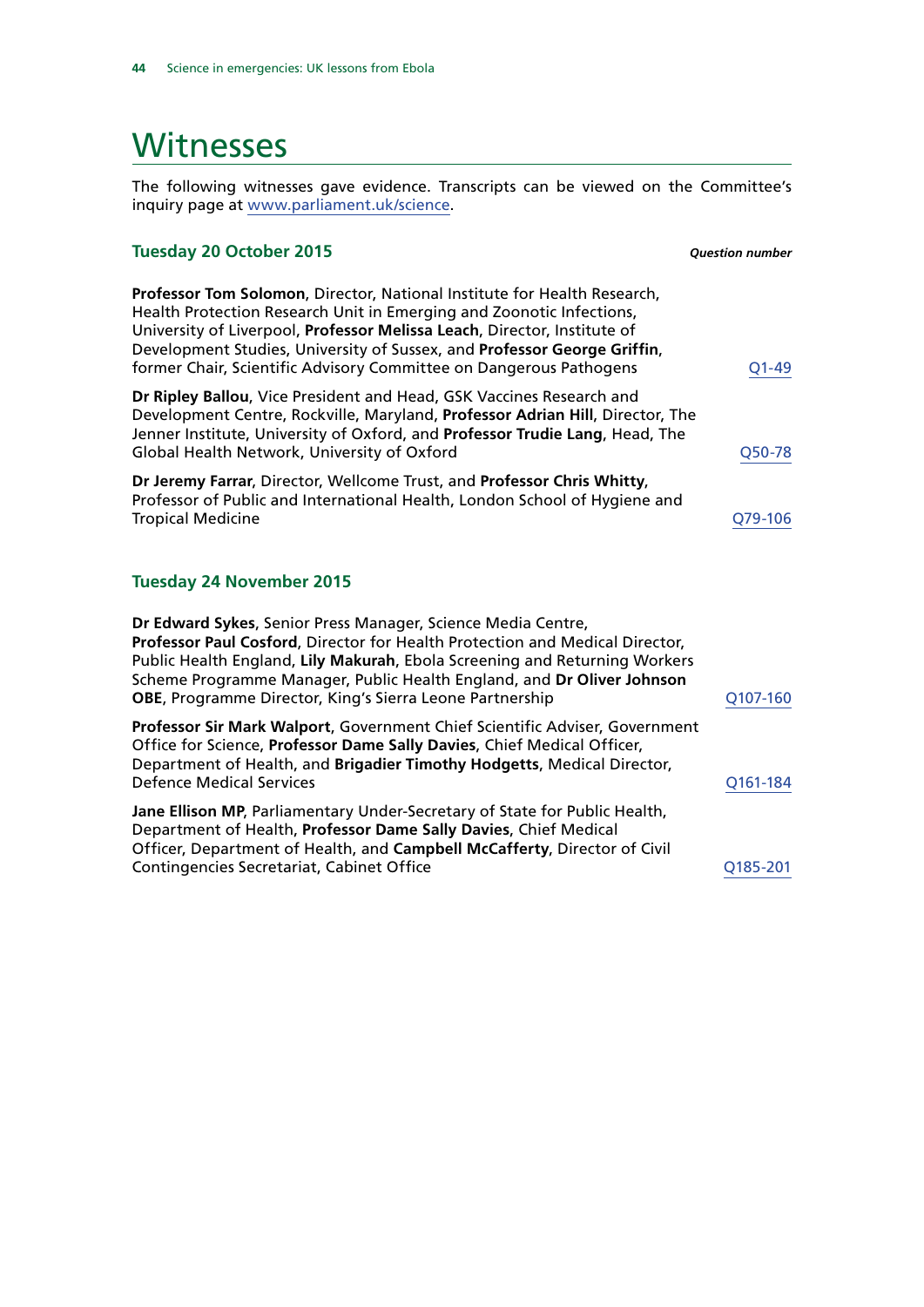### <span id="page-48-0"></span>Published written evidence

The following written evidence was received and can be viewed on the Committee's inquiry web page at [www.parliament.uk/science](http://www.parliament.uk/). EME numbers are generated by the evidence processing system and so may not be complete.

- Academy of Medical Sciences and The Royal Society [\(EME011\)](http://data.parliament.uk/WrittenEvidence/CommitteeEvidence.svc/EvidenceDocument/Science%20and%20Technology/Science%20in%20emergencies/written/21461.html)
- Academy of Social Sciences ([EME006](http://data.parliament.uk/WrittenEvidence/CommitteeEvidence.svc/EvidenceDocument/Science%20and%20Technology/Science%20in%20emergencies/written/21008.html))
- British Society for Immunology ([EME004\)](http://data.parliament.uk/WrittenEvidence/CommitteeEvidence.svc/EvidenceDocument/Science%20and%20Technology/Science%20in%20emergencies/written/20981.html)
- Epidemic Diseases Research Group at the University of Oxford ([EME016](http://data.parliament.uk/WrittenEvidence/CommitteeEvidence.svc/EvidenceDocument/Science%20and%20Technology/Science%20in%20emergencies/written/22362.html))
- Department of Health ([EME021\)](http://data.parliament.uk/writtenevidence/committeeevidence.svc/evidencedocument/science-and-technology-committee/science-in-emergencies/written/26646.html)
- HMG Department of Health [\(EME008](http://data.parliament.uk/WrittenEvidence/CommitteeEvidence.svc/EvidenceDocument/Science%20and%20Technology/Science%20in%20emergencies/written/21015.html))
- 7 Institute of Development Studies ([EME017\)](http://data.parliament.uk/WrittenEvidence/CommitteeEvidence.svc/EvidenceDocument/Science%20and%20Technology/Science%20in%20emergencies/written/22946.html)
- Medical Research Council ([EME014](http://data.parliament.uk/WrittenEvidence/CommitteeEvidence.svc/EvidenceDocument/Science%20and%20Technology/Science%20in%20emergencies/written/21648.html))
- Microbiology Society and the Society for Applied Microbiology ([EME013](http://data.parliament.uk/WrittenEvidence/CommitteeEvidence.svc/EvidenceDocument/Science%20and%20Technology/Science%20in%20emergencies/written/21586.html))
- MicroPharm Limited [\(EME003](http://data.parliament.uk/WrittenEvidence/CommitteeEvidence.svc/EvidenceDocument/Science%20and%20Technology/Science%20in%20emergencies/written/20139.html))
- Ministry of Defence ([EME020](http://data.parliament.uk/writtenevidence/committeeevidence.svc/evidencedocument/science-and-technology-committee/science-in-emergencies/written/26607.html))
- NIHR Health Protection Research Unit in Emerging and Zoonotic Infections [\(EME07](http://data.parliament.uk/WrittenEvidence/CommitteeEvidence.svc/EvidenceDocument/Science%20and%20Technology/Science%20in%20emergencies/written/21014.html))
- Pirbright Institute ([EME002\)](http://data.parliament.uk/WrittenEvidence/CommitteeEvidence.svc/EvidenceDocument/Science%20and%20Technology/Science%20in%20emergencies/written/19691.html)
- Professor Adrian Hill, The Jenner Institute, University of Oxford [\(EME018](http://data.parliament.uk/WrittenEvidence/CommitteeEvidence.svc/EvidenceDocument/Science%20and%20Technology/Science%20in%20emergencies/written/24962.html))
- Professor John McCauley ([EME005\)](http://data.parliament.uk/WrittenEvidence/CommitteeEvidence.svc/EvidenceDocument/Science%20and%20Technology/Science%20in%20emergencies/written/20986.html)
- Professor Trudie Lang ([EME010](http://data.parliament.uk/WrittenEvidence/CommitteeEvidence.svc/EvidenceDocument/Science%20and%20Technology/Science%20in%20emergencies/written/21114.html))
- Public Health England [\(EME012,](http://data.parliament.uk/WrittenEvidence/CommitteeEvidence.svc/EvidenceDocument/Science%20and%20Technology/Science%20in%20emergencies/written/21565.html) [EME019\)](http://data.parliament.uk/writtenevidence/committeeevidence.svc/evidencedocument/science-and-technology-committee/science-in-emergencies/written/26481.html)
- Science Media Centre [\(EME09\)](http://data.parliament.uk/WrittenEvidence/CommitteeEvidence.svc/EvidenceDocument/Science%20and%20Technology/Science%20in%20emergencies/written/21019.html)
- University of Worcester [\(EME001\)](http://data.parliament.uk/WrittenEvidence/CommitteeEvidence.svc/EvidenceDocument/Science%20and%20Technology/Science%20in%20emergencies/written/18796.html)
- Wellcome Trust [\(EME015\)](http://data.parliament.uk/WrittenEvidence/CommitteeEvidence.svc/EvidenceDocument/Science%20and%20Technology/Science%20in%20emergencies/written/22137.html)